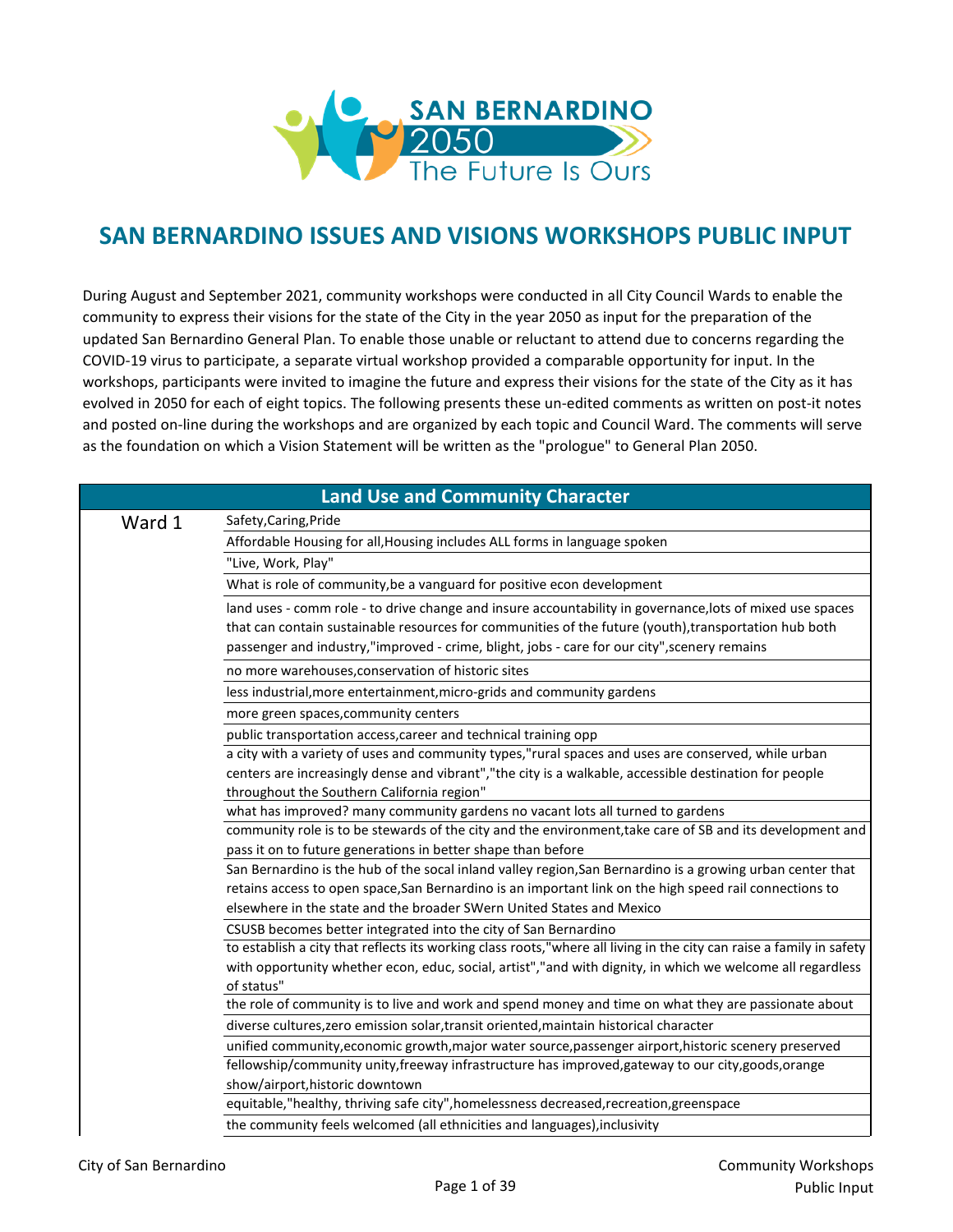|        | stronger civic engagement, community engagement, mix use housing, moderate-low income                                                       |
|--------|---------------------------------------------------------------------------------------------------------------------------------------------|
| Ward 2 | Integration of community                                                                                                                    |
|        | <b>Mixed Community</b>                                                                                                                      |
|        | <b>More Senior Housing</b>                                                                                                                  |
|        | Safe Streets from homeless                                                                                                                  |
|        | The community is full integrated in the decision making process                                                                             |
|        | multi-culture communities                                                                                                                   |
|        | Community that provides: growth for this city, assets for health and safety, job opportunities, affordable                                  |
|        | housing                                                                                                                                     |
|        | Residents are able to access transportation easily and utilize as much as possible                                                          |
|        | <b>Bus and trains</b>                                                                                                                       |
|        | Job developments                                                                                                                            |
|        | Small business with a welcome atmosphere appeal                                                                                             |
|        | Historical Shops- E St. preserve history for yourself                                                                                       |
|        | City                                                                                                                                        |
|        | Mix Use development                                                                                                                         |
|        | Safe parks                                                                                                                                  |
|        | Uplifting the IE through community engagement                                                                                               |
|        | Diversity; healthy living                                                                                                                   |
|        | Clean school                                                                                                                                |
|        | Opportunities for all ages jobs                                                                                                             |
|        | A place where we feel safe and are give the opportunity to grow                                                                             |
|        | <b>Community Benefit Agreements (CBA)</b>                                                                                                   |
|        | CBA: Community Benefit; elections                                                                                                           |
|        | Restricted area for marijuana smoking; Community benefit agreements (CBA)                                                                   |
|        | Welcoming center for visitor; CBA; convention center<br>Healthy neighborhoods; vibrant parks and people in the streets; community in charge |
|        | yet, up to date courses; wards functioning as communities                                                                                   |
|        | More schools; more housing; more parks; more libraries                                                                                      |
|        | CBA/DDA ordinances that make land use more inclusive for agriculture and housing                                                            |
|        | Becoming compost and agriculture                                                                                                            |
|        | Parks with a pool and games                                                                                                                 |
|        | Tenants' unions                                                                                                                             |
|        | CBA; clean air; pools to practice swimming                                                                                                  |
|        | Many multicultural centers                                                                                                                  |
|        | More schoolteachers of color; more Latino male teachers; more African American male teachers                                                |
|        | Much active youth leadership; diversity and inclusivity                                                                                     |
|        | Eco friendly; community gardens; community garden central; go green city                                                                    |
|        | More women led projects; many preventive programs; affordable housing                                                                       |
|        | A place free of pollution; route 66 turns into a bike only road                                                                             |
|        | community murals everywhere                                                                                                                 |
| Ward 3 | less disorganized sprawl, compact (?), greater integration of (?)                                                                           |
|        | large sustainable city, to live work enjoy our homes and neighborhoods                                                                      |
|        | safe healthy and thriving, transit-oriented development, equitable                                                                          |
|        | transportation - cleaner - greener energy, community and city hand in hand                                                                  |
|        | "walkable, green, landscaped", more access to transportation in rural locations," provide safety, recreation                                |
|        | and proper education for our children"                                                                                                      |
|        | no sbx, e st has history and should be celebrated                                                                                           |
|        | "provide cultural, educational, economic opportunities and bus services"                                                                    |
|        | strong history (orange belt), beauty - emphasis on its natural attributes, center has been developed                                        |
|        | more housing/affordable housing, more school and public services," more green spaces (trees, parks,                                         |
|        | recreation sites, community center)", less warehouses                                                                                       |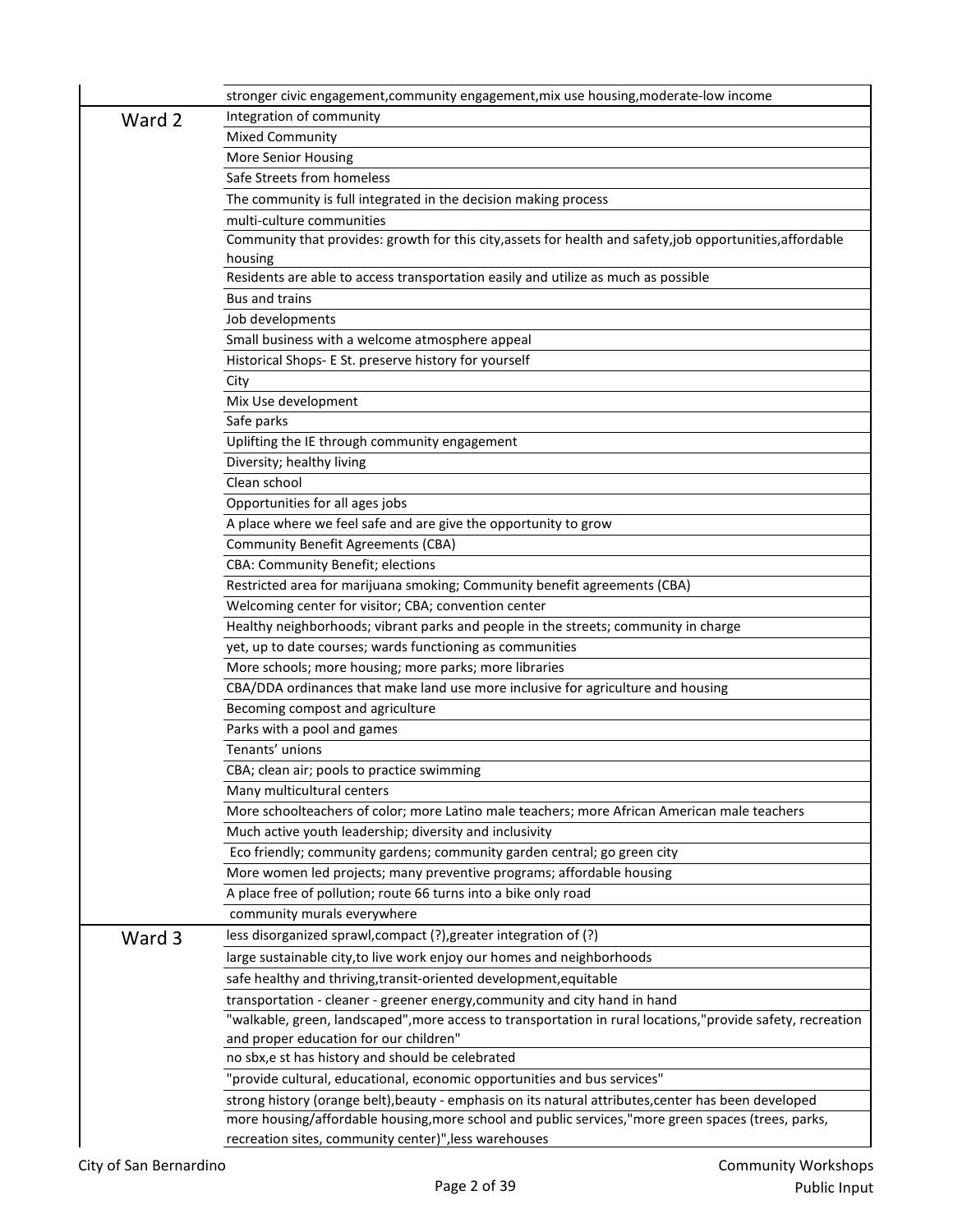|        | land uses and community character, the role of the community with the city residents and business                                                        |
|--------|----------------------------------------------------------------------------------------------------------------------------------------------------------|
| Ward 4 | Leadership in county, attractive neighborhoods, strong airport, more home ownership, more higher paying<br>jobs                                          |
|        | Sustainable technological work force and start up hub city                                                                                               |
|        | a city with a managed homeless population, a city with a proportional amount of crime, a friendly city, a city                                           |
|        | where the population is engaged with its governance                                                                                                      |
|        | we will be an all-American city again! We will have pride in who we are! Our children will be proud of                                                   |
|        | where they grew up!                                                                                                                                      |
|        | a historical city that values its history and prone for a vibrant future                                                                                 |
|        | SB will be a city with a transformed reputation-it will be a center for retail, and recreation. It will not be                                           |
|        | seen as just a city in the "backwater" Inland Empire., education, entertainment<br>industrial growth, skill-set jobs                                     |
|        | skilled workforce, inclusive, equity, diversity                                                                                                          |
|        | vibrant, diverse growing community                                                                                                                       |
|        |                                                                                                                                                          |
|        | an active, diverse, well-educated populace working in high paying skilled job                                                                            |
|        | the hub to the inland empire                                                                                                                             |
|        | hub of southern California for: entertainment, industry, transportation, strong families, recreation                                                     |
|        | more fun downtown, mixed development                                                                                                                     |
|        | downtown is now a destination for entertainment<br>involvement and feedback, lots of neighborhoods with neighborhood association that meet regularly for |
|        | shared governance                                                                                                                                        |
|        | a commercial cultural center of IE, compact city with all services easily accessible, electric vehicles have                                             |
|        | improved air quality, city as maintained a sense of community, Cal state has become one of the best                                                      |
|        | universities in CSU system                                                                                                                               |
|        | Point of destination, model of city growth and development                                                                                               |
|        | people will drive the 210,215, and 10 not just to pass through -- they will want to visit and even stay and                                              |
|        | make SB their home.                                                                                                                                      |
|        | new mixed housing, manufacturing, and professional buildings, clean and modern, industrial                                                               |
|        | sustainable, high tech, green tech enterprises                                                                                                           |
|        | upscale housing and shopping                                                                                                                             |
|        | housing utilize sustainable design, fire resistive and earthquake proof                                                                                  |
|        | fun bike and walkability                                                                                                                                 |
|        | green, clean, electric vehicles, walkability                                                                                                             |
|        | a shady tree lined, pedestrian friendly downtown with art/boutique shops in well maintained historical<br>buildings                                      |
|        | safe place to live and work providing resources to do                                                                                                    |
|        | both, accessible, shopping, streets, homelessness, county departments and resources, clean, green                                                        |
|        | tree lined streets, good signage, has public transportation available to all-American city, clean streets                                                |
| Ward 5 | A cohesive community; plentiful opportunities for shopping, eating, leisure; a safer community                                                           |
|        | Mixed-use and variety of densities and mobility options; logistical districts; spaces for recreation, shade,                                             |
|        | and rest<br>Leaders and innovators                                                                                                                       |
|        | Affordable housing                                                                                                                                       |
|        | Rich in history                                                                                                                                          |
|        | All minorities and cultural identities will have an opportunity to have a say and enjoy public spaces; keep                                              |
|        | our air clean                                                                                                                                            |
|        | More gated communities; UBER, helipads, and taxis; taller skylines                                                                                       |
|        | Mixed-use; high density downtown; low density neighborhoods                                                                                              |
|        | Renewable/electrification standard for SoCal                                                                                                             |
|        | No more warehouses; mixed-use neighborhoods; hub of inland empire; high density transit corridors; no                                                    |
|        | more Single Family residence (SFR); high density downtown                                                                                                |
|        | Places for all to visit and gather; shopping and restaurant opportunities                                                                                |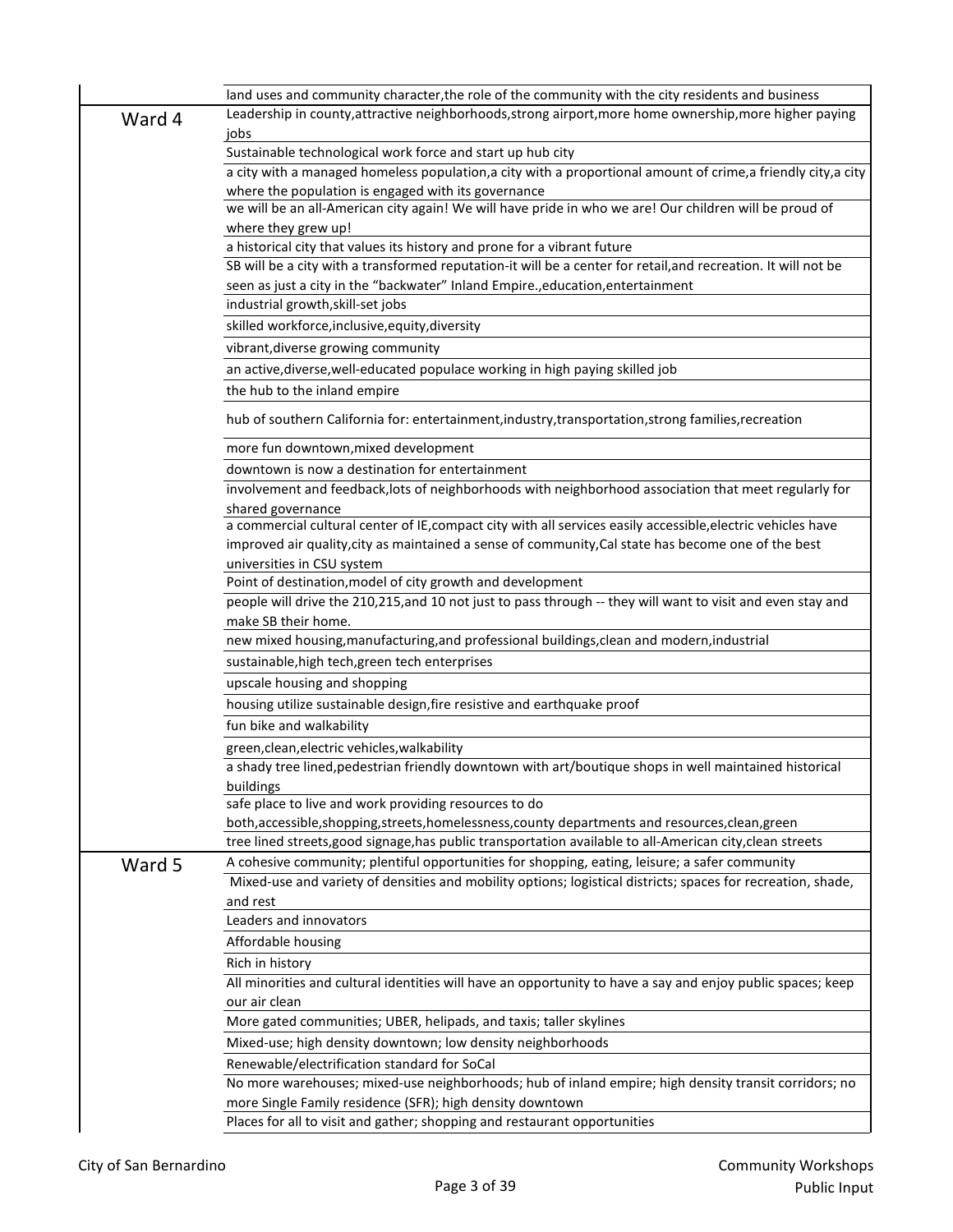|        | No abandoned/empty lots; land owned by local residents and businesses; preserve historical sites and<br>forest                                                      |
|--------|---------------------------------------------------------------------------------------------------------------------------------------------------------------------|
|        | Retain natural environmental character; entertainment hub; vibrant downtown                                                                                         |
|        | Community is engaged in majority, if not all, the decision making processes; transportation is accessible                                                           |
|        | and utilized more than cars; we have spaces with place making model                                                                                                 |
|        | Community benefits agreement                                                                                                                                        |
|        | Smart streets (autonomous driving); affordable housing; no homelessness; open green spaces; shops and                                                               |
|        | entertainment; high rise residential; high rise offices                                                                                                             |
|        | A welcoming community thriving and benefiting all that come to enjoy its beauty                                                                                     |
|        | Mix of densities with waterways/lakes that generate power; artist colonies and recreation centers and                                                               |
|        | training; use of buildings for events, urban gardens throughout                                                                                                     |
|        | Diverse housing; more nonprofits/orgs with the capacity to facilitate community/social programming;<br>diverse job opportunities; maintained natural/outdoor spaces |
|        | 3-d printed houses                                                                                                                                                  |
|        | Duplexes, triplexes, multi-family housing for young professionals; neighborhood community centers for                                                               |
|        | connections; all ELECTRIC; sustainability                                                                                                                           |
|        | Provide: safe, economically viable, diverse open spaces and wildlife corridor                                                                                       |
|        | San Bernardino is developed as a recreation center using its mountain access and river access                                                                       |
|        | <b>Community Benefits Agreement</b>                                                                                                                                 |
|        | Forest, lands, and lakes entertainment; clean city maintained                                                                                                       |
|        | Community benefits agreements for jobs and shifting; ordinances to allow for public land uses to allow for                                                          |
|        | food forests, agriculture to have native plants; removal of invasive plants                                                                                         |
|        | Who we are as a city: rural community; insured some open space                                                                                                      |
|        | Urban center; downtown walking center; parks and open space; high density at transit center                                                                         |
|        | Save open space for future generations                                                                                                                              |
|        | The only city in the inland empire with a true, vibrant downtown that has an entertainment corridor;                                                                |
|        | diverse city with a mix of urban, high density areas, and more suburban low density areas                                                                           |
|        | A community of diverse density open and accepting of the variants of arts and culture                                                                               |
| Ward 6 | CBA: community benefits agreements                                                                                                                                  |
|        | San Bernardino is a fun, historic, tourist location with healthy neighborhoods                                                                                      |
|        | The role of community is to nurture and nourish its residents through service and opportunity                                                                       |
|        | Major transportation center in southern California; major roadways and airport                                                                                      |
|        |                                                                                                                                                                     |
|        | Route 66 is a thriving source of residual income for the city; economic center of Inland empire; urban                                                              |
|        | work/live downtown                                                                                                                                                  |
|        | Boring; sharing caring; cars - flying; high tech; nothing                                                                                                           |
|        | What is the role of community? Support group for families; investors                                                                                                |
|        | Urban with open space (i.e., parks); keep historical landmarks                                                                                                      |
|        | Blue collar; return to bedroom community                                                                                                                            |
|        | Fine \$\$ absent landlords, make them accountable to their property; occupy empty warehouses                                                                        |
|        | A strip mall where we can eat, shop, watch movies, play games, etc.; party, have fun!                                                                               |
|        | Role of community should help with community watch through building strong community you have                                                                       |
|        | support; community should be diverse, full of love and well paid; have time and resources to be civically                                                           |
|        | engaged; what is the community work and home in same; electric transportation; more public transit; bike                                                            |
|        | safe infrastructure                                                                                                                                                 |
|        | More and updated community centers; clean up historic landmarks; potential to become a leader of                                                                    |
|        | employed residents<br>Every residential neighborhood is attractive, safe, and desirable; competent, responsible leadership                                          |
|        | San Bernardino can be a great place that can serve both urban communities and rural communities;                                                                    |
|        | preserving nature and the landscape while at the same time having mixed living/business                                                                             |
|        | Strong attractive downtown                                                                                                                                          |
|        | A beacon for healthy lifestyle and education                                                                                                                        |
|        | Role of community is to live, work, and play in a city that addresses their needs equitably via CBA focused                                                         |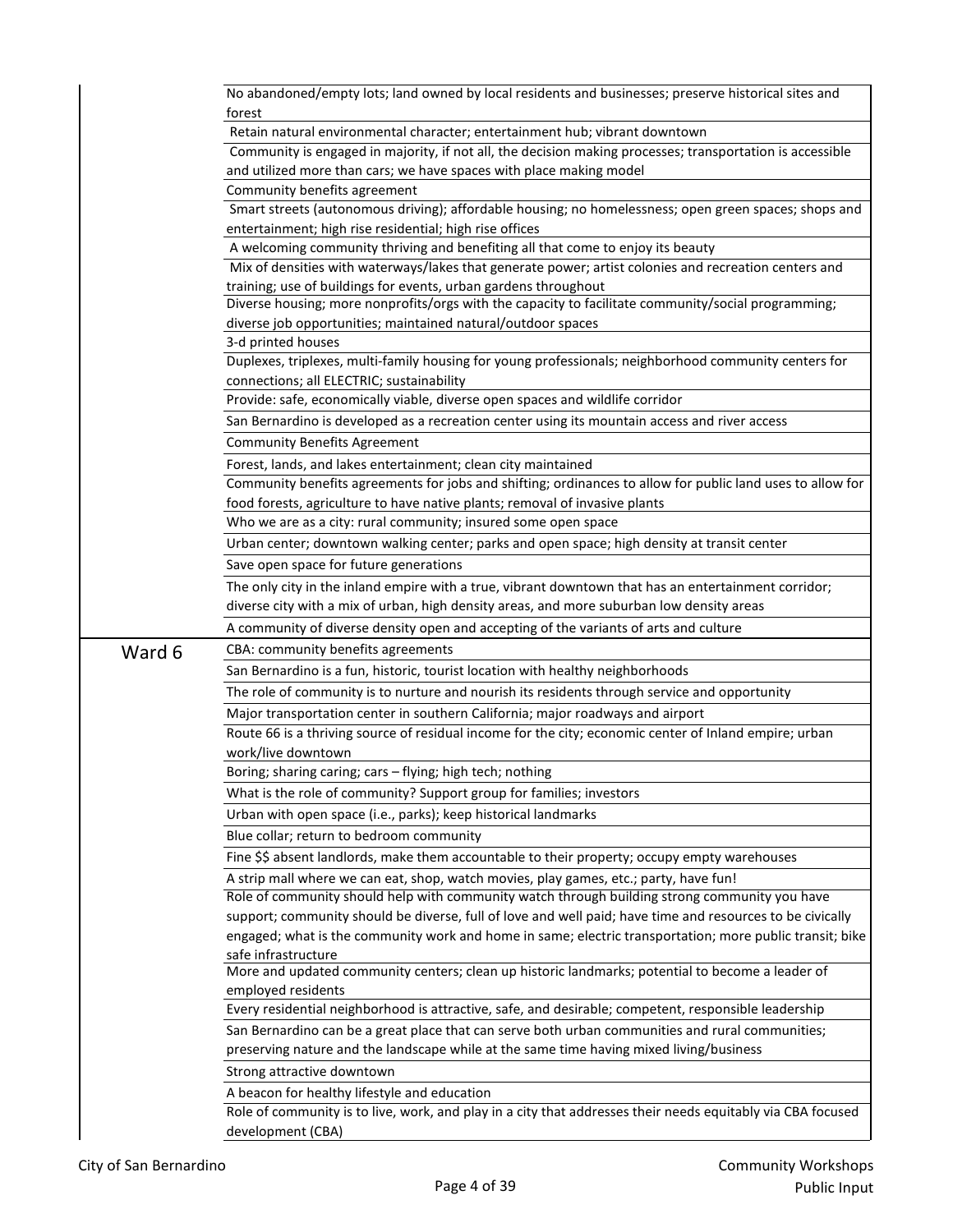|        | mention: CBA for new developments; diverse local economy; green jobs with benefits; new housing; green<br>infrastructure                                                                    |
|--------|---------------------------------------------------------------------------------------------------------------------------------------------------------------------------------------------|
|        | community engaged and part of the process from start to finish; zoning reflects the communities input as<br>to how and what they envision for the city; land use is effective and efficient |
|        | create low/moderate income housing in San Bernardino vacant lots                                                                                                                            |
|        | build productive members of society by having or addressing social emotional, recreational, financial;                                                                                      |
|        | address financial, social, medical, and physical needs; diverse neighborhoods                                                                                                               |
|        | due to all of warehouses the truck transportation is causing excessive pollution; work, live, play in our city;                                                                             |
|        | we need community                                                                                                                                                                           |
|        | should be preserved: CA Theatre, Mt Vernon, Santa Fe Whistle and train station                                                                                                              |
|        | safe and exciting downtown with great neighborhood; transportation opportunities to other cities                                                                                            |
| Ward 7 | Seeing San Bernardino flourishing                                                                                                                                                           |
|        | Celebrate and preserve the gems (i.e., California Theater, architecture of "Old City Hall"); create a place of                                                                              |
|        | belonging and involvement                                                                                                                                                                   |
|        | We take transportation for leisure, but can walk to our job; community is diverse, full of families, and                                                                                    |
|        | great food<br>Large community; large scale community help and gardening lands                                                                                                               |
|        |                                                                                                                                                                                             |
|        | Development Is compact and easily reached<br>Profitable retail and cultural activities                                                                                                      |
|        |                                                                                                                                                                                             |
|        | Increase affordable housing and rehabilitate historic buildings                                                                                                                             |
|        | Nothing but current buildings all around us, we need to "wake up"                                                                                                                           |
|        | To be an active, engaged community; people, water, education, courage; people                                                                                                               |
|        | Affordable housing                                                                                                                                                                          |
|        | To come together, stick together; reach common goals                                                                                                                                        |
|        | The role of community is to improve housing and overall quality of life of citizens                                                                                                         |
|        | To uplift the residents                                                                                                                                                                     |
|        | Beautiful, historic buildings; plethora od mom and pop shops; affordable and reachable, good to live in SB;                                                                                 |
|        | beautiful community gardens<br>Futuristic with historic elements; major urban center                                                                                                        |
|        | To bring citizens together; connect others                                                                                                                                                  |
|        | To provide safe, economically viable, vibrant community that people can be proud of and where non-                                                                                          |
|        | residents will want to be a part of                                                                                                                                                         |
|        | City has attracted sufficient number of good paying jobs                                                                                                                                    |
|        | Bike lanes like in San Diego                                                                                                                                                                |
|        | A more diverse community with all amounts of small mom and pop shops                                                                                                                        |
|        | Diverse population; clean, no pollution; walkable bicycle path; little to no homeless, no graffiti, no litter,                                                                              |
|        | no property rate                                                                                                                                                                            |
|        | Service the community; bring the community together                                                                                                                                         |
|        | Create a sense of pride and belonging; beauty and maintained                                                                                                                                |
|        | Physical form; vast parks; homeless and rehabilitation centers                                                                                                                              |
|        | Mecca of high tech businesses                                                                                                                                                               |
|        | To be active participant with the positive change; horrible; good; none; nothing; unknown                                                                                                   |
|        | San Bernardino is the cultural center of the greater inland empire (food, art, entertainment)                                                                                               |
|        | Lively, green, vibrant                                                                                                                                                                      |
|        | I would love to see SB operate and have a fabulous look such as Orange County; clean, crime down                                                                                            |
|        | Love your neighbor as yourself; help as you can                                                                                                                                             |
|        | Attainable housing with amenities in neighborhoods; preservation of historic buildings                                                                                                      |
|        | Major hub of county: business, education, entertainment, shopping                                                                                                                           |
|        | No racism; better employment                                                                                                                                                                |
|        | The form and character is cohesive; productivity; create a sustainable, economically sound community                                                                                        |
|        | Thriving businesses                                                                                                                                                                         |
|        | I would like to see more homeowners                                                                                                                                                         |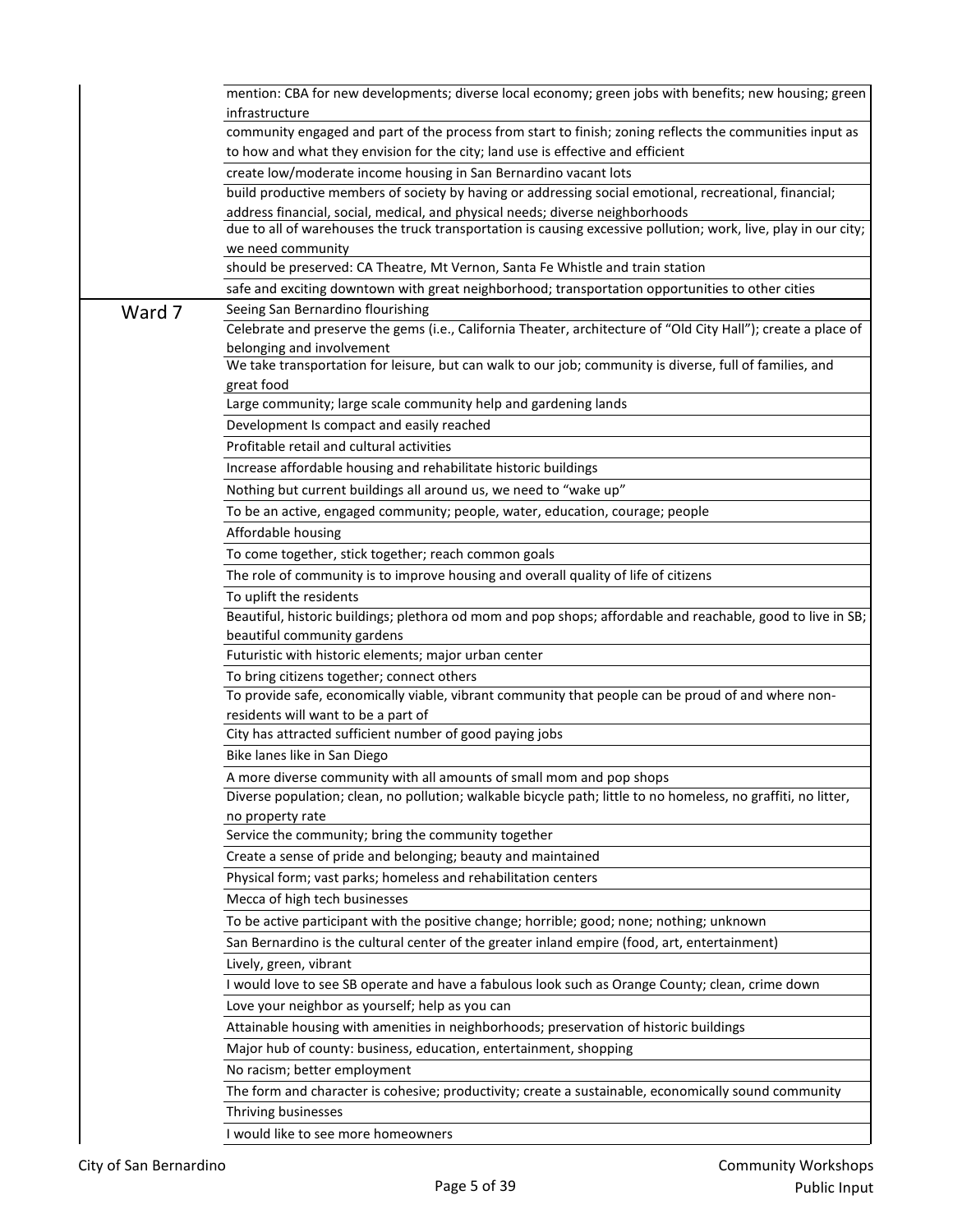|           | Look out for everyone, especially the most vulnerable; urban multiculturally, vibrant city; access to a                                                                                                          |
|-----------|------------------------------------------------------------------------------------------------------------------------------------------------------------------------------------------------------------------|
|           | robust public and alternative transportation system and carpool network<br>Foundation for quality of life; communal needs: safety, share infrastructure, education; nothing food                                 |
|           | remains                                                                                                                                                                                                          |
|           | Downtown: mixed-use homes and businesses; residential: newer development                                                                                                                                         |
|           | Farming: what is left; very few high rises; more small town safe community; support small business;                                                                                                              |
|           | promote responsible parent; protect land and nature                                                                                                                                                              |
|           | Urban gardens and farms; clean tech jobs; agricultural tech jobs                                                                                                                                                 |
|           | To provide harmonized climate for citizens; grow and thrive                                                                                                                                                      |
|           |                                                                                                                                                                                                                  |
|           | Looks inviting; feels safe; has character not cookie cutter approach                                                                                                                                             |
|           | San Bernardino has developed as a key hub for high speed rail services; San Bernardino maintains a                                                                                                               |
|           | connection for open space in the region; San Bernardino is the focal city of San Bernardino County; San                                                                                                          |
|           | Bernardino is the chair seat of the county government<br>Our city learned a great deal from the COVID-19 pandemic and reinvested its resources into a well-paid,                                                 |
|           | benefited, and trained workforce that is close to our homes; We have a public, municipal broadband                                                                                                               |
|           | network that provides high ability and affordable internet for all                                                                                                                                               |
|           | Capitol of the IE. The role of the community should be to be a great place to live work and play.                                                                                                                |
| Citywide  | Role of the Community is to keep the elected accountable. To keep elected informed as to what it is we                                                                                                           |
| (Virtual) | want/need.                                                                                                                                                                                                       |
|           | I would like to see its physical and character form much like Rialto, Fontana, Rancho. We need to catchup                                                                                                        |
|           | with these cities. Want to see a family environment, but an entertainment environment. Taking                                                                                                                    |
|           | advantage of all those passing through on the 215, 10, 210, 18 and 3302                                                                                                                                          |
|           | I'd love to see distinct neighborhood where each neighborhood is respected.                                                                                                                                      |
|           | Businesses are encouraged to have employees live within walking / public transportation distance (tax                                                                                                            |
|           | incentives). City employees live locally.                                                                                                                                                                        |
|           | City has transformed into multiple micro-neighborhoods; each is self-sufficient in terms of essential needs                                                                                                      |
|           | and transportation.                                                                                                                                                                                              |
|           | SB is a regional transportation center for high speed rail and commercial aviation.                                                                                                                              |
|           | SB is a leading city in affordable housing, good jobs, and community benefit agreements for all city-wide                                                                                                        |
|           | development.                                                                                                                                                                                                     |
|           | the city will be integrated with nature and food production by learning from and working with indigenous                                                                                                         |
|           | peoples                                                                                                                                                                                                          |
|           | the people who currently live here have not been displace                                                                                                                                                        |
|           | Environmental core of development in California that is resilient in all areas of community eco-system<br>Private residential green spaces have diminished due to water restrictions, but the city has developed |
|           | large swatch of xeriscape and green space for everyone to share. Green spaces are found on every street,                                                                                                         |
|           | every block.                                                                                                                                                                                                     |
|           | Neighborhoods are linked through quiet, efficient transportation.                                                                                                                                                |
|           | SB is a multi-modal transportation hub. Warehouses are directly connected to rail and airport.                                                                                                                   |
|           | Taking a percentage of community input and using community benefits agreements as the standard for                                                                                                               |
|           | development moving forward                                                                                                                                                                                       |
|           | Local farms are encouraged.                                                                                                                                                                                      |
|           | San Bernardino, resilient leaders in Climate Change initiatives in the state of California                                                                                                                       |
|           | In 30 years, we need to have more public Transportation.                                                                                                                                                         |
|           | Wide access to locally grown foods and community gardens.                                                                                                                                                        |
|           | SB is able to balance being a logistics hub for the region while ensuring those who work in that sector have                                                                                                     |
|           | good benefits and salaries. In addition, the logistics/warehousing industry are paying their fair share in                                                                                                       |
|           | taxes and agreeable to community benefit agreements. Lastly, the area is also known for the                                                                                                                      |
|           | environmental safeguards that provide clean air, clear night skies (doing away with light pollution) and a                                                                                                       |
|           | way to mitigate urban sprawl.                                                                                                                                                                                    |
|           | <b>Neighborhoods and Housing</b>                                                                                                                                                                                 |
| Ward 1    | "affordable, attractive safe housing for single occupants and families", need to be creative and resourceful                                                                                                     |
|           | in determining where this housing will be developed                                                                                                                                                              |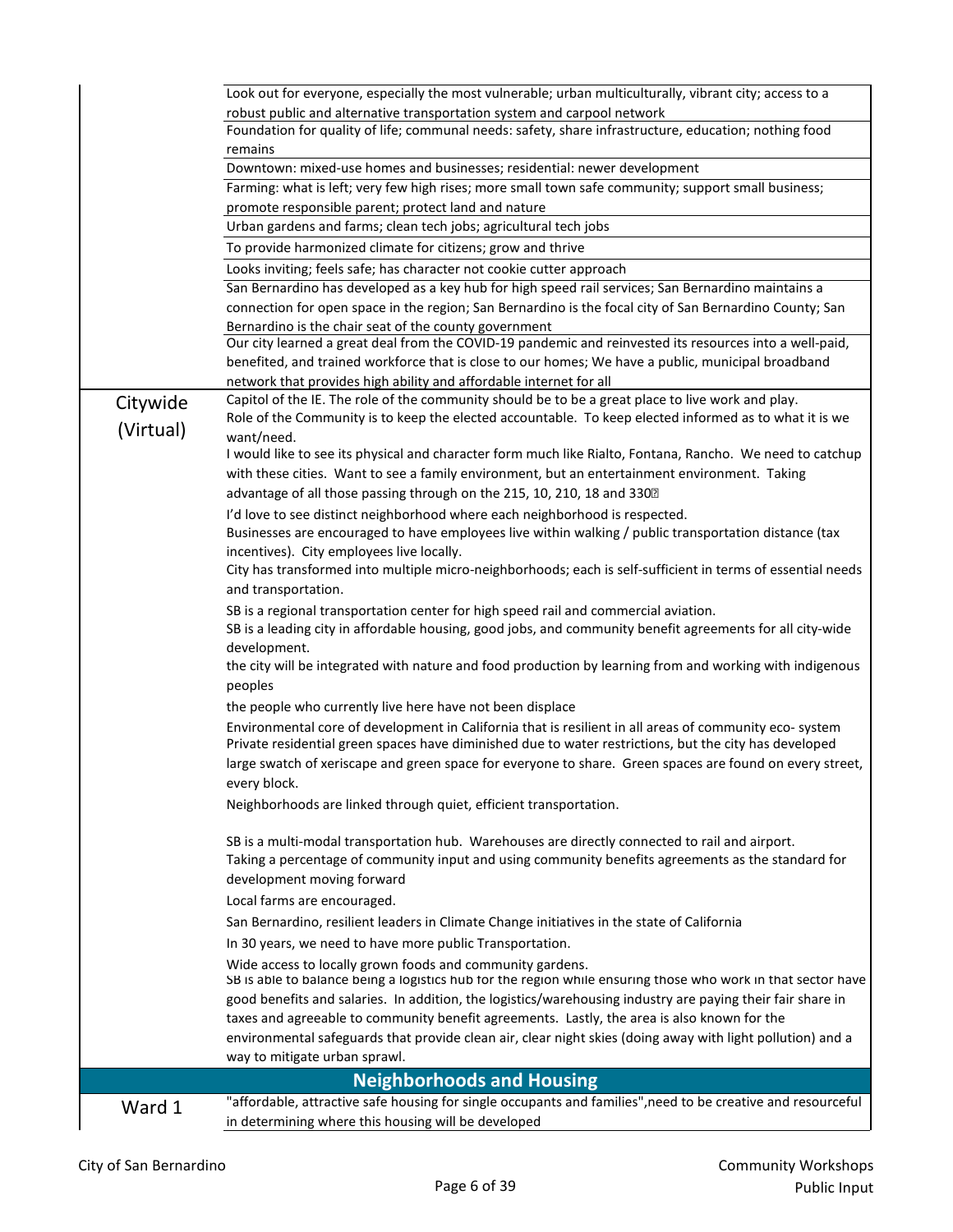"residential areas w/ ease of access to commercial areas, recreation, entertainment - maybe hubs of some kind?"

more parks,clean streets, more downtown activities, paved roads, new homes, better lighting

transit oriented development,mixed use housing and business,more healthy grocery stores and restaurants

single family homes,apartments/condos,street lighting/update,cleaner residential streets,restripe roadways crosswalks,repair/update signage,open lots for housing potential

all utilities underground,no powerlines... all gone away

actually home building,NOT apartments

the neighborhoods all have greenspace,not a lot of upward building people over each other... but vertical homes

more parks and recreational space for children to play safely

first time home owner incentives programs,housing near civic and community centers

by 2050 the biggest portion of SBs new housing is being built right downtown,retail and office blocks are opened up to mixed use developments of all sizes and styles

across the city and all wards mixed in all commercial zones for small businesses or allow for in home kitchens

SB offers a diverse selection of housing opportunities that provide homes for people seeking to live in the city,SB has streamlined zoning to provide access to novel and cost effective methods of home construction

"affordable housing near parks, schools, community services"

funding for community shared resources,land use ordinance changes for garden parkways,community centers,in home kitchen businesses,street vendors

community events,neighborhood assoc.,friendliness,nice houses,new community centers

low income low-low income housing for single parent and low income families

"SB encourages home development that provides access to a ""15-minute city"" and open space for everyone"

downtown housing will consist of high-rise and mid level housing,"wards rebranded with are names like ""verdemont heights"" and ""west end""",an attraction has been developed in downtown that is a revenue generator - ex. kidspace museum

it has not and im tired of pretending that it is or its marketed as such

new housing built in downtown,existing abandonded housing restored

our neighborhood and housing,pedestrian path,walkability,design with open space

reflecting the econ. reality,where housing is a right,where families can afford to live while allowing time to spend with other families,"nutritional affordable foodstuffs could be more accessible and affordable instead of having liquor stores/marijuana shops, etc"

mix use housing near public transportation and commercial entertainment,eatery access

development in the central city, single family homes, new shopping/grocers, sidewalk repairs

maintain and improve traditional neighborhood (ie del rosa),themed community housing that creates intention/focused image,mixed use res/retail/commercial DWT,"location of resources in each

neighborhood - water recycle, groceries, entertainment",attention to cultural makeup

single family,mixed use,sustainable housing development

multi family/community housing,adobe/modular,the idea of single family housing is not sustainable and will kill california

"affordable, attractive safe housing for single occupants and families",need to be creative and resourceful in determining where this housing will be developed

"residential areas w/ ease of access to commercial areas, recreation, entertainment - maybe hubs of some kind?"

more parks,clean streets,more downtown activities,paved roads,new homes,better lighting

transit oriented development,mixed use housing and business,more healthy grocery stores and restaurants

single family homes,apartments/condos,street lighting/update,cleaner residential streets,restripe roadways crosswalks,repair/update signage,open lots for housing potential

all utilities underground,no powerlines... all gone away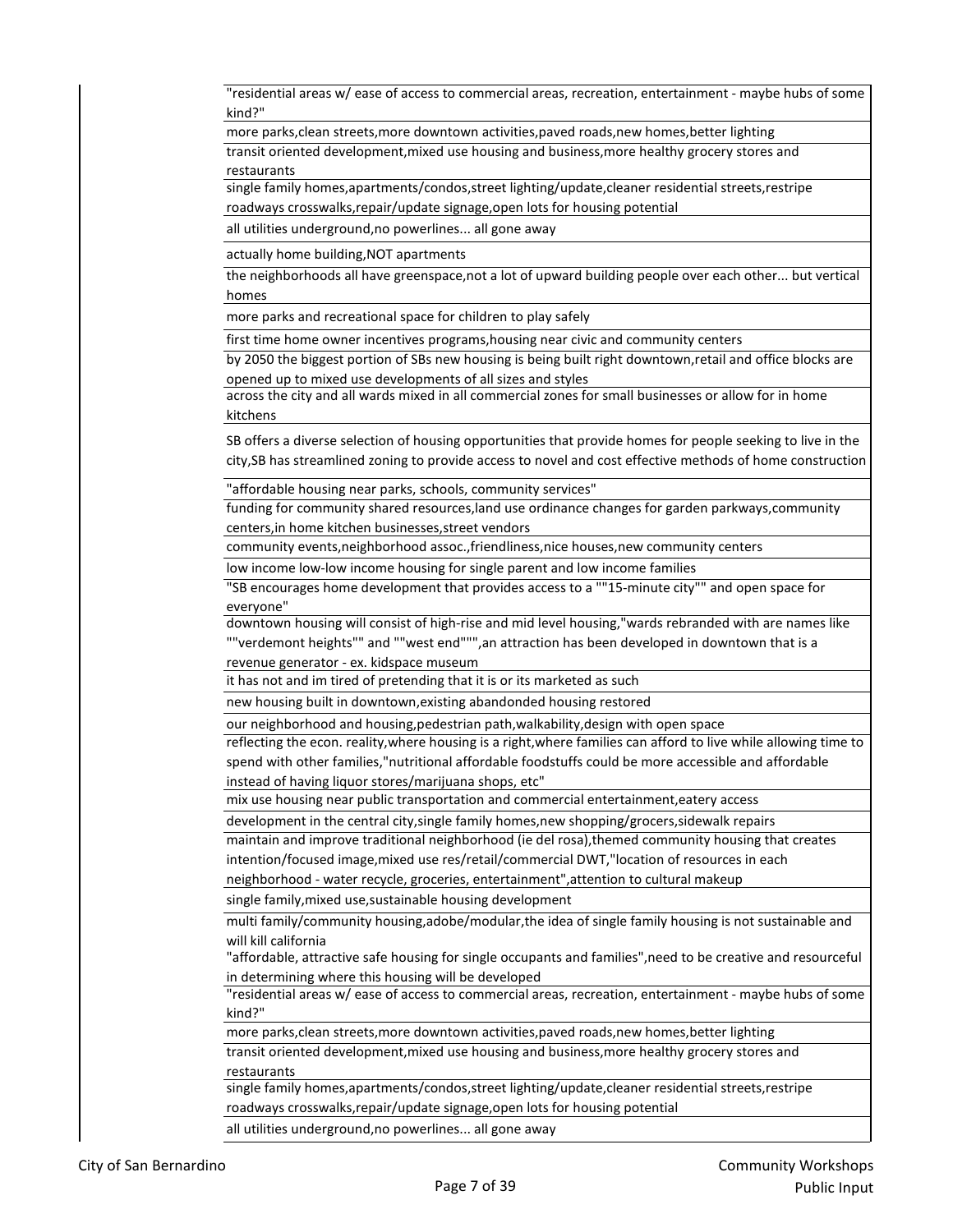actually home building,NOT apartments

the neighborhoods all have greenspace,not a lot of upward building people over each other... but vertical homes

more parks and recreational space for children to play safely

first time home owner incentives programs,housing near civic and community centers

by 2050 the biggest portion of SBs new housing is being built right downtown,retail and office blocks are opened up to mixed use developments of all sizes and styles

across the city and all wards mixed in all commercial zones for small businesses or allow for in home kitchens

SB offers a diverse selection of housing opportunities that provide homes for people seeking to live in the city,SB has streamlined zoning to provide access to novel and cost effective methods of home construction

"affordable housing near parks, schools, community services"

funding for community shared resources,land use ordinance changes for garden parkways,community centers,in home kitchen businesses,street vendors

community events,neighborhood assoc.,friendliness,nice houses,new community centers

low income low-low income housing for single parent and low income families

"SB encourages home development that provides access to a ""15-minute city"" and open space for everyone"

downtown housing will consist of high-rise and mid level housing,"wards rebranded with are names like ""verdemont heights"" and ""west end""",an attraction has been developed in downtown that is a revenue generator - ex. kidspace museum

it has not and im tired of pretending that it is or its marketed as such

new housing built in downtown,existing abandonded housing restored

our neighborhood and housing,pedestrian path,walkability,design with open space

reflecting the econ. reality,where housing is a right,where families can afford to live while allowing time to spend with other families,"nutritional affordable foodstuffs could be more accessible and affordable instead of having liquor stores/marijuana shops, etc"

mix use housing near public transportation and commercial entertainment,eatery access

development in the central city,single family homes,new shopping/grocers,sidewalk repairs

maintain and improve traditional neighborhood (ie del rosa),themed community housing that creates intention/focused image,mixed use res/retail/commercial DWT,"location of resources in each

neighborhood - water recycle, groceries, entertainment",attention to cultural makeup

single family,mixed use,sustainable housing development

multi family/community housing,adobe/modular,the idea of single family housing is not sustainable and will kill california

"affordable, attractive safe housing for single occupants and families",need to be creative and resourceful in determining where this housing will be developed

"residential areas w/ ease of access to commercial areas, recreation, entertainment - maybe hubs of some kind?"

more parks,clean streets,more downtown activities,paved roads,new homes,better lighting

transit oriented development,mixed use housing and business,more healthy grocery stores and restaurants

single family homes,apartments/condos,street lighting/update,cleaner residential streets,restripe roadways crosswalks,repair/update signage,open lots for housing potential

all utilities underground,no powerlines... all gone away

actually home building,NOT apartments

the neighborhoods all have greenspace,not a lot of upward building people over each other... but vertical homes

more parks and recreational space for children to play safely

first time home owner incentives programs,housing near civic and community centers

by 2050 the biggest portion of SBs new housing is being built right downtown,retail and office blocks are opened up to mixed use developments of all sizes and styles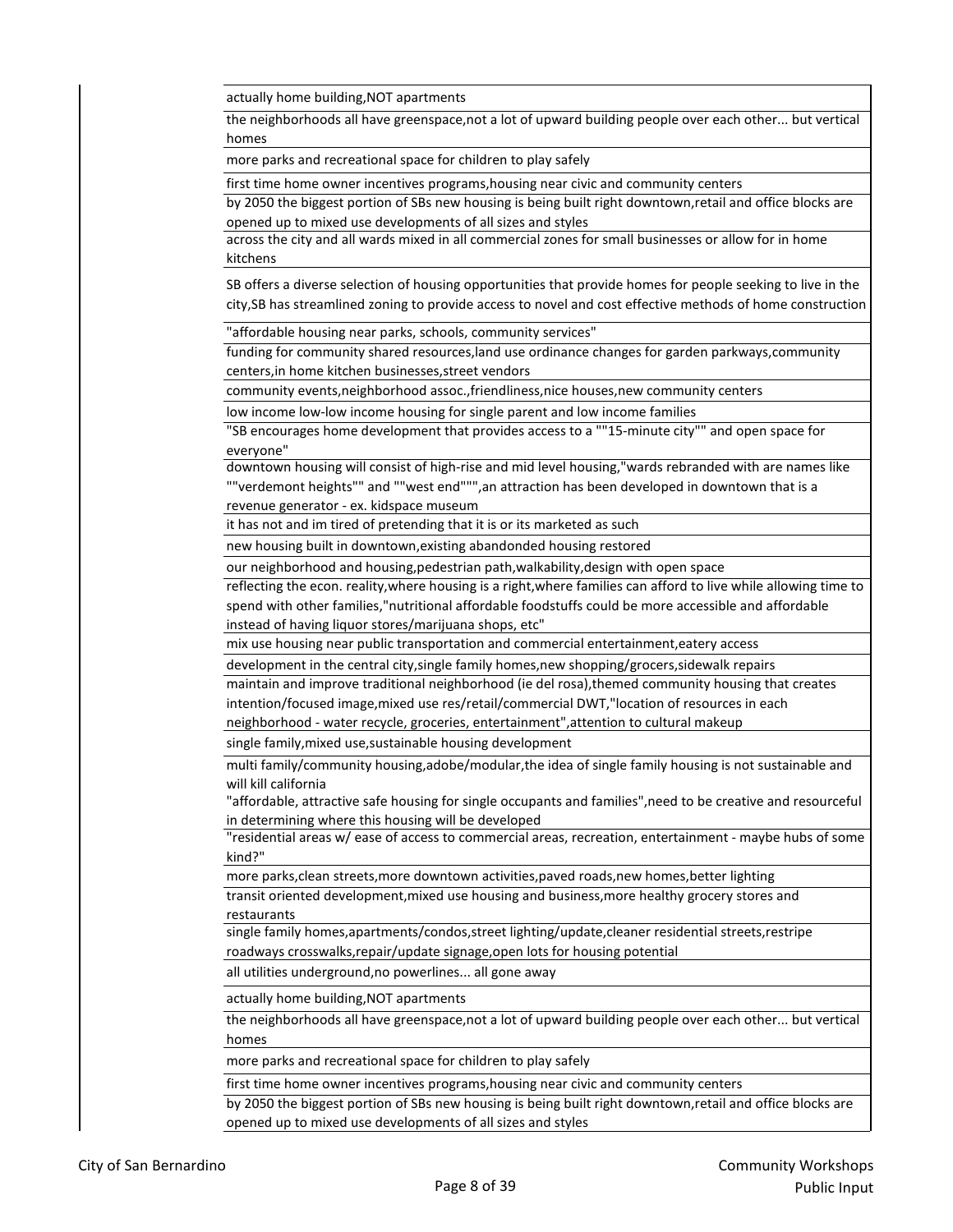|        | across the city and all wards mixed in all commercial zones for small businesses or allow for in home<br>kitchens                                                                                                         |
|--------|---------------------------------------------------------------------------------------------------------------------------------------------------------------------------------------------------------------------------|
|        | SB offers a diverse selection of housing opportunities that provide homes for people seeking to live in the<br>city, SB has streamlined zoning to provide access to novel and cost effective methods of home construction |
|        | "affordable housing near parks, schools, community services"                                                                                                                                                              |
|        | funding for community shared resources, land use ordinance changes for garden parkways, community                                                                                                                         |
|        | centers, in home kitchen businesses, street vendors                                                                                                                                                                       |
|        | community events, neighborhood assoc., friendliness, nice houses, new community centers                                                                                                                                   |
|        | low income low-low income housing for single parent and low income families                                                                                                                                               |
|        | "SB encourages home development that provides access to a ""15-minute city"" and open space for                                                                                                                           |
|        | everyone"<br>downtown housing will consist of high-rise and mid level housing,"wards rebranded with are names like                                                                                                        |
|        | ""verdemont heights"" and ""west end""", an attraction has been developed in downtown that is a                                                                                                                           |
|        | revenue generator - ex. kidspace museum                                                                                                                                                                                   |
|        | it has not and im tired of pretending that it is or its marketed as such                                                                                                                                                  |
|        | new housing built in downtown, existing abandonded housing restored                                                                                                                                                       |
|        | our neighborhood and housing, pedestrian path, walkability, design with open space                                                                                                                                        |
|        | reflecting the econ. reality, where housing is a right, where families can afford to live while allowing time to                                                                                                          |
|        | spend with other families,"nutritional affordable foodstuffs could be more accessible and affordable                                                                                                                      |
|        | instead of having liquor stores/marijuana shops, etc"                                                                                                                                                                     |
|        | mix use housing near public transportation and commercial entertainment, eatery access                                                                                                                                    |
|        | development in the central city, single family homes, new shopping/grocers, sidewalk repairs                                                                                                                              |
|        | maintain and improve traditional neighborhood (ie del rosa), themed community housing that creates                                                                                                                        |
|        | intention/focused image, mixed use res/retail/commercial DWT,"location of resources in each                                                                                                                               |
|        | neighborhood - water recycle, groceries, entertainment", attention to cultural makeup                                                                                                                                     |
|        | single family, mixed use, sustainable housing development                                                                                                                                                                 |
|        | multi family/community housing, adobe/modular, the idea of single family housing is not sustainable and<br>will kill california                                                                                           |
| Ward 2 | Develop in areas of land or in the apartments need to be rebuilt due to unsafe structures                                                                                                                                 |
|        | mix use development                                                                                                                                                                                                       |
|        | Townhomes, Single Family House, Walkable Alleys                                                                                                                                                                           |
|        | <b>Gated Communities</b>                                                                                                                                                                                                  |
|        | More need for affordable housing, new housing is needed in the wards that need it most                                                                                                                                    |
|        | Single Family Homes with space for yards for children to play, affordable                                                                                                                                                 |
|        | We need to build up                                                                                                                                                                                                       |
|        | Community benefits agreements                                                                                                                                                                                             |
|        | Better types of housing                                                                                                                                                                                                   |
|        | Housing for homeless                                                                                                                                                                                                      |
|        | Community gardens                                                                                                                                                                                                         |
|        | Affordable housing                                                                                                                                                                                                        |
|        | Affordable housing for those in need-                                                                                                                                                                                     |
|        | make use of vacant land to build affordable/diverse housing options                                                                                                                                                       |
|        | Nurseries for children                                                                                                                                                                                                    |
|        | Just housing for the entire community; government outside of corruption; CBA                                                                                                                                              |
|        | More officials; security plan; moon planet, earth planet, ocean planet                                                                                                                                                    |
|        | Walkable neighborhoods; housing up to code; rent control; increased homeownership                                                                                                                                         |
|        | Intentional zoning                                                                                                                                                                                                        |
|        | Housing for those in need                                                                                                                                                                                                 |
|        | Affordable housing                                                                                                                                                                                                        |
|        | Zoning department; CBAs                                                                                                                                                                                                   |
|        | All documents translated, especially lease agreements; eco friendly housing                                                                                                                                               |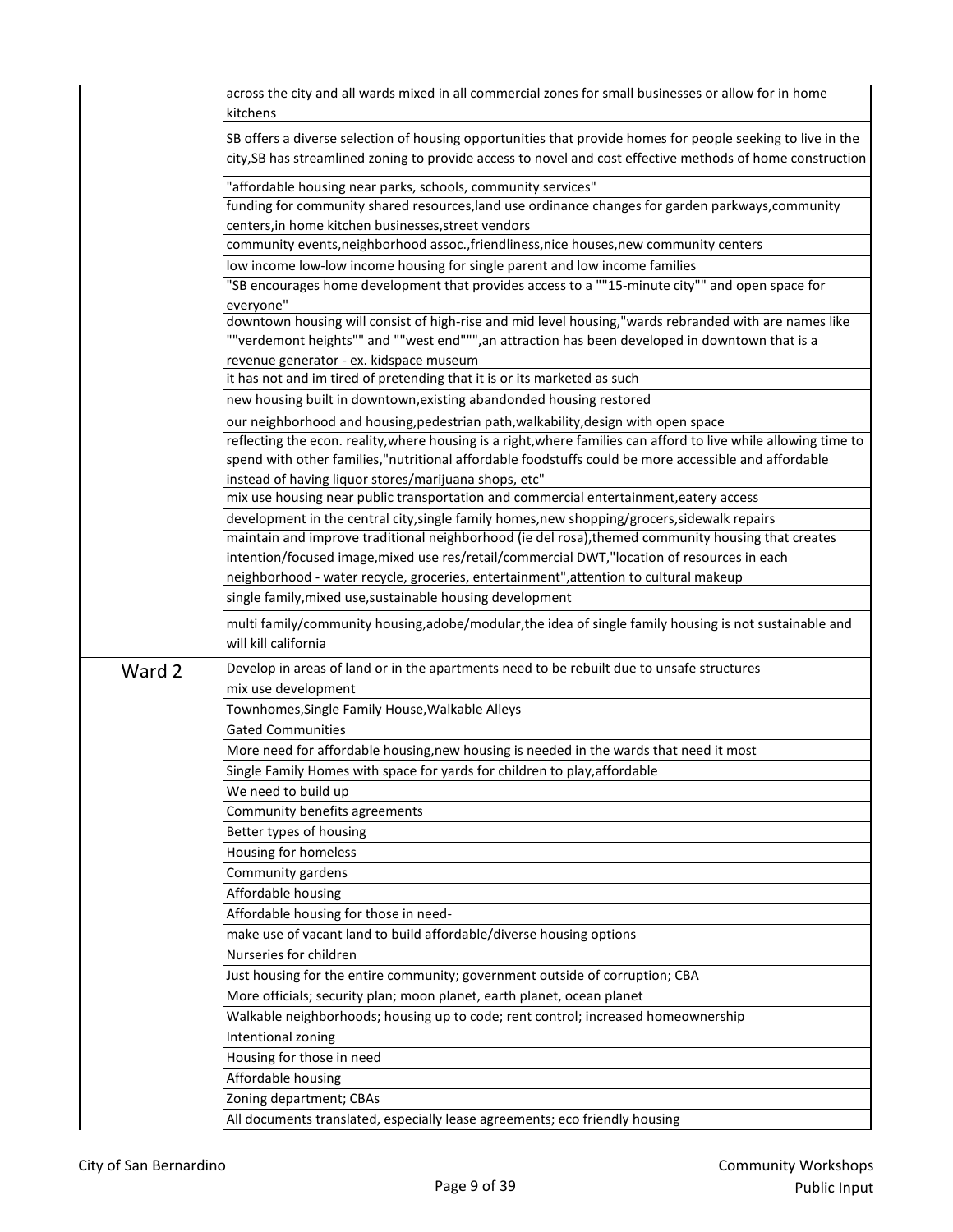|        | Low-income buildings/housing                                                                                                                                                                          |
|--------|-------------------------------------------------------------------------------------------------------------------------------------------------------------------------------------------------------|
|        | Affordable housing in a well-developed downtown area                                                                                                                                                  |
|        | Low and middle income housing; CBA                                                                                                                                                                    |
|        | CBA; tenant unions                                                                                                                                                                                    |
|        | Build up (housing/ parking structures; art in mind                                                                                                                                                    |
|        | life                                                                                                                                                                                                  |
|        | Affordable housing requirements; CBAs                                                                                                                                                                 |
|        | Equal housing; CBA                                                                                                                                                                                    |
|        | <b>CBA</b>                                                                                                                                                                                            |
|        | Affordable housing, doesn't criminalize felons                                                                                                                                                        |
|        | Adobe housing; ethical tent cities                                                                                                                                                                    |
|        | Housing centers and cheap housing                                                                                                                                                                     |
|        | Walkable neighborhoods with safe walking paths; affordable small homes                                                                                                                                |
|        | Pools, gyms, CBAs                                                                                                                                                                                     |
|        | Secure housing; parks; improved roads; CBAs                                                                                                                                                           |
|        | Safer streets; CBAs; more plants                                                                                                                                                                      |
| Ward 3 | often new development is influenced by market conditions and this is a (?) to overall development                                                                                                     |
|        | mixed housing for different stages of life                                                                                                                                                            |
|        | higher standard for housing development, cleanliness, "consistent rules (block walls, little neighborhood                                                                                             |
|        | markets)"                                                                                                                                                                                             |
|        | you have to drive so far even for coffee                                                                                                                                                              |
|        | high density and mid density housing surrounded by plazas and courtyards, rooftop gardens and outdoor                                                                                                 |
|        | community areas                                                                                                                                                                                       |
|        | transit-oriented development, mix-use housing development, downtown housing                                                                                                                           |
|        | gathering places, courty ard/commercial                                                                                                                                                               |
|        | clean safe beautiful, allow families to thrive, quality homes, "green spaces, less pollution"                                                                                                         |
|        | multi-generational housing, development with greenspaces/parks nearby                                                                                                                                 |
|        | new housing and affordable,"improved communities (streets, sidewalks, etc)", more lights                                                                                                              |
|        | affordable housing and senior housing, throughout the entire city, neighborhood watches                                                                                                               |
|        | not close to industrial and warehouse                                                                                                                                                                 |
|        |                                                                                                                                                                                                       |
| Ward 4 | walkable gathering places, shops, evolving housing (youth, seniors, families)                                                                                                                         |
|        | upscale single family housing and attractive landscape, quality multifamily housing                                                                                                                   |
|        | we need strong neighborhood groups, neighborhood watch                                                                                                                                                |
|        | middle to upper class neighborhoods that are in walking distance to safe parks, schools, and nature trails                                                                                            |
|        | and shopping                                                                                                                                                                                          |
|        | neighbors watching out for neighbors, more single family owner occupied homes, fewer apartments<br>affordable housing for single families, apartment, townhouses for young families, lush landscaping |
|        | pedestrian friendly, small type transit shuttle buses instead of oversized buses                                                                                                                      |
|        | SB will have neighborhoods with safe, attractive, and affordable housing, these neighborhoods will also                                                                                               |
|        | serve as hubs with access to commercial/recreation/entertainment                                                                                                                                      |
|        | mall and living space with good security                                                                                                                                                              |
|        | people know their neighbors! They interact and communicate. They share joys and sorrows. They look out                                                                                                |
|        | for each other and all children and elderly.                                                                                                                                                          |
|        | quality multiuse buildings-including condos-apts-commercial services-groceries-entertainment.                                                                                                         |
|        | parks with a water feature for serenity, housing community of single story houses, not so many                                                                                                        |
|        | McMansions, lots of neighborhoods that have neighborhood associations that meet regularly for shared                                                                                                  |
|        | governance, central park areas for picnics, outdoor concerts, art shows, outdoor yoga or other exercises                                                                                              |
|        | educational attainment areas and resources, these neighborhoods will be located across the city-not just in                                                                                           |
|        | one concentrated area                                                                                                                                                                                 |
|        | restore historical homes/buildings, single story family homes, nice apartments-well kept, theaters, shopping<br>centers, schools, parks                                                               |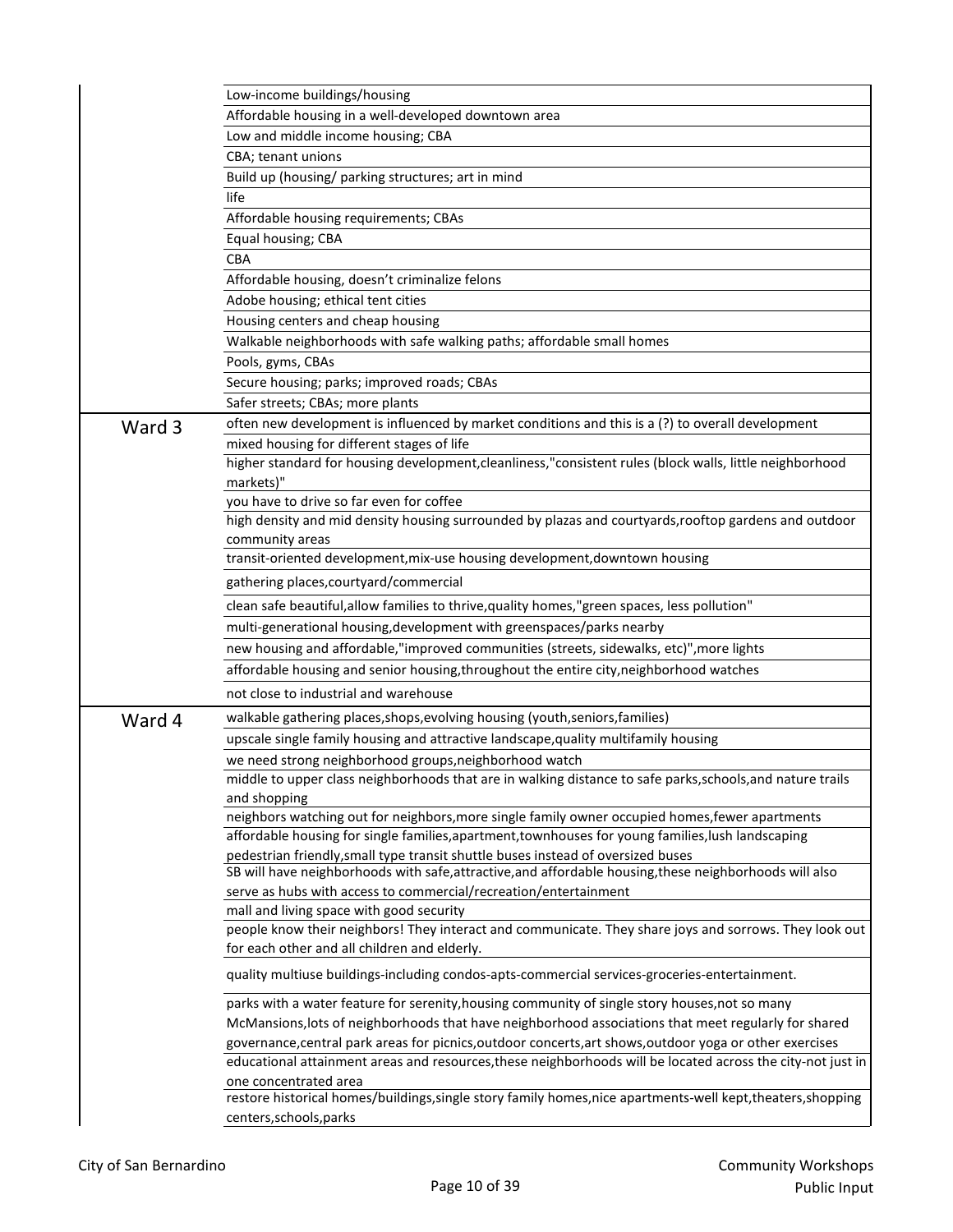|        | new housing should be similar in size and density to existing housing nearby so as not to reduce the value<br>of existing homes, code enforcement needs to be aggressive in existing neighborhoods                                                               |
|--------|------------------------------------------------------------------------------------------------------------------------------------------------------------------------------------------------------------------------------------------------------------------|
|        | affordable housing would be developed around the newly develop carousel mall area.<br>quality, well designed homes-both single and multifamily, many older commercial land uses rezoned for<br>housing, all residents live in desirable housing and safe streets |
|        | types of housing familiar to the replacement of waterman gardens, nice apartments and condos                                                                                                                                                                     |
| Ward 5 | Balance of nature and housing; low density housing                                                                                                                                                                                                               |
|        | Affordable, beautiful/well maintained; sidewalks/parks/greenery                                                                                                                                                                                                  |
|        | Available and accessible housing for youth, people with disabilities, and elderly                                                                                                                                                                                |
|        | Affordable housing based on individual income                                                                                                                                                                                                                    |
|        | Parks with trees, fields, bathrooms you walk into and aren't locked                                                                                                                                                                                              |
|        | Well maintained buildings and streets                                                                                                                                                                                                                            |
|        | Housing for students at affordable cost (less than 1k rent please); mixed use housing in downtown; more<br>shade and trees; single family homes outlying area of San Bernardino; condos in downtown and airport                                                  |
|        | Low density and high end housing                                                                                                                                                                                                                                 |
|        | Clean neighborhoods and nice yards                                                                                                                                                                                                                               |
|        | More housing in the foothills                                                                                                                                                                                                                                    |
|        | Condo housing along the freeway<br>Downtown housing high rise buildings with condos of assorted sizes on the top portion, commercial in the                                                                                                                      |
|        | lower middle, and retail on the bottom two or three levels                                                                                                                                                                                                       |
|        | Retain the historic building while incorporating new style dwelling in open space                                                                                                                                                                                |
|        | Downtown has high density mixed use development; university area is build up to be a true college                                                                                                                                                                |
|        | district, same for valley community college area; 215 between Devore and University has been widened                                                                                                                                                             |
|        | Allow high density housing in SFR zone; no development along hillside; allow mid-range housing                                                                                                                                                                   |
|        | Multiple families housing separate from industries                                                                                                                                                                                                               |
|        | Need more affordable housing; senior housing                                                                                                                                                                                                                     |
|        | Preserve historic housing and building; affordable home purchase opportunities                                                                                                                                                                                   |
|        | The majority of housing will be owner-occupied                                                                                                                                                                                                                   |
|        | More high density housing downtown                                                                                                                                                                                                                               |
|        | No more warehousing<br>No new SFR                                                                                                                                                                                                                                |
|        | Problems with too high density, compressed housing resulting in tense living and crime increase                                                                                                                                                                  |
|        | Transit oriented development; solar; safe                                                                                                                                                                                                                        |
|        | Find the finding of the grant that was for the homeless? And help vets as well                                                                                                                                                                                   |
|        | Community benefits agreements: allowing for development of affordable and mixed income housing as                                                                                                                                                                |
|        | defined by regional housing needs assessment; permitting for new housing models; co-ops, eco domes,                                                                                                                                                              |
|        | tiny homes, storage containers, earth shops<br>More duplexes affordable for single individuals/ young professionals; residential neighborhoods away                                                                                                              |
|        | from industrial warehouses/sources of pollution                                                                                                                                                                                                                  |
|        | Various levels of housing intertwined (i.e., high end or low end); no more than 3 stories                                                                                                                                                                        |
|        | In downtown 50 du/ac units                                                                                                                                                                                                                                       |
|        | Houses will be able to cover 35% of the lot sizes; this will facilitate w/multiple generation living there                                                                                                                                                       |
|        | Tall apartment and condominium complexes; renewable water resources                                                                                                                                                                                              |
|        | Ingress and egress on the north end; utilities, sewer, and water                                                                                                                                                                                                 |
|        | Prioritize live-in property owners! Stop predatory cash buyers for income properties; tenant rights unions;                                                                                                                                                      |
|        | community oversight on new and existing multi-family buildings; community benefits agreements                                                                                                                                                                    |
| Ward 6 | CBA: community benefits agreements                                                                                                                                                                                                                               |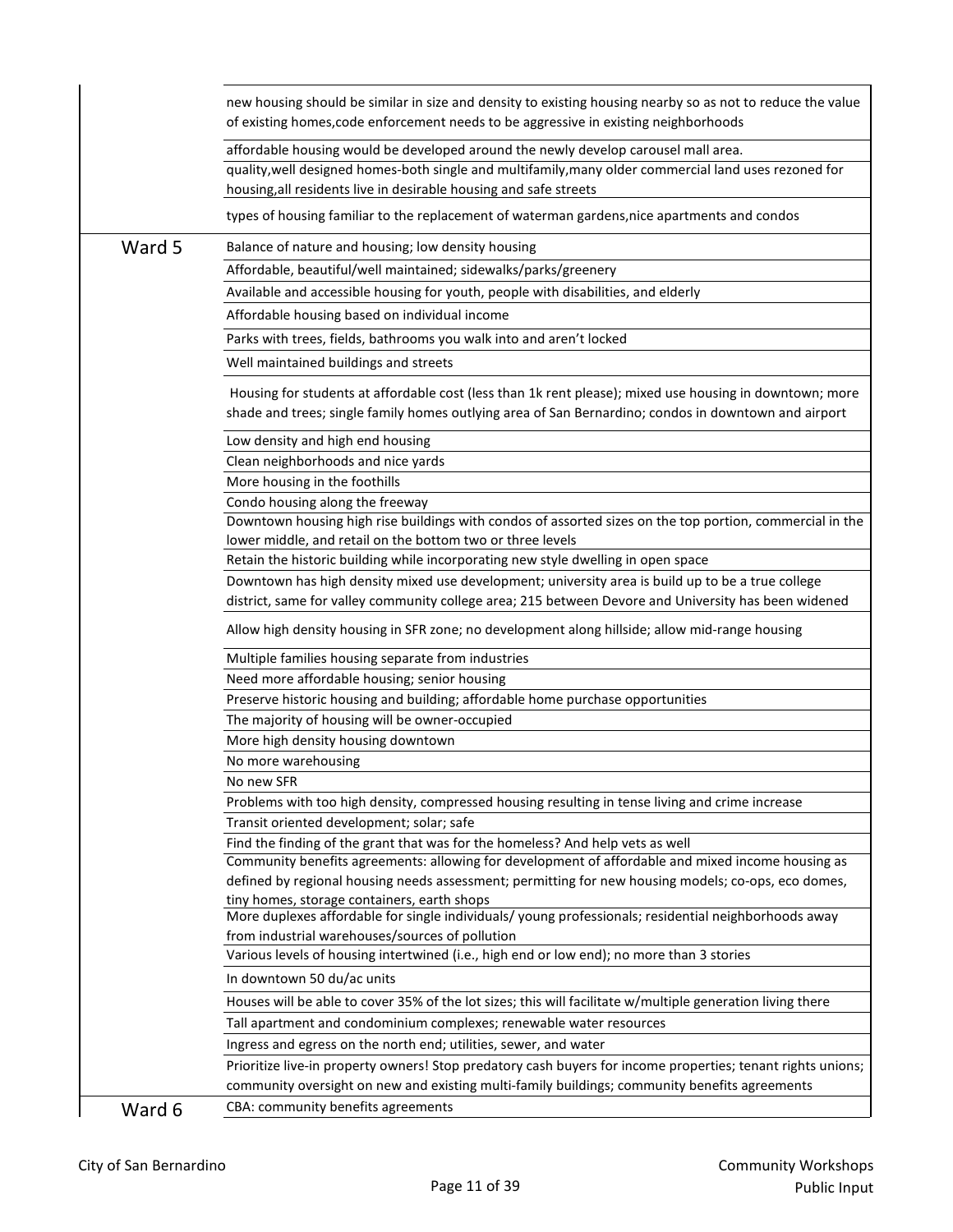|        | new housing will be developed on all empty lots; community will need parks, schools, housing, businesses, |
|--------|-----------------------------------------------------------------------------------------------------------|
|        | colleges that are able to fluidly exist                                                                   |
|        | senior housing apartment buildings with designated amount of affordable housing                           |
|        | housing is affordable; open space with gardens; mixed income housing; create mixed use spaces to live     |
|        | and work at your business; tenant protections and education                                               |
|        | what is it, physical form and character? consistent-building align with vision                            |
|        | prioritize low income housing                                                                             |
|        | CBA community benefits agreements; accessible, affordable housing and alternative housing models          |
|        | based on community needs and surrounded by green space and health focused zoning                          |
|        | What types of housing? One that all neighborhoods have a good place                                       |
|        | Housing-some multi-use but with parks and landscaping; no more than 3 stories; no multistory in single    |
|        | family neighborhood; more landscaping                                                                     |
|        | Mixed housing and businesses; increase ADU housing; housing for young couples                             |
|        | Containers for homeless community; well designed a sufficient to meet the needs of transient populations  |
|        | Affordable housing surrounded by resources and programs for families                                      |
|        | Tenant protections; city wide housing assistance                                                          |
|        | Parks; well kept homes; clean streets; entertainment                                                      |
|        | Housing can be a mixture of housing that can be sustainable for our environmental landscape (ex. Dome     |
|        | homes); mini houses and mixed living spaces                                                               |
|        | Master planned neighborhoods                                                                              |
|        | Housing: single family with allowed ADUs; strong policy for parking                                       |
|        | Stable, attractive neighborhoods; good schools; safe streets; desirable housing for all income groups     |
|        | Long time residents spend your money where you live, not where you work                                   |
|        | Luxurious, but cheap                                                                                      |
|        | San Bernardino is full of active neighborhoods associations who watch over our community members          |
|        | Diverse housing overall; build up                                                                         |
|        | Single family green homes; moving sidewalks; integrated senior homes with college students; separate      |
|        | areas for multifamily buildings that are mixed use                                                        |
|        | Less fences; more community centers; more community hubs; alternate housing; cal earth homes; tiny        |
|        | homes                                                                                                     |
|        | Affordable housing for residents; universal home design for long term living                              |
| Ward 7 | Affordable housing and clean community parks and centers                                                  |
|        | More senior housing                                                                                       |
|        | Housing is virtually guaranteed for all neighborhood centered organizations exist that help with living   |
|        | expenses and care; strong community relationships are encouraged                                          |
|        | Where will housing be developed: out beyond Devore; affordable housing with schools and monitored         |
|        | services                                                                                                  |
|        | Housing within close proximity to metro/airports                                                          |
|        | Senior communities, multi-use housing, new housing, new development                                       |
|        | Streamline affordable housing; new construction approval process by right without review of plan that     |
|        | meet standards; eliminate DIF, permit, entitlement fees for affordable housing construction               |
|        | Affordable housing; land developed for community activity and gardens; lush and green areas               |
|        | Multi-family with amenities on site (i.e., parks, small business, etc.)                                   |
|        |                                                                                                           |
|        | Low cost high density; post pandemic hygienic apartments                                                  |
|        | Beautiful functional linework; historic preservation; greenery                                            |
|        | Affordable housing; coop/multiuse housing                                                                 |
|        | New senior housing homes such as Sun City; housing for low-income                                         |
|        | Clean, safe, affordable                                                                                   |
|        | All neighborhoods possess attractive, quality and affordable homes                                        |
|        | Tiny homes; casita corridors for families                                                                 |
|        | Housing must be limited to ensure O.O.L.; Neighborhoods should proved all services with no or minimal     |
|        | transportation: parks, groceries, restaurants, shops                                                      |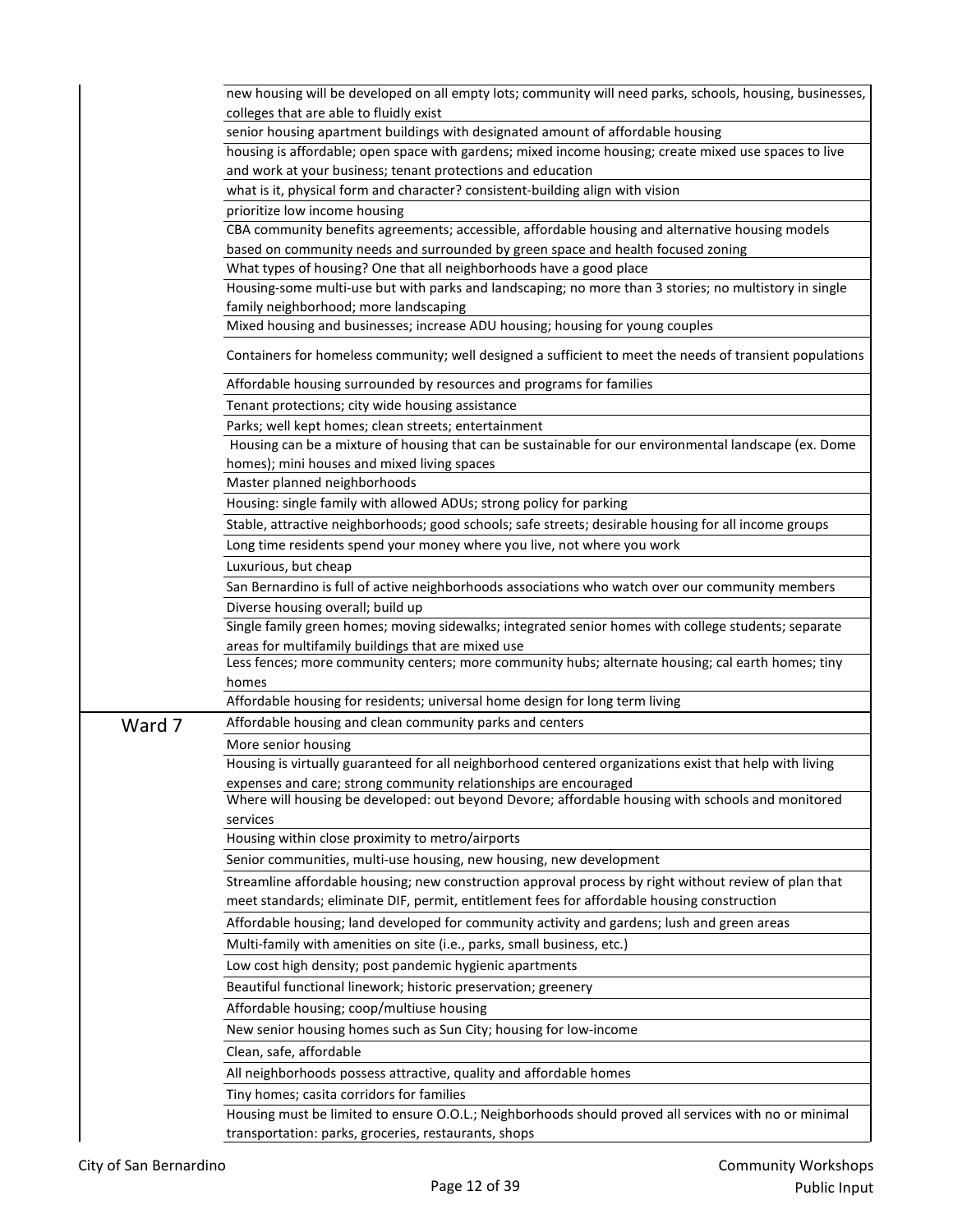|           | All kinds of housing (affordable to high end)I would like equestrian amenities (trails, parks, etc.)                                                                                                         |
|-----------|--------------------------------------------------------------------------------------------------------------------------------------------------------------------------------------------------------------|
|           | Parks, activities, walking, eateries                                                                                                                                                                         |
|           | Allow zero lot line construction to make more efficient use of land                                                                                                                                          |
|           | Affordable homes; new schools; community centers                                                                                                                                                             |
|           | More homeownership opportunities; allow carpools or single tandem garages for SFH; more                                                                                                                      |
|           | homeownership opportunities by allowing for simple very small lots (2500 sq ft) without HOA                                                                                                                  |
|           | More affordable housing not only rental but real programs that address our communities' challenges                                                                                                           |
|           | Provide CASCA: Clean-free of harmful things; Accessible-by transportation services; Safe-low crime,                                                                                                          |
|           | pollutants; Communal-social networks, intergenerational; Affordable-to own/rent with utilities                                                                                                               |
|           | Housing all over; single family; tiny houses; affordable                                                                                                                                                     |
|           | Housing is affordable and attractive; near parks and community get togethers; our historic buildings are                                                                                                     |
|           | kept up and some are museums; designed to be accessible and safe                                                                                                                                             |
|           | Neighborhood level maker spaces to develop skills in housing; innovative housing, eco friendly materials;                                                                                                    |
|           | community gardens                                                                                                                                                                                            |
|           | Affordable and upscale; infill; community unity-neighbors caring for neighbors; intelligently<br>Single family houses; small, tiny home community as an option; pallet housing-one in Rach ward for          |
|           | homeless transitioning; better layouts                                                                                                                                                                       |
|           | Strengthen the role of neighborhood leadership and pride; support cleanup campaigns                                                                                                                          |
|           | Multigenerational homes; senior houses; no more apartments                                                                                                                                                   |
|           | Homelessness nonexistent; community program improve homeless, etc.; refurbish older homes etc.; safer                                                                                                        |
|           | feeling in downtown areas; maintain direction; elect enthusiastic politicians; well maintained                                                                                                               |
|           | Inclusionary housing that is proportional to the income levels of our residents; expansion of ADUs,                                                                                                          |
|           | especially in single family zoning areas                                                                                                                                                                     |
|           | Economic, affordable, and safe                                                                                                                                                                               |
|           | Big luxury houses north end of SB                                                                                                                                                                            |
|           | A real variety to be serve community need where mix with work and shopping                                                                                                                                   |
|           | Close to schools, churches, parks, Mountains, recreation, at affordable prices                                                                                                                               |
|           | San Bernardino has developed a plethora of housing types to ensure that everyone is able to afford; San                                                                                                      |
|           | Bernardino is innovative with housing types for multifamily living; San Bernardino has developed nodes of                                                                                                    |
|           | 15 min accessibility                                                                                                                                                                                         |
| Citywide  | Housing will be concentrated around transportation hubs.                                                                                                                                                     |
| (Virtual) | I want to see single family housing. A place where you can walk out at night. No more apartment<br>Multi standard residential is abundant. Large single family homes are intermixed with senior, multi-unit, |
|           | and low income.                                                                                                                                                                                              |
|           | Community ownership of land and businesses                                                                                                                                                                   |
|           | Housing is encouraged above (second floor) retail, such as groceries, restaurants, and other essential                                                                                                       |
|           | services.                                                                                                                                                                                                    |
|           | mixed use with mixed income neighborhoods and increased density                                                                                                                                              |
|           |                                                                                                                                                                                                              |
|           | Single family neighborhoods with a diverse income stream and not all poor people in one place.                                                                                                               |
|           | Community arts and cultural development are just as important as economic development and developers                                                                                                         |
|           | are required to provide a percentage of fees to support community priorities                                                                                                                                 |
|           | Mixed use real estate allows for local and small businesses to flourish, walking distance from where people<br>live.                                                                                         |
|           |                                                                                                                                                                                                              |
|           | <b>Circulation and Mobility</b><br>bus opportunity, alternate transport opportunities, bike- scooter - electric vehicles                                                                                     |
| Ward 1    | carpooling/rideshare lots, busing public, bike lanes, shuttles                                                                                                                                               |
|           |                                                                                                                                                                                                              |
|           | cars/electric, train, subway, bus                                                                                                                                                                            |
|           | electric car charger access, incentives for residents to switch to green energy                                                                                                                              |
|           | "infrastructure to support ev ""vehicles""", hydrogen vehicles,"""hv"" vehicles", solar centers                                                                                                              |
|           | birds more birds scooters, micro mobility                                                                                                                                                                    |
|           | zero emission vehicles, bike paths/trails, "less cars, more public transportation", more walking trails/paths                                                                                                |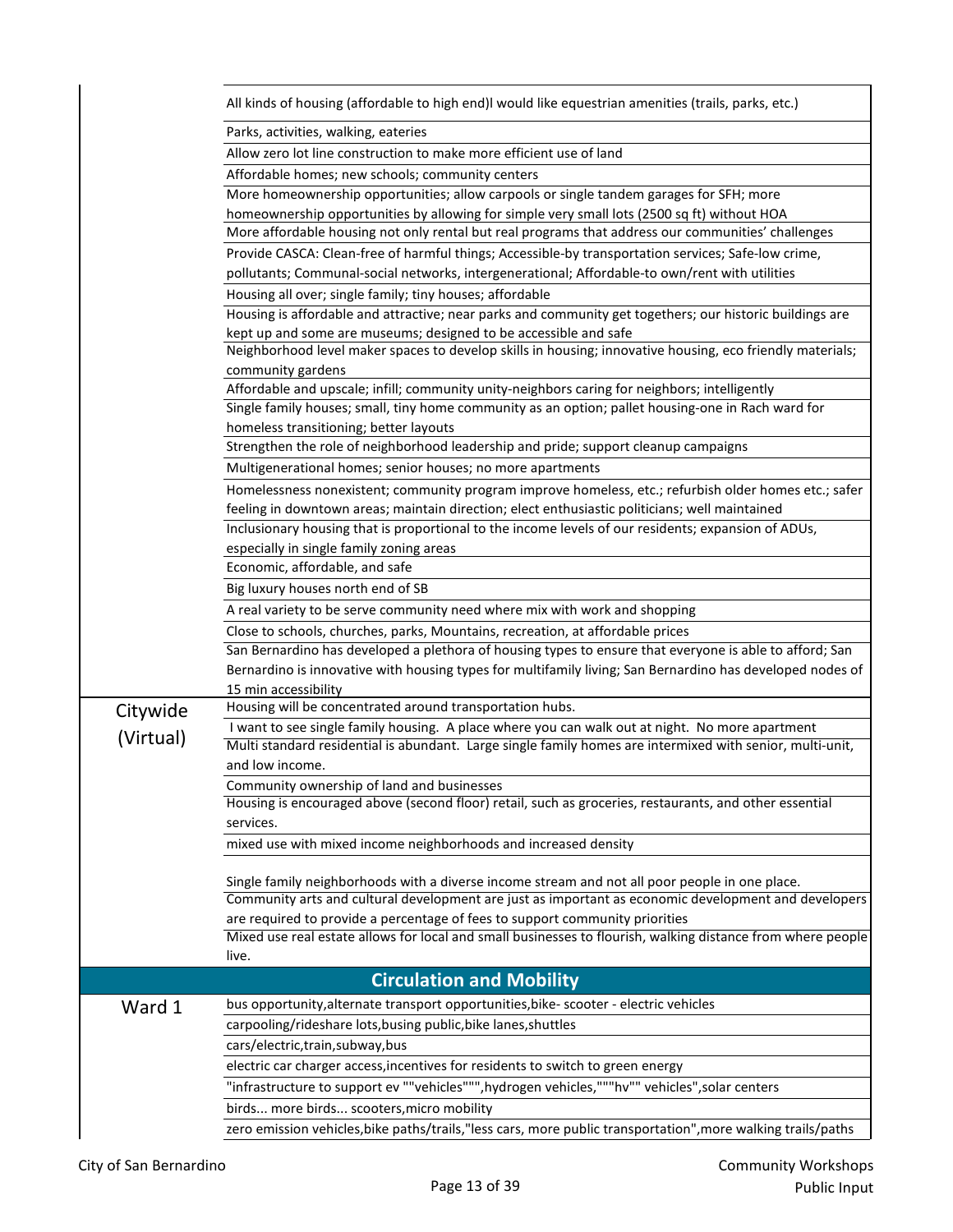|        | the incentivization of newer/experimental modes of travel like the hyperloop, along with clean energy<br>vehicles that are efficient |
|--------|--------------------------------------------------------------------------------------------------------------------------------------|
|        | increase access to public transportation, green infrastructure                                                                       |
|        | local bike paths to DTW w/ air and water stations, more mass transition into neighborhoods DTW and BTW                               |
|        | cities (green energy), more hydrogen charging stations for cars                                                                      |
|        | need to greatly develop public transportation options building on what we have, need rates/networks that                             |
|        | can reach into as many areas of SB as possible                                                                                       |
|        | sbx, metrolink, bike paths (we need dedicated bike lanes)                                                                            |
|        | trolleys in our college districts, sbx dividers are gone!, expansion of light rail                                                   |
|        | SB is a hub on statewide and regional HSR network                                                                                    |
|        | "still dominated by personal automobiles, but they're mostly electric", sbx busline runs every 5 minutes                             |
|        | and serves many thousands of people each day                                                                                         |
|        | SB int. airport open for passenger flights                                                                                           |
|        | carpool, freeways                                                                                                                    |
|        | SB has developed a transportation system that prioritizes the movement of people over cars and tackles                               |
|        | car supremacy, SB has eliminated all traffic deaths within the city, SB is traversable in a safe and timely                          |
|        | manner by transit                                                                                                                    |
| Ward 2 | Planes, Tele transport (Star-Trek), Solar powered vehicles, buses, walking distance, freeways, train                                 |
|        | Driverless electric vehicles                                                                                                         |
|        | clean technology & ZEV                                                                                                               |
|        | More charging stations are needed, working from home helps                                                                           |
|        | More bus usage                                                                                                                       |
|        | More bus routes                                                                                                                      |
|        | More frequent routes; CBAs                                                                                                           |
|        | More bus routes                                                                                                                      |
|        | CBA/DDA; Electric vehicle policy and infrastructure; protected bike lanes                                                            |
|        | Community benefits agreements                                                                                                        |
|        | More bicycle usage                                                                                                                   |
|        | Community electric charging stations; parking garages for multiunit housing                                                          |
|        | Train station and busing; cheaper automobiles, electric cars                                                                         |
|        | Bike lanes; shared electric vehicles                                                                                                 |
|        | More bus routes, affordable                                                                                                          |
|        | streets have been finished up by their trailers/trucks                                                                               |
|        |                                                                                                                                      |
|        | Electric cargo trucks; electric buses<br><b>DDA</b>                                                                                  |
|        |                                                                                                                                      |
|        | Bikes, Bikes, Bikes! No cars in downtown                                                                                             |
|        | Build metro above ground level or underground; better metro/bus routes; bike lanes/trails                                            |
|        | Transportation that reduces greenhouse gases, less pollution, electric vehicles                                                      |
|        | Commuter Rails- and public transportation, electric auto                                                                             |
| Ward 3 | more transportation, more electric cars and charging ports, more bike lanes/accessible (rent) bikes for                              |
|        | community<br>more hydrogen/electric stations, public transport (clean energy), airport open for commercial flights not               |
|        | just freight                                                                                                                         |
|        | electric bikes, walkability!                                                                                                         |
|        | electric vehicle cahrging stations throughout downtown,"ridesharing stations for smaller, local trips"                               |
|        | "zero emission cars, trucks, all types of vehicles and transportation","more accessible active transportation                        |
|        | - bikes, metros"                                                                                                                     |
|        | electric scooter (seen in major cities), trials(?) health, bike lanes                                                                |
|        | recharging stations, alternative feul availability (eg hydrogen) clean public transit                                                |
|        | bike tracks for children and adults, metrolink throughout city, create more roads                                                    |
|        | "streets pedestrian friendly to encourage walking, bike riding", smaller buses to shuttle people (no sbx)                            |
|        | more alternative fuel vehicles, better roads, more public transportation                                                             |
|        | quality public transportation opportunities for the public                                                                           |
| Ward 4 |                                                                                                                                      |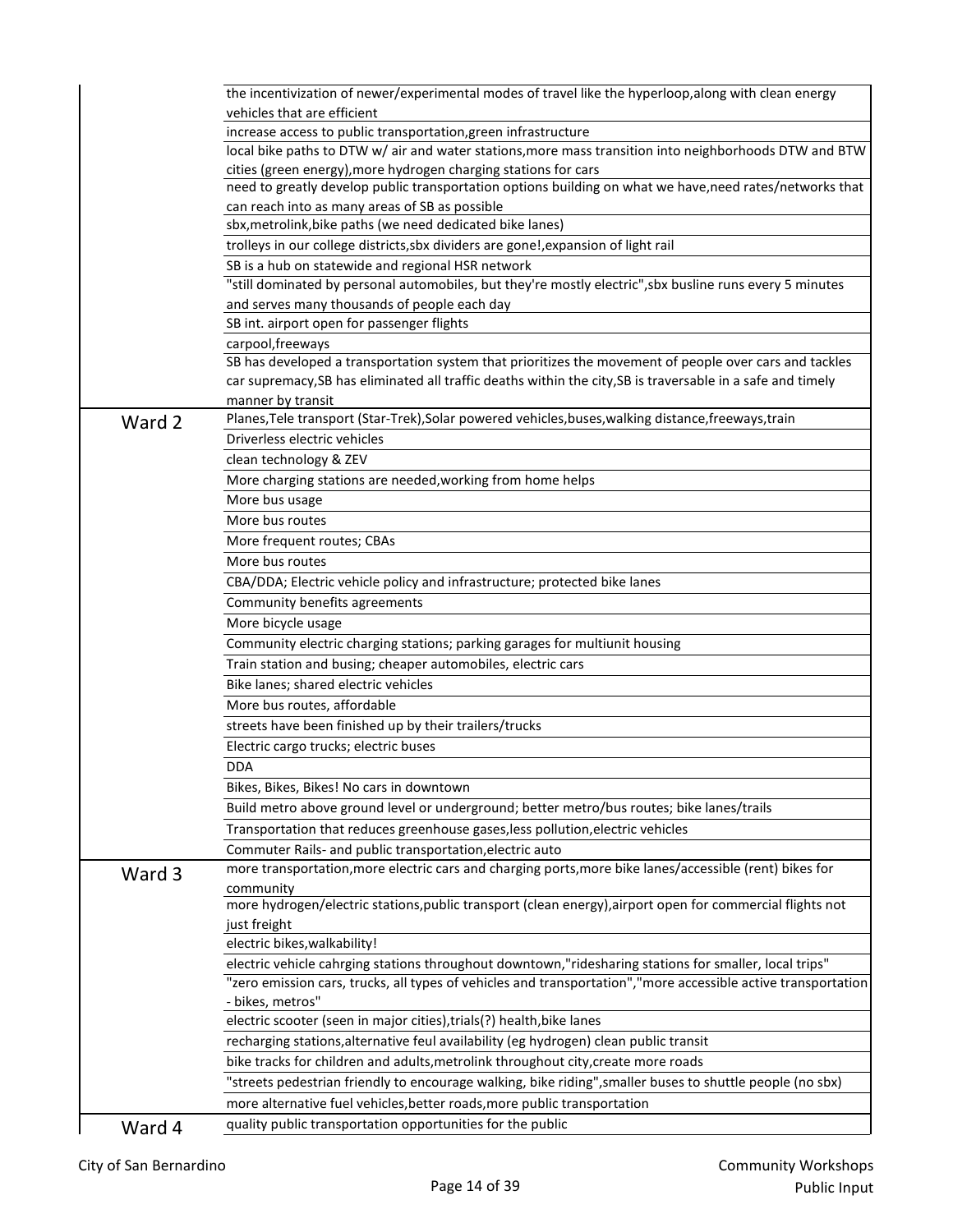|        | public buses, bicycle lanes, walking trails, shuttle/local train system to reach outlying areas             |
|--------|-------------------------------------------------------------------------------------------------------------|
|        | light rail for area, strong railroad, passenger airport                                                     |
|        | San Bernardino will be the center or hub utilizing the train station, and transit center, sbx               |
|        | if you want people to walk and bike to work and shopping, city corridors need to be safe, and well lit so   |
|        | people feel safe living near businesses., clean                                                             |
|        | train to the mountains, electric cars, no sbx                                                               |
|        | electrical recharge stations conveniently located, hydrogen fueling also easily availability                |
|        | SB will have increased public transportation, we already have Metrolink and systems within the city, but    |
|        | networks will be more developed, we will also have many more bike lanes in different neighborhoods          |
|        | more local bus routes, lower SBX bus footprint, bus is ok, but permanent infrastructure and works prohibits |
|        | left turns are public and business unfriendly                                                               |
|        | circulation and mobility, public transportation within walking distance of all neighborhoods, pleasant      |
|        | walking areas                                                                                               |
|        | pedestrian friendly walkway, bike or pedocycles pathway, shuttle buses instead of oversize buses to         |
|        | transport from neighborhoods to local destinations                                                          |
|        | Trains! Electric and hydrogen autonomous vehicles, electric buses                                           |
|        | maybe inner city trains like they have in Europe                                                            |
|        | Safe public transport and local airport to vacation destination                                             |
|        | transportation hub, airport rail                                                                            |
| Ward 5 | Green, renewable energy                                                                                     |
|        | Better access to transportation for people with disabilities                                                |
|        | Flying taxis and drones                                                                                     |
|        | Less parking lots, take up too much space                                                                   |
|        | Walking paths and trail; more/better public transportation                                                  |
|        | Public transportation; electric vehicles                                                                    |
|        | Protected bike lanes; truck routes from sensitive uses; charging stations at public parking; vehicle shore  |
|        | (electric); complete sidewalks with shade                                                                   |
|        | Walkable narrow streets; autonomous vehicles                                                                |
|        | University areas and downtown area have trolleys; SBX is gone                                               |
|        | Cargo routes will be defined and built/updated prior to warehouses being built; trucks are clogging and     |
|        | destroying roads                                                                                            |
|        | Off road trails/roads                                                                                       |
|        | Accessible trails, sidewalks, bike paths for people with disabilities                                       |
|        | Electric cars                                                                                               |
|        | Pilot programs for electric vehicles                                                                        |
|        | Community benefits agreements allowing for: EV infrastructure, electric truck/bus/train conversion, bike    |
|        | paths/lanes, pedestrian/business friendly development, and land use-mixed use land                          |
|        | Expand freeway infrastructure                                                                               |
|        | More trains available                                                                                       |
|        |                                                                                                             |
|        | Hyperloops throughout the city                                                                              |
|        | Intelligent bicycle and electric paths clearly marked and expanded                                          |
|        | Bird scooters and E bikes                                                                                   |
|        | Electric bikes access to all                                                                                |
|        | The bus line finds a new place to ride through; monorail                                                    |
|        | Public transportation emission free and passenger airport                                                   |
|        | Better roads and freeways                                                                                   |
|        | Green/eco transportation; designated bike/pedestrian walkways (like Rancho); CBA                            |
|        | Walkable, bikeable cities                                                                                   |
|        | Smaller busses but more of them so we can depend on them; better zoning admin                               |
|        | Self-sufficient neighborhoods; rail; bus; autonomous cars                                                   |
|        | Electric trucks; restricted (responsible) goods movements; Venice beach type bikes lanes across whole city  |
|        | Transporters star truck                                                                                     |
|        |                                                                                                             |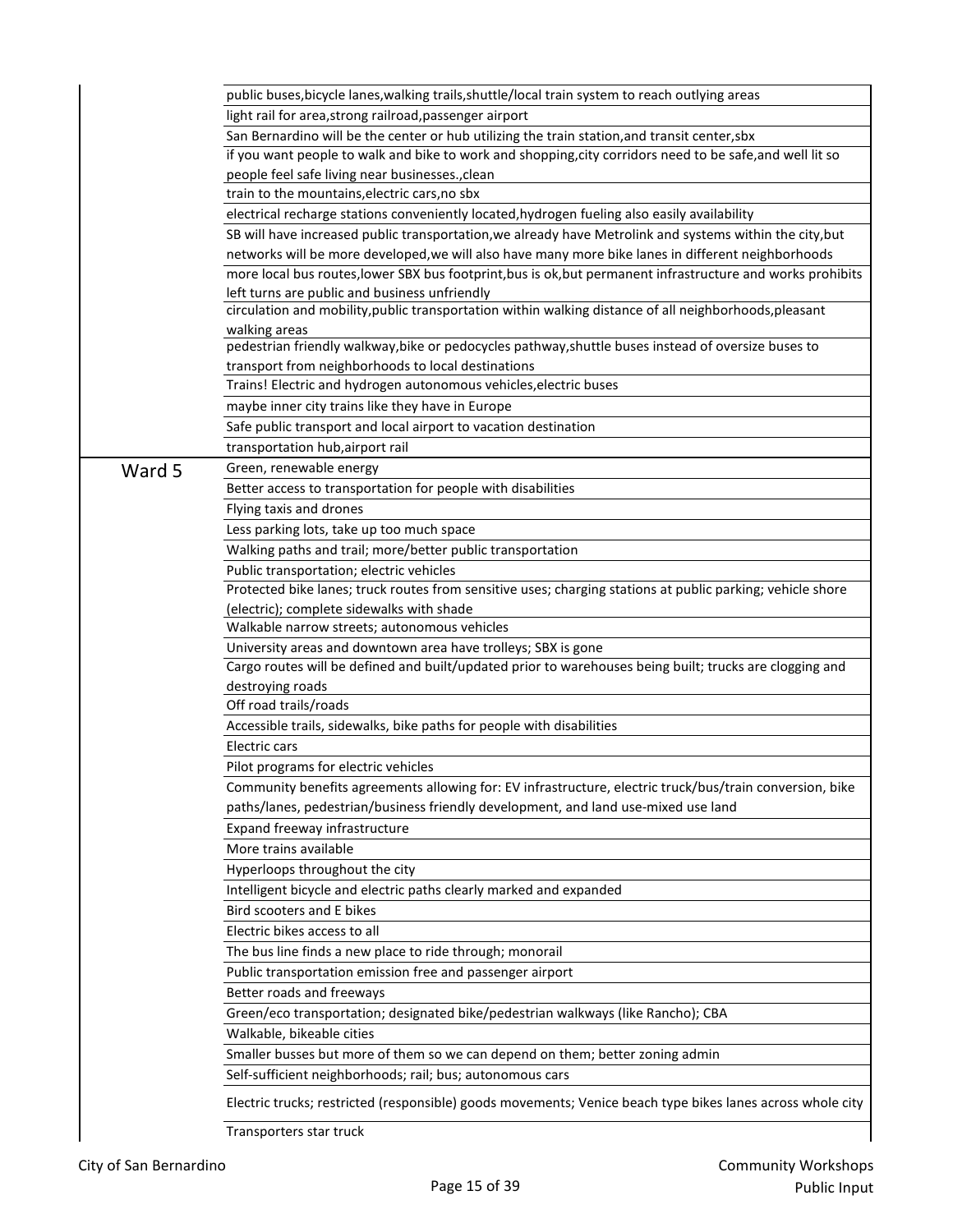| Ward 6 | Shuttles, teleporting                                                                                                                      |
|--------|--------------------------------------------------------------------------------------------------------------------------------------------|
|        | <b>CBA: Community Benefits Agreements</b>                                                                                                  |
|        | Green Transportation and affordable access                                                                                                 |
|        | Autonomous vehicles for carpooling (company carpooling)                                                                                    |
|        | Electric Transportation; fixed roads; more access for people with disabilities                                                             |
|        | No more warehouses as they create more traffic locally                                                                                     |
|        | All forms of transportation provided and available for all wards etc., trains, bus, cars, etc.                                             |
|        | Circulation & mobility; mixed transportation (trolleys, trains, public transportation); bike routes and                                    |
|        | walking routes for health benefits; our city is big enough                                                                                 |
|        | CBA community focused solutions                                                                                                            |
|        | Less reliance on diesel and shift toward electric and other clean energy transportation; connectivity and                                  |
|        | accessibility highest priority<br>A car that can levitate and hover speed through traffic with beaming lights and can drive itself you can |
|        | watch movies and it'll come with wifi                                                                                                      |
|        | Bullet trains for commuter transportation and improved into city delivery                                                                  |
|        | Trains; electric rail/trolley; bike paths/safety infrastructure                                                                            |
|        | Electric vehicles                                                                                                                          |
|        | Desirable public transit for shopping, work, and school                                                                                    |
|        | Walking, cycles, electric vehicles, solar moving sidewalks                                                                                 |
|        | Very good transportation system with cars, buses, and rail services                                                                        |
|        | City divided into sectors, each area-all needs are met within                                                                              |
|        | Low-cost; healthcare available to all; complete streets increase traffic safety; good nutrition is accepted by                             |
|        | all                                                                                                                                        |
| Ward 7 | Movement of products and people for work, supplies, and entertainment (transportation)                                                     |
|        | Better busing, trains, and freeways                                                                                                        |
|        | More robust and efficient travel that connects the city; more public transportation                                                        |
|        | Most people walk to school, work, play                                                                                                     |
|        | Few personal cars; on demand trains; shared cars; reduction of transit corridors; most areas have limited                                  |
|        | vehicle access                                                                                                                             |
|        | More efficient public transportation                                                                                                       |
|        | The pacific electric railway is reconstructed, providing affordable and reliable public transportation                                     |
|        | throughout SB and the IE                                                                                                                   |
|        | Better transit center-more buses; use of airport for travel, not just commercial                                                           |
|        | We have trollies to go out to bars and downtown; buses are clean; more bike lanes to share our roads;                                      |
|        | airport is for everyone, not just amazon                                                                                                   |
|        | Better transit systems; rental cars (commuters)                                                                                            |
|        | More electric shuttles/buses                                                                                                               |
|        | Transport need to interlink; home deliveries new and growing                                                                               |
|        | Airport up and running; more carpool/toll roads                                                                                            |
|        | Better system; affordable                                                                                                                  |
|        | Solar bikes                                                                                                                                |
|        | Expansion of Omni trans, Metrolink, and carpool network to reduce pollution; more clean transportation                                     |
|        | vehicles, electric cars, buses, and trains, planes, etc.                                                                                   |
|        | The implementation of the Metrolink rail line. Uber and lyft drivers; city buses                                                           |
|        | All vehicles are electric                                                                                                                  |
|        | Bike lanes plus integrate bike paths                                                                                                       |
|        | Air transport improved; improved public transportation; improved rail: more routes, more frequently;                                       |
|        | citizen patrol working with police department                                                                                              |
|        | Trolley; walking/bike paths that are safely comingled with nature; small van/bus that are electric. Natural                                |
|        | gas; mag-lev like Disneyland                                                                                                               |
|        | Bike paths; higher walkability; equestrian trails; light rail?                                                                             |
|        | Underground train; less automobiles for driving on streets                                                                                 |
|        | Toll roads; bigger freeways; more diamond lanes                                                                                            |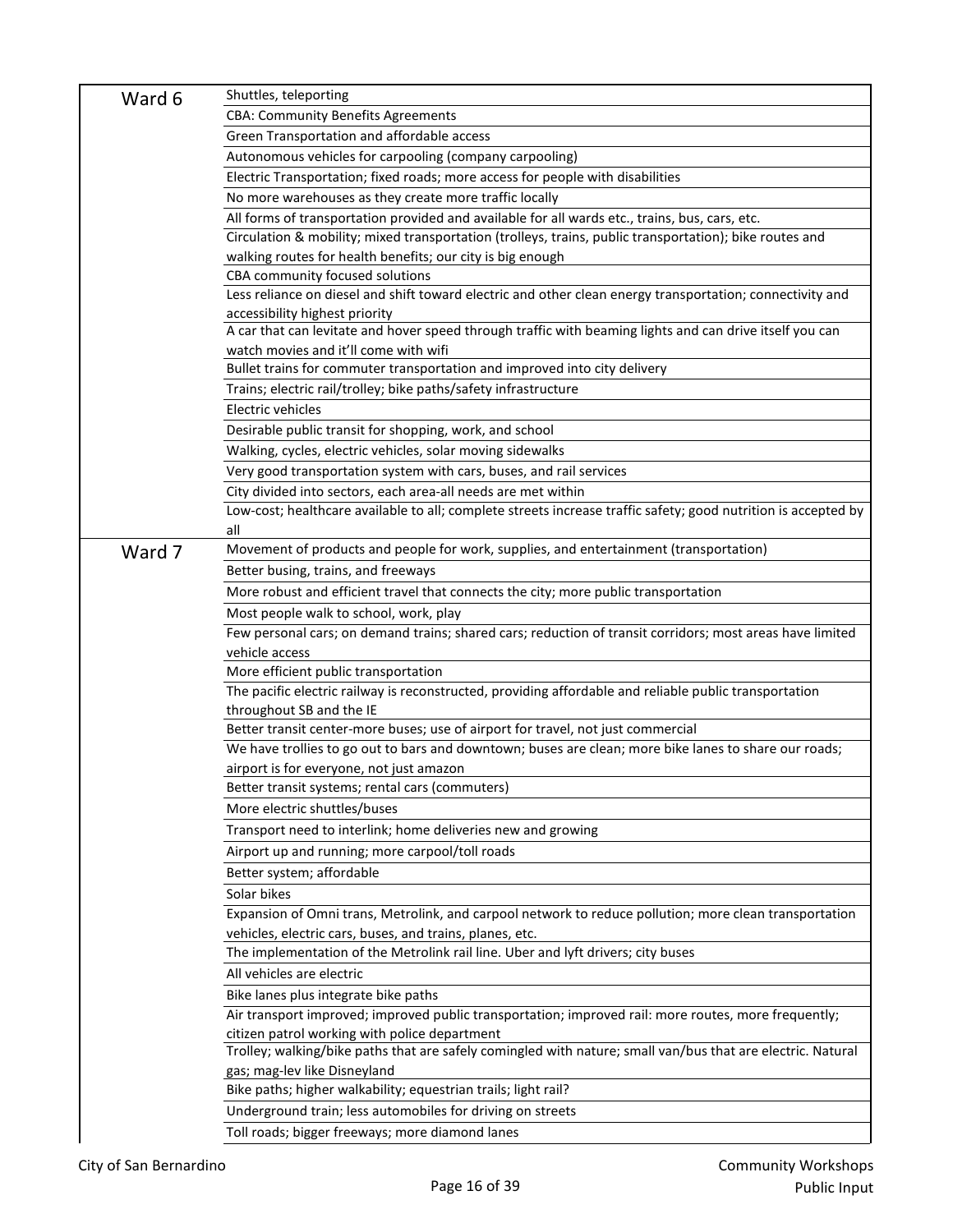|           | Adequate and attractive public transit is available across the city                                                                                                                                                                                                      |
|-----------|--------------------------------------------------------------------------------------------------------------------------------------------------------------------------------------------------------------------------------------------------------------------------|
|           | More trains and buses; more highway; wider roads                                                                                                                                                                                                                         |
|           | Transportation technology depends on population, jobs, location of goods; light rail                                                                                                                                                                                     |
|           | Public; unknown                                                                                                                                                                                                                                                          |
|           | High speed rail; efficient and effective city buses                                                                                                                                                                                                                      |
|           | More safe routes                                                                                                                                                                                                                                                         |
|           | BART system (San Francisco)                                                                                                                                                                                                                                              |
|           | Electric Vehicle charging stations are easily available across city along with hydrogen refuel stations                                                                                                                                                                  |
|           | San Bernardino has continued to develop transit options; San Bernardino has tackled car supremacy; San<br>Bernardino has enhanced the mobility of non-car modes to be better than a car                                                                                  |
|           | Need bus shelters and seating; attractive not subject for tagging; need bus lines and frequency that are<br>more convenient                                                                                                                                              |
|           | Create E/W SBX line                                                                                                                                                                                                                                                      |
|           | Trains more efficient for longer travel; electrical vehicles for short distances across city (intercity shared<br>cars)                                                                                                                                                  |
|           | Electric shared (Zip cars)                                                                                                                                                                                                                                               |
| Citywide  | Community ownership of land and businesses                                                                                                                                                                                                                               |
| (Virtual) | not sure what to expect, but we need to take in consideration ADA/special needs/old folks in our travels                                                                                                                                                                 |
|           | More priority bike paths or combination of bike and sbx paths. incorporating art into crosswalks, higher<br>density housing by alternative public transportation; development that builds on pedestrian walkability                                                      |
|           | Transportation will largely be automated, self-driving.                                                                                                                                                                                                                  |
|           | We are in California we have to commute. However, with the pandemic we learned we can work from                                                                                                                                                                          |
|           | home and not have so many trips.<br>bikes, mixed use with high density surrounded by open space. linear parks that serve as multi modal<br>corridors                                                                                                                     |
|           | <b>Earth Friendly Transportation!</b>                                                                                                                                                                                                                                    |
|           | I like zip cars                                                                                                                                                                                                                                                          |
|           | Shared electric vehicles. Close access (within walking distance). Rent by the hour.                                                                                                                                                                                      |
|           | earth friendly transportation<br>we need to make sure we build houses using sustainable infrastructure moving forward and addressing                                                                                                                                     |
|           | the climate we have natively and increasing employment opportunities with apprenticeship programs. &<br>BY THE WAY these are all able to be included with a CBA. Additionally building tenants unions and                                                                |
|           | community housing/wealth                                                                                                                                                                                                                                                 |
|           | Neighborhoods should be self-sufficient. Access to groceries, restaurants, essential services.                                                                                                                                                                           |
|           | <b>Economic Vitality</b>                                                                                                                                                                                                                                                 |
| Ward 1    | the economy determines our budget for spending or investing in our community                                                                                                                                                                                             |
|           | community benefits agreements for every project                                                                                                                                                                                                                          |
|           | many CSUSB students stay in the area b/c there are many jobs available to them                                                                                                                                                                                           |
|           | strong sales tax revenue, TOT tax                                                                                                                                                                                                                                        |
|           | tax the rich, prop 13 reform                                                                                                                                                                                                                                             |
|           | more work from home jobs, green jobs (energy), space related jobs, partnerships with universities for<br>certificate/job training for future jobs, prison to work programs that incentivize hiring former                                                                |
|           | convicts, entrep. program, healthy mix of large industry and small / medium businesses                                                                                                                                                                                   |
|           | contributors of the cities economy organic foods<br>"the city has a diverse range of economic drivers including: technology, transportation and logistics, and<br>medical", the diverse workforse opportunities allow for a higher tax base and greater retention of our |
|           | college students living in SB<br>environment/climate the composition of our city's economy of money flow                                                                                                                                                                 |
|           | more \$ being brought in b/c of organic growing gardens                                                                                                                                                                                                                  |
|           | economy booming, small/family owned businesses, technology/app building, web design, makes for better                                                                                                                                                                    |
|           | sustainable lives of SB residents                                                                                                                                                                                                                                        |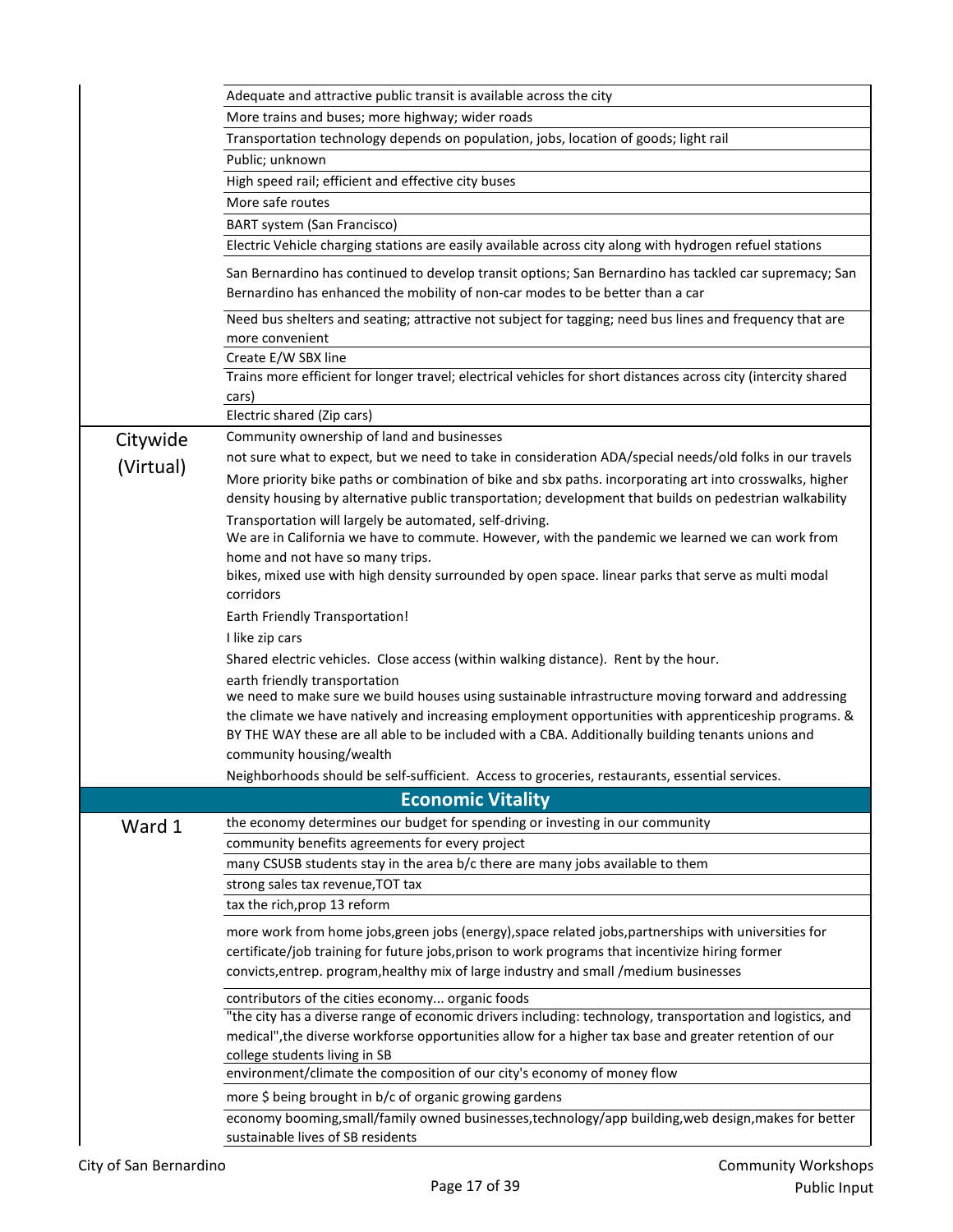|        | food vendors, artists, warehouses, gig workers, construction workforce, warehouse industry, logistics                                                                        |
|--------|------------------------------------------------------------------------------------------------------------------------------------------------------------------------------|
|        | higher education access to provide high paying jobs                                                                                                                          |
|        | SBD develops a diverse economy which retains graduates of local institutions, SBD provides a range of                                                                        |
|        | employment opportunities for people of all skill levels, SBD employers provide living wages or better to all                                                                 |
|        | employees                                                                                                                                                                    |
|        | Industrial, tool and die, skillsets, blue collar, employment opportunity ie bevernje (?) industries                                                                          |
|        | people who live here work here                                                                                                                                               |
|        | "in 2050, the cities economy is centered around a vibrant downtown featuring entertainment, creative                                                                         |
|        | offices, live-work development, services for the whole region","industry is mostly automated, and more                                                                       |
|        | people work in ways that beautify the world and the community"<br>where a living wage is implemented in any job, in addition ot city/county/state/fed. based universal basic |
|        | income program,"allows people to choose the job, industry, or business that best suits their talents and<br>skills"                                                          |
|        | smog control, more jobs, city week, events, affordable housing, community                                                                                                    |
|        | producer of needed goods throughout the world, top gateway mountains, thriving downtown, shopping                                                                            |
|        | holidays, entertainment/center, family fun                                                                                                                                   |
|        | reserve greenspace, shade equity, park equity                                                                                                                                |
|        | businesses to support the development, financially solid, eco friendly, contributors: business and                                                                           |
|        | community                                                                                                                                                                    |
|        | no more warehouse jobs, improving tax codes                                                                                                                                  |
|        | airport, downtown, government, casino, education institution                                                                                                                 |
|        | tech jobs, hospital, government                                                                                                                                              |
|        | businesses (employee/spending),institutions, school district, city staff, county staff, warehouse workers, gig                                                               |
|        | workers, vendors, artists                                                                                                                                                    |
|        | ideally a healthy economic climate,"major contributors will include gov't and educational institutions, and                                                                  |
|        | commercial entities that see opportunities in the inland empire (we're not a backwater)"                                                                                     |
| Ward 2 | Logistics HUB                                                                                                                                                                |
|        | Need more taxes from businesses like amazon and get own fire department back to city, support and help                                                                       |
|        | small business sector, especially downtown, get congress what his name (IDK) to bring more funding                                                                           |
|        | Porto's Bakery, vivacious/lively downtown, nightlife, food trucks, fun centers, well-paying jobs                                                                             |
|        | well-paying state, federal, and county jobs                                                                                                                                  |
|        | bedroom community, logistics hub                                                                                                                                             |
|        | climate of opportunities and growth                                                                                                                                          |
|        | healthy food businesses, incubators and a good start up economy                                                                                                              |
|        | Local jobs that can pay living expenses; more e-jobs for driving; bigger outreach                                                                                            |
|        |                                                                                                                                                                              |
|        | Economy is prospering                                                                                                                                                        |
|        | Agricultural focus                                                                                                                                                           |
|        | Big businesses pay taxes just like the community; CBA                                                                                                                        |
|        | More small business loans                                                                                                                                                    |
|        | More investors in local businesses                                                                                                                                           |
|        | CBA/DDA/Non-utility tax; small business incubation programs and grants; universal basic income                                                                               |
|        | Tax warehouses; warehouses have to pay money to communities                                                                                                                  |
|        | Amazon pays local taxes                                                                                                                                                      |
|        | Community benefits agreements; union jobs                                                                                                                                    |
|        | Union jobs                                                                                                                                                                   |
|        | Small business support; more small businesses; CBA                                                                                                                           |
|        | Sustainable, community-based businesses; Zero waste business                                                                                                                 |
|        | Small businesses classes                                                                                                                                                     |
|        |                                                                                                                                                                              |
|        | Jobs with livable wages                                                                                                                                                      |
| Ward 3 | Culture opportunities<br>import hub, airport, travel, jobs                                                                                                                   |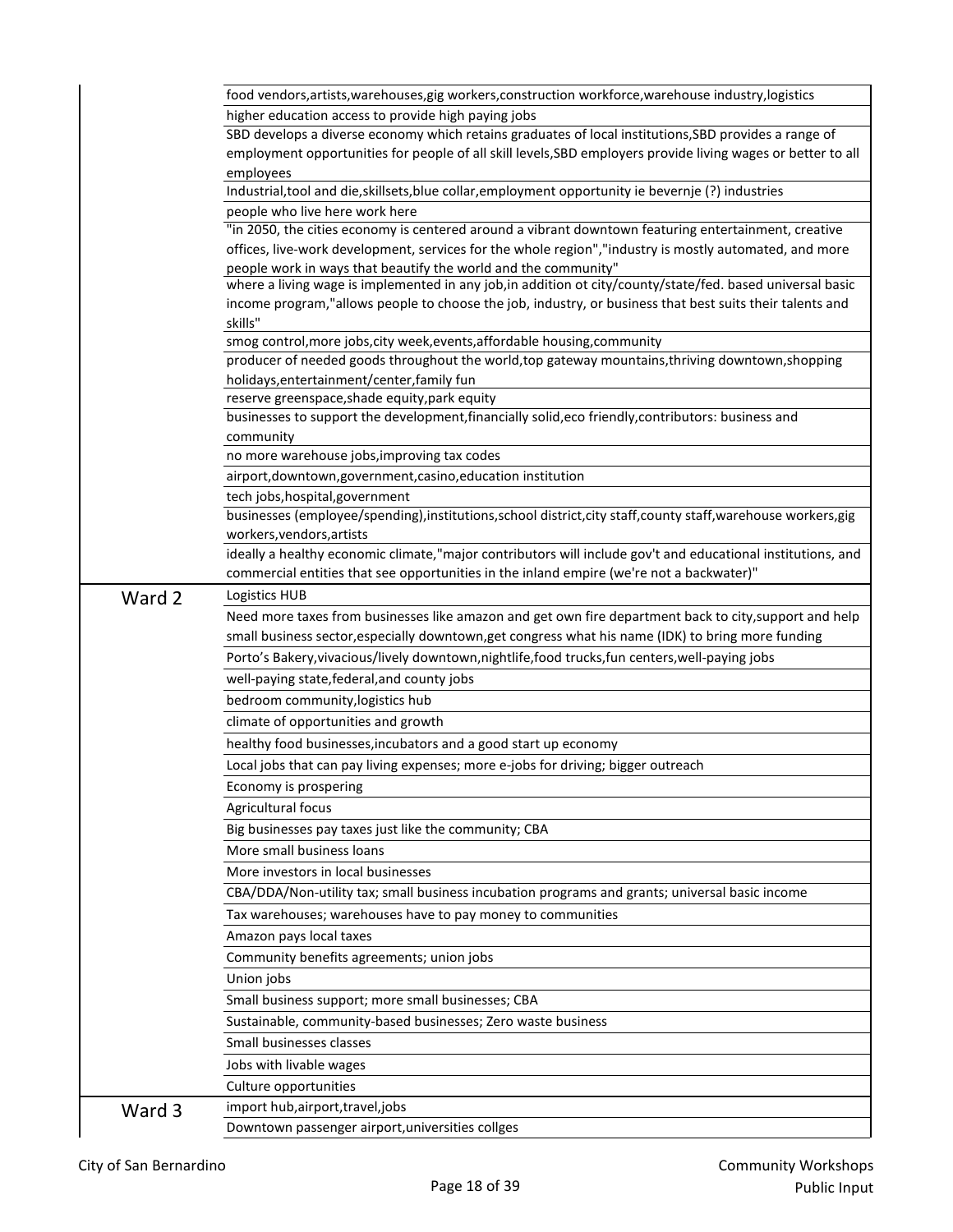|        | logistics industries have stimulated a strength in robotics'                                                                                       |
|--------|----------------------------------------------------------------------------------------------------------------------------------------------------|
|        | citys economy is thriving, local universities produce college graduates who stay and work in the                                                   |
|        | areas, retail/technology, art and entertainment, gov't sector, clean environment and preservation                                                  |
|        | job, vocational and college job                                                                                                                    |
|        | downtown area is thriving with a mix use of new and old buildings                                                                                  |
|        | the money generated helps improve streets/helps improve and renovate old buildings/land,"contributors -                                            |
|        | casino, open to big companies"                                                                                                                     |
|        | equitable economy, grants for small businesses, good jobs with livable wages, more opportunities for                                               |
|        | startup companies<br>more larger corporations providing higher paying jobs for the residents, thriving restaurants and                             |
|        | retail, both large and small businesses, residents spend their money in the city                                                                   |
| Ward 4 | Higher income level and education of the population                                                                                                |
|        | job creation for good paying jobs with benefits and retirement through local skilled and trained language                                          |
|        | on projects                                                                                                                                        |
|        |                                                                                                                                                    |
|        | economic vitality, more shopping opportunities, small businesses, fewer national chains, jobs in technology                                        |
|        | major economic players will continue to be important to SB's economy (e.g. state, csusb, the county                                                |
|        | gov.), additional retail and entertainment players will come to SB to contribute to our economy                                                    |
|        | local economy focuses on healthcare and medical technology, education and skill levels have been                                                   |
|        | improved so many social disparities have been eliminated                                                                                           |
|        | good jobs, good shopping, good housing all in the city, entertainment                                                                              |
|        | healthcare jobs, education jobs, work from home jobs, develop more specific career path training within all                                        |
|        | our high schools                                                                                                                                   |
|        | need more retail to increase tax base, encourage more businesses with lower taxes and increased                                                    |
|        | safety, use tax base to reinvest in city infrastructure                                                                                            |
|        | tax base                                                                                                                                           |
|        | place for legitimate business to operate and employ local residents. All types                                                                     |
|        | service, tech, construction, restaurants                                                                                                           |
|        | cannot become viable again until homeless and crime problems are properly addressed                                                                |
|        | need strong economy and tax base, good paying jobs (high tech?), good services available to residents                                              |
|        | productive jobs at every level, beginning entry level to professional, large companies as well as small                                            |
|        | business owners (not street setups)<br>the city will thrive around the development of the airport passenger status. Hotels, malls, gift shops, and |
|        | restaurants                                                                                                                                        |
|        | established, long-term infrastructure, base line economy to support and to foster retail and private                                               |
|        | enterprises, sustainable                                                                                                                           |
| Ward 5 | Green renewable energy                                                                                                                             |
|        | More business                                                                                                                                      |
|        | Better paying jobs; keep our college graduates here with good jobs                                                                                 |
|        | Downtown, Airport                                                                                                                                  |
|        | Green manufacturing                                                                                                                                |
|        | Stores and businesses move back in providing jobs within; internships of all levels                                                                |
|        | More career and skills training for youth and adults; apprenticeships; more small businesses; small                                                |
|        | business support                                                                                                                                   |
|        | County seat; government services (city, county, state, federal)                                                                                    |
|        | More high end housing for tax basis                                                                                                                |
|        | Livable minimum wage; local micro-economics; it'll be more expensive to live in                                                                    |
|        | More business development; developer interest to build more retail stores, restaurants, etc.; the city                                             |
|        | economy will not be reliant on marijuana                                                                                                           |
|        | More public/private partnerships; incubators; more small business assistance                                                                       |
|        | Restricted truck routes; enhanced infrastructure; finance district (EIFD); for all ages; developer funded                                          |
|        | upkeep                                                                                                                                             |
|        | High tech jobs; a more diverse community                                                                                                           |
|        | Small businesses                                                                                                                                   |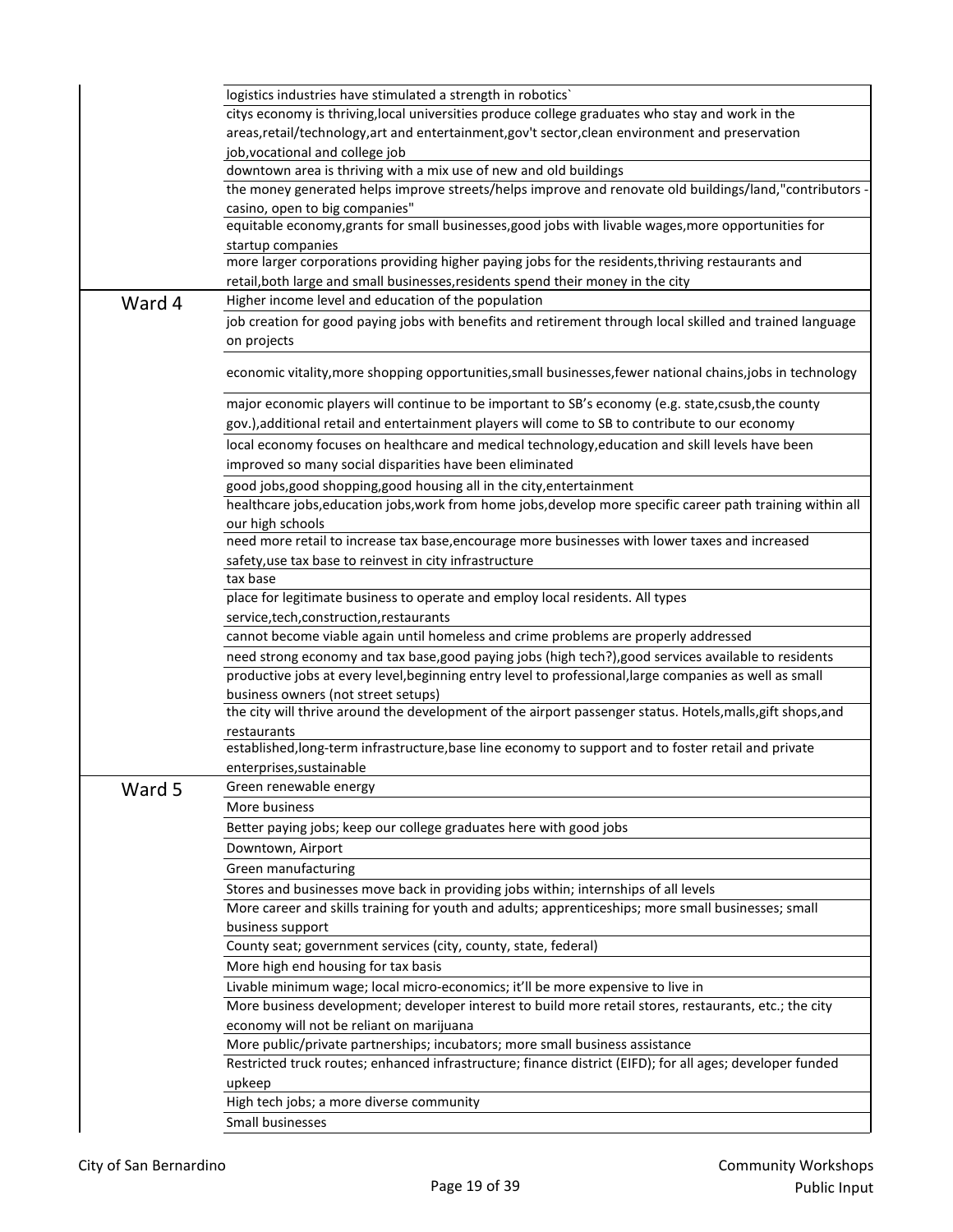|        | Increase human services job opportunities (i.e., nonprofits, community organizing); increase               |
|--------|------------------------------------------------------------------------------------------------------------|
|        | research/academic (job) opportunities                                                                      |
|        | Growth; business; affordable                                                                               |
|        | Community benefits agreement informed; small business incubation and loans; rental assistance and          |
|        | tenant education; grants for environmental conversions                                                     |
|        | Blade runner; high tech jobs in tall buildings                                                             |
|        | We have a thriving and diverse local economy; we have fair wage jobs; we have training for a diverse       |
|        | workforce                                                                                                  |
|        | Local businesses                                                                                           |
|        | Invest in retail/commerce/hospitality food service                                                         |
|        | Tech companies have migrated to San Bernardino creating higher wage job opportunities; innovation hub      |
|        | has been created to invigorate entrepreneurship                                                            |
|        | Training and school with apprenticeship with grants and events, like Route 66                              |
|        | Robotics job                                                                                               |
|        | Opportunities for graduate; livable minimum wages; more emphasis on vocational\technical than college      |
|        | debt                                                                                                       |
|        | "encourage" small business; lease open land to farm                                                        |
|        | Job training; more businesses                                                                              |
|        | Opportunities for high school: volunteering and college mentorships to retain working opportunities        |
|        | <b>Balanced budget</b>                                                                                     |
|        | More robotic workers and self driving trucks                                                               |
|        | Majority of businesses owned and ran by the community                                                      |
|        | Local business opportunity with education                                                                  |
|        | Technology and manufacturing partnerships with our local college and university                            |
|        | High road careers; union hall; small business support (incubator); green infrastructure and manufacturing; |
|        | solar manufacturing                                                                                        |
| Ward 6 | Train system                                                                                               |
|        | Community benefits agreements to allow for local construction, labor jobs, and investment in local         |
|        | businesses to keep money circulating locally                                                               |
|        | Tax amazon local tax for use of airport and warehouses in San Bernardino (CBA)                             |
|        | Diverse economy and workforce; training that offers job placement varied; incubators; green economy        |
|        | and sustainable                                                                                            |
|        | Restaurants; warehouse; grow house for food/ weed; engineer/cybersecurity coding; tech jobs; museums;      |
|        | incubators; green jobs; childcare; art/creative economy; local manufacturers                               |
|        | Rent & home payments; equal salaries; minimum wages-minimum rent and house payments                        |
|        | Make SBPD pay for lawsuits on use of excessive force from their budget                                     |
|        | CBAs; be union friendly                                                                                    |
|        | Tourism; education; solar innovation                                                                       |
|        | Small business with support                                                                                |
|        | Farmers markets; desert gardens; jobs that are sustaining our economy/environment; let's get creative;     |
|        | indoor gardens; engineering environmental jobs; let's use our resources/landscape for the good             |
|        | Vendor/entrepreneur friendly process to be compliant and safe in selling their product while paying taxes  |
|        | Vocational training; leader of employment education                                                        |
|        | Many successful businesses for jobs and local leadership                                                   |
|        | More white collar jobs; more skilled jobs                                                                  |
|        | Need business development; developer interest; creation of jobs                                            |
|        |                                                                                                            |
|        | Small businesses; city farmers markets; total transparent governments; cultural districts                  |
|        |                                                                                                            |
|        |                                                                                                            |
|        |                                                                                                            |
|        | Encouraging small business; community investments; Cal state job influence; creating more able workers     |
|        | Jobs available for community residents! Food/restaurants, warehouse development, professional, etc.        |
|        | City's economic climate is thriving; jobs-entrepreneurship; smart-city ideas, and developments draw        |
|        | youth to our city; high-tech                                                                               |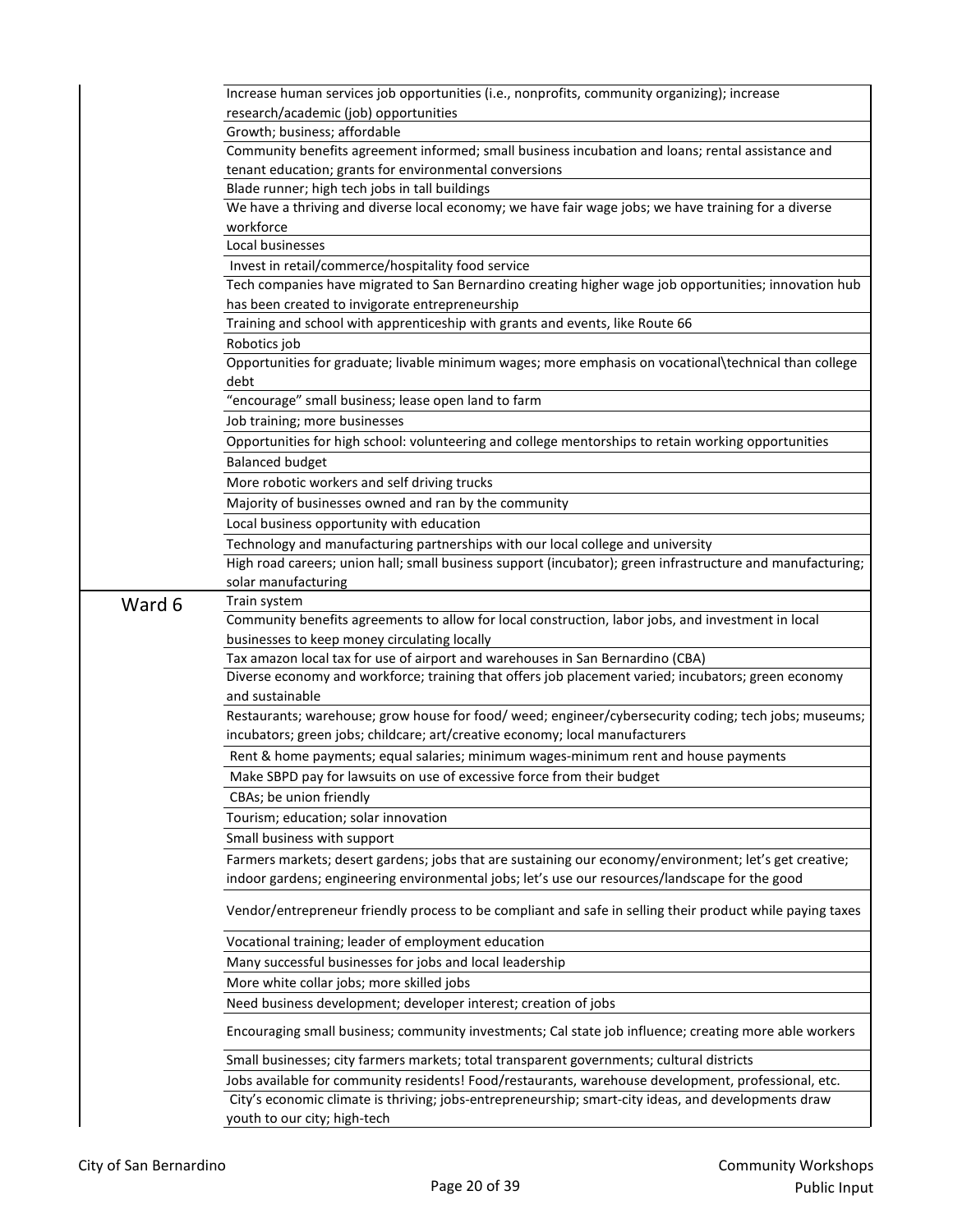|           | CBAs for major construction projects for the city                                                           |
|-----------|-------------------------------------------------------------------------------------------------------------|
|           | Economy would display our array of businesses, welcoming equity through planned development and             |
|           | small businesses are the lifeline of the city. Economic corridors for entry opportunity                     |
| Ward 7    | Great home healthcare                                                                                       |
|           | We have living wage jobs; new businesses; better economic strategy to build up; clean up city               |
|           | More schools: trade, charter, community college campus locations                                            |
|           | Currently poor; livelihood                                                                                  |
|           | <b>Business friendly city</b>                                                                               |
|           | Diverse categories of well-paying jobs; trade schools to train needed workers                               |
|           | Small business accelerator and incubator; need more small businesses that competes with big box stores;     |
|           | give attention to customers                                                                                 |
|           | County produced jobs; having stable job opportunities with long term benefits                               |
|           | Huge minimum wage job                                                                                       |
|           | Jobs need to include more trades-pay better and make things                                                 |
|           | High paying jobs in technology                                                                              |
|           | Business accelerator to help small businesses                                                               |
|           | San Bernardino has leveraged CSUSB and its proximity to other universities to foster an economic            |
|           | environment attractive to new graduates; San Bernardino privdes a diverse base of employment                |
|           | Job training to help us have long lasting jobs; mom and pop shops are everywhere attracting people to our   |
|           | unique city                                                                                                 |
|           | High road jobs; good paying clean tech job; computer and technology                                         |
|           | Low poverty rate; low homeless population; more skilled/trade school jobs (i.e., massage, chef)             |
|           | A combination of big and small businesses and restaurants                                                   |
|           | Sustainable, logistics, clean tech, advanced manufacturing; AG tech                                         |
|           | Balanced mixed: blue collar, white collar, tech, manufacturing, service jobs; good economy fuels; little to |
|           | no out-of-area community                                                                                    |
|           | Family oriented; attractive                                                                                 |
|           | Rebuild downtown with restaurants and retail shopping; hotels                                               |
|           | Wage increases; more jobs                                                                                   |
|           | Private and social services program                                                                         |
|           | Downtown businesses have grown, and jobs are plentiful; jobs are high tech and thriving                     |
|           | Technology; trades; transportation                                                                          |
|           | Over 60% of the city's annual budget goes toward policing; the city needs to invest more funds into         |
|           | public/community entities (i.e., parks, CBAs, libraries)                                                    |
|           | Push higher education; make it affordable for all citizens                                                  |
|           | Rebuild downtown; better career opportunities                                                               |
|           | Child development centers focused on STEAM; corporations                                                    |
|           | We have a surplus; the community is overwhelmingly involved                                                 |
|           | Government jobs; corporate jobs; incentives to hire locals                                                  |
|           | San Bernardino is a cultural center, tourism is encouraged, and our multiculturalism is celebrated via      |
|           | businesses such as restaurants, galleries, nightlife, etc.; transportation provides to our economy (trains, |
|           | airports, etc.)                                                                                             |
|           | Healthy; people have good work ethnic; small business; SB was city of staters, Harris, etc.; smaller social |
|           | welfare-community cannot carry anymore                                                                      |
| Citywide  | higher density housing by alternative public transportation                                                 |
| (Virtual) | Business friendly. Tech jobs.                                                                               |
|           | better recyclable strategy                                                                                  |
|           | green jobs. coop spaces for local businesses. no warehouses.                                                |
|           | A big change in our policy and procedures with city to allow more business to build in the city, be more    |
|           | business friendly; More sales type businesses to create more sales tax revenue to the city                  |
|           | A better economy will enable to increase law enforcement services making us safer.                          |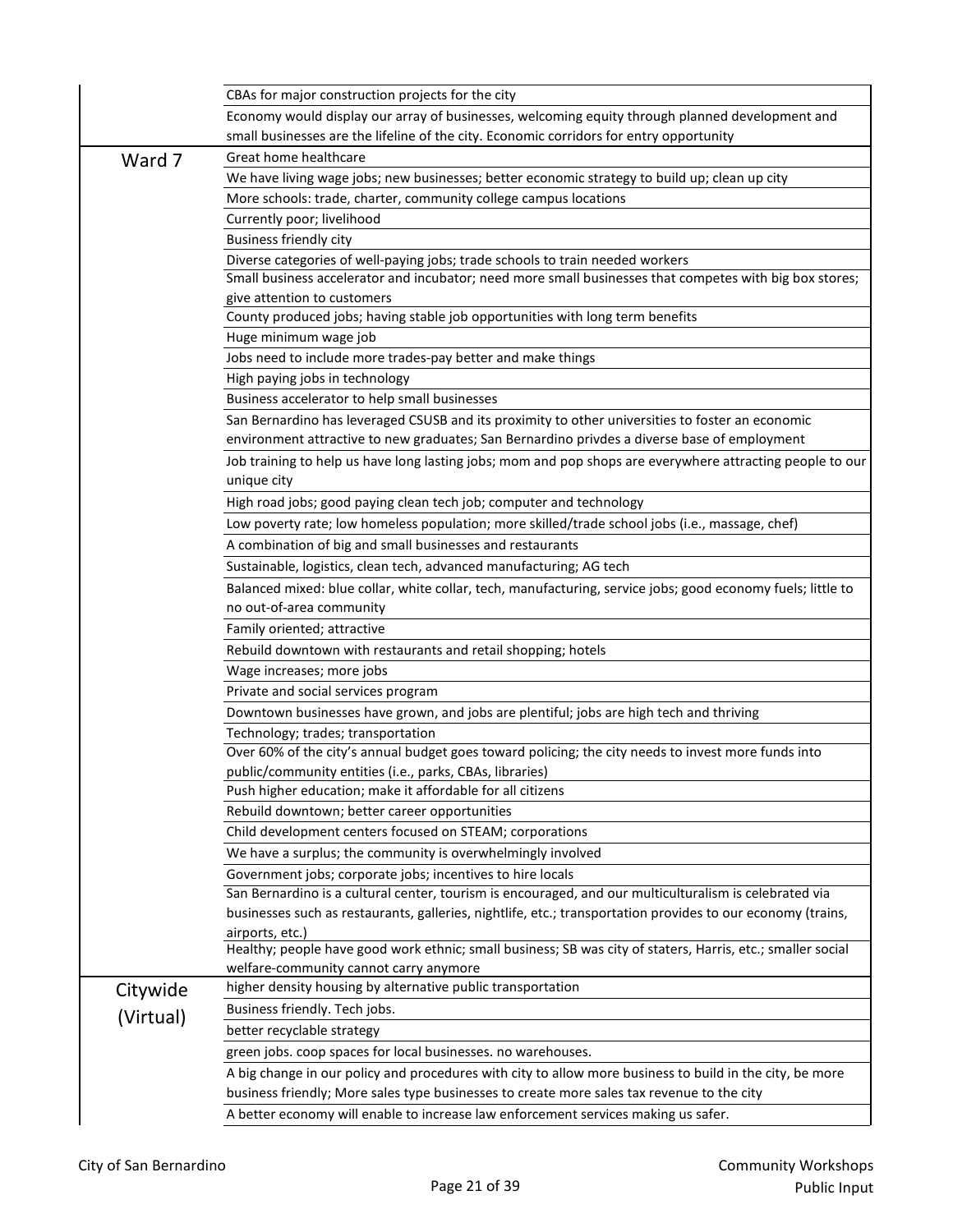|        | The big contributors to the city's economy in my vision are community events that enable small businesses<br>and vendors to benefit from pedestrian traffic whilst creating spaces for Artists and Performing Musicians<br>and additional vendors to create a culture that enables money to flow regularly. Our city focus on<br>agriculture and climate appropriate landscaping should create vibrant public spaces that allow for these<br>community events to thrive<br>More priority bike paths or combination of bike and SBX paths.<br>incorporating art into crosswalks<br>Businesses receive tax incentives if employees live within the city limits. More tax incentives if employees<br>use public transit or walk/bike to work.<br>More sales-type businesses to create more sales tax revenue to the city<br>development that builds on pedestrian walkability<br>yes, tech jobs, Green Jobs, love!<br>A big change in our policy and procedures with city to allow more business to build in the city, be more<br>business friendly |
|--------|--------------------------------------------------------------------------------------------------------------------------------------------------------------------------------------------------------------------------------------------------------------------------------------------------------------------------------------------------------------------------------------------------------------------------------------------------------------------------------------------------------------------------------------------------------------------------------------------------------------------------------------------------------------------------------------------------------------------------------------------------------------------------------------------------------------------------------------------------------------------------------------------------------------------------------------------------------------------------------------------------------------------------------------------------|
|        | The majority of city residents work within the city limits. This means matching jobs with the residents and<br>vice versa. The city has attracted businesses by offering tax incentives in exchange for training and<br>investment.                                                                                                                                                                                                                                                                                                                                                                                                                                                                                                                                                                                                                                                                                                                                                                                                              |
|        | There is a range of job opportunities across sectors and those job skills are taught in schools not just<br>traditional tracks but vocational schools too. And these schools can contribute to innovations in goods<br>production in creative, green ways                                                                                                                                                                                                                                                                                                                                                                                                                                                                                                                                                                                                                                                                                                                                                                                        |
|        | City has deferred short CSUSB Alumni are staying local and foster science innovations that include green<br>tech, financing, and clean transportation income (taxes) in exchange for long term investment.                                                                                                                                                                                                                                                                                                                                                                                                                                                                                                                                                                                                                                                                                                                                                                                                                                       |
|        | The city will be welcoming of new ideas and new citizens, and everyone will be respected.                                                                                                                                                                                                                                                                                                                                                                                                                                                                                                                                                                                                                                                                                                                                                                                                                                                                                                                                                        |
|        | <b>Public Services and Infrastructure</b>                                                                                                                                                                                                                                                                                                                                                                                                                                                                                                                                                                                                                                                                                                                                                                                                                                                                                                                                                                                                        |
| Ward 1 | bike lanes and tree lined walking paths line both sides of every river and restored flood control channel<br>that passes through the city, these connect with hiking trails where they interface with the local mountains<br>and hills                                                                                                                                                                                                                                                                                                                                                                                                                                                                                                                                                                                                                                                                                                                                                                                                           |
|        | "enhanced outdoor spaces including more water features, trees (shrubbed) activities for kids aged 12-<br>16", better community centers w/ greater amenities                                                                                                                                                                                                                                                                                                                                                                                                                                                                                                                                                                                                                                                                                                                                                                                                                                                                                      |
|        | parks and rec services should operate like community paid gyms w/ comparable hours and classes and                                                                                                                                                                                                                                                                                                                                                                                                                                                                                                                                                                                                                                                                                                                                                                                                                                                                                                                                               |
|        | accessibility to programming                                                                                                                                                                                                                                                                                                                                                                                                                                                                                                                                                                                                                                                                                                                                                                                                                                                                                                                                                                                                                     |
|        | parks and recreation improvement, safety outreach                                                                                                                                                                                                                                                                                                                                                                                                                                                                                                                                                                                                                                                                                                                                                                                                                                                                                                                                                                                                |
|        | robust park and rec activities for all residents                                                                                                                                                                                                                                                                                                                                                                                                                                                                                                                                                                                                                                                                                                                                                                                                                                                                                                                                                                                                 |
|        | it has not we largely operate as if climate change doesnt affect outdoor activities                                                                                                                                                                                                                                                                                                                                                                                                                                                                                                                                                                                                                                                                                                                                                                                                                                                                                                                                                              |
|        | mobile homes, checks/balances, managers do not get free reign on throwing people out b/c the public can                                                                                                                                                                                                                                                                                                                                                                                                                                                                                                                                                                                                                                                                                                                                                                                                                                                                                                                                          |
|        | voice concerns when it comes to outside private businesses<br>public services, everything that has to do with housing is translated to the language the tenant speaks                                                                                                                                                                                                                                                                                                                                                                                                                                                                                                                                                                                                                                                                                                                                                                                                                                                                            |
|        | public safety, community policing, youth mentorship programs                                                                                                                                                                                                                                                                                                                                                                                                                                                                                                                                                                                                                                                                                                                                                                                                                                                                                                                                                                                     |
|        | expansion of language services, continued support of violence intervention program (VIP)                                                                                                                                                                                                                                                                                                                                                                                                                                                                                                                                                                                                                                                                                                                                                                                                                                                                                                                                                         |
|        | public services, spanish interpretation in ALL areas of housing ESPECIALLY mobile homes, "mobile home                                                                                                                                                                                                                                                                                                                                                                                                                                                                                                                                                                                                                                                                                                                                                                                                                                                                                                                                            |
|        | residents can have All legal documents in spanish, etc"                                                                                                                                                                                                                                                                                                                                                                                                                                                                                                                                                                                                                                                                                                                                                                                                                                                                                                                                                                                          |
|        | uv protection structures in parks, mental health services, "aging community services for companionship,<br>shopping", child care - early child dev, city wifi public and free, parks with physical art                                                                                                                                                                                                                                                                                                                                                                                                                                                                                                                                                                                                                                                                                                                                                                                                                                           |
|        | UBI universal basic income, social workers, child care, psychological service, drug rehab, local parks within<br>neighborhoods, more art/murals/after school programs, expansion of the promise program from valley                                                                                                                                                                                                                                                                                                                                                                                                                                                                                                                                                                                                                                                                                                                                                                                                                              |
|        | we needa variety of social services that address housing issues/needs,"health, food, etc", safe and                                                                                                                                                                                                                                                                                                                                                                                                                                                                                                                                                                                                                                                                                                                                                                                                                                                                                                                                              |
|        | accessible parks and recreation facilities                                                                                                                                                                                                                                                                                                                                                                                                                                                                                                                                                                                                                                                                                                                                                                                                                                                                                                                                                                                                       |
|        | green spaces, zero emission vehicles, no more warehouses                                                                                                                                                                                                                                                                                                                                                                                                                                                                                                                                                                                                                                                                                                                                                                                                                                                                                                                                                                                         |
|        | ISR implementation, zero emission mobil sources                                                                                                                                                                                                                                                                                                                                                                                                                                                                                                                                                                                                                                                                                                                                                                                                                                                                                                                                                                                                  |
|        | zero emission infrastructure for every new and existing project                                                                                                                                                                                                                                                                                                                                                                                                                                                                                                                                                                                                                                                                                                                                                                                                                                                                                                                                                                                  |
|        | outstanding hospitals, great doctors, parks suitable for family getaways/theme parks, clean air, shade for the                                                                                                                                                                                                                                                                                                                                                                                                                                                                                                                                                                                                                                                                                                                                                                                                                                                                                                                                   |
|        | areas, more trees, clean vegetation<br>resource centers, education resources, employment preparedness, themed parks, major water source                                                                                                                                                                                                                                                                                                                                                                                                                                                                                                                                                                                                                                                                                                                                                                                                                                                                                                          |
|        |                                                                                                                                                                                                                                                                                                                                                                                                                                                                                                                                                                                                                                                                                                                                                                                                                                                                                                                                                                                                                                                  |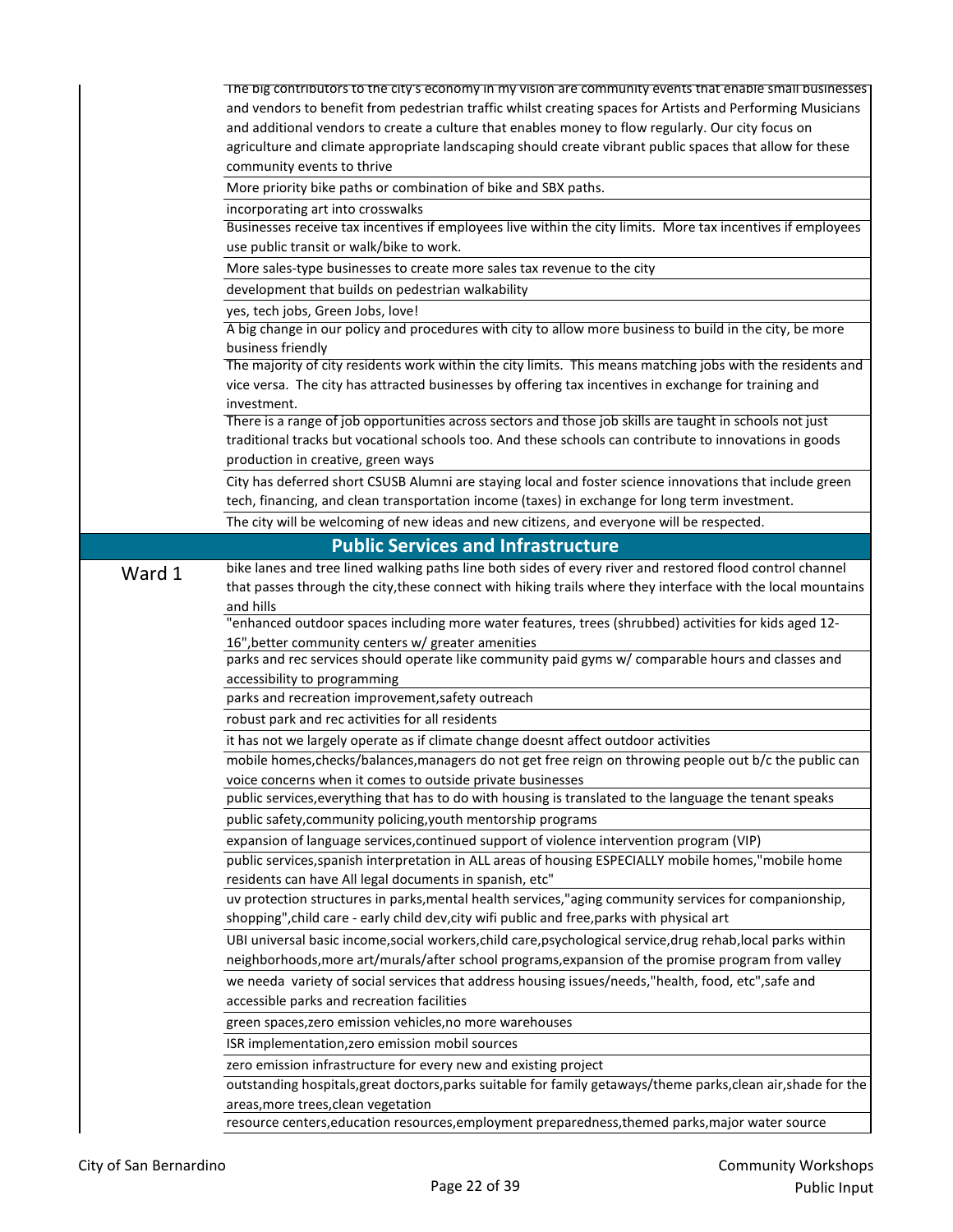|        | "SBD is able to provide an environment which is attractive to high quality employers as a place where their                                                                         |
|--------|-------------------------------------------------------------------------------------------------------------------------------------------------------------------------------------|
|        | employees desire to live, not remain due to last resort", residents can find employment which pays well                                                                             |
|        | within 30 min commute or less via transit                                                                                                                                           |
|        | SBD provides and maintains its public facilities, infrastructure maintenance funding is able to cover needs                                                                         |
|        | proactively, infrastructure integrates planning and design for a 3C rise in temp by 2050, SBD only approves                                                                         |
|        | development that would not further maintenance backlog                                                                                                                              |
|        | food, fun, and fabulous meeting all age groups", restaurants, entertainment, parks, safety, cleanliness"                                                                            |
|        | "technical trade, higher ed job opportunities", team up w/ universities<br>translation and accessibility technological hybrid models, better community centers and gardens, compost |
|        | program, agricultural diversity, affordable housing pipelines                                                                                                                       |
| Ward 2 | multi-use parks, solar panels, and smart tech for less energy use                                                                                                                   |
|        | We need safe areas for our citizens                                                                                                                                                 |
|        | more police officers                                                                                                                                                                |
|        | City Hall, waster re-use/recycle treatment centers, natural hot springs for a spa, More greenery                                                                                    |
|        | Plasma Reactor, Hydrogen Reactor                                                                                                                                                    |
|        | I would like it to be a safe city that has safe recreational parks; CBAs                                                                                                            |
|        | Mental healthcare instead of police                                                                                                                                                 |
|        | Cleaner sewers                                                                                                                                                                      |
|        | Clean sewers                                                                                                                                                                        |
|        |                                                                                                                                                                                     |
|        | Regulate dumping laws; CBAs<br>Careers                                                                                                                                              |
|        | Mental health; health clinics; testing                                                                                                                                              |
|        | Better maintained playgrounds; movies in the park; CBA                                                                                                                              |
|        | Youth summer internships                                                                                                                                                            |
|        |                                                                                                                                                                                     |
|        | CBA; We also want better medical services, clinics that attend to the low income population                                                                                         |
|        | Various parks for everyone's interests<br>Upkept streets that don't damage your cars; sidewalks                                                                                     |
|        |                                                                                                                                                                                     |
|        | Dog parks                                                                                                                                                                           |
|        | Mobile clinics                                                                                                                                                                      |
|        | Clinics with services within the city                                                                                                                                               |
|        | Translation in Spanish for all housing; translation in all documents and public spaces                                                                                              |
|        | More summer camps for free for kids; more skateparks                                                                                                                                |
|        | Services for undocumented community; more visibility                                                                                                                                |
|        | City should provide its own jobs in development and housing creation                                                                                                                |
|        | Youth/parent programs                                                                                                                                                               |
|        | do not dump waste near neighborhoods (Oxbow project)                                                                                                                                |
|        | Music in the park with local bands; local youth parks and rec jobs                                                                                                                  |
|        | Health programs                                                                                                                                                                     |
|        | Parks with exercise equipment                                                                                                                                                       |
|        | Parks with pools                                                                                                                                                                    |
|        | More hospitals; Mobile clinics                                                                                                                                                      |
|        | Loan programs for businesses; CBA                                                                                                                                                   |
|        | More safe parks                                                                                                                                                                     |
|        | More low-income clinics; CBA                                                                                                                                                        |
|        | We want better employment opportunities; we want the community to be taken into account, do not                                                                                     |
|        | disparage us, we came to work                                                                                                                                                       |
|        | Parks and lighting for pedestrians                                                                                                                                                  |
|        | Medical clinics; hospitals; CBA                                                                                                                                                     |
|        | Clinics with better consultation prices                                                                                                                                             |
| Ward 3 | more walking/biking paths, expand on recreation for youth, more community centers, embrace animal<br>population                                                                     |
|        |                                                                                                                                                                                     |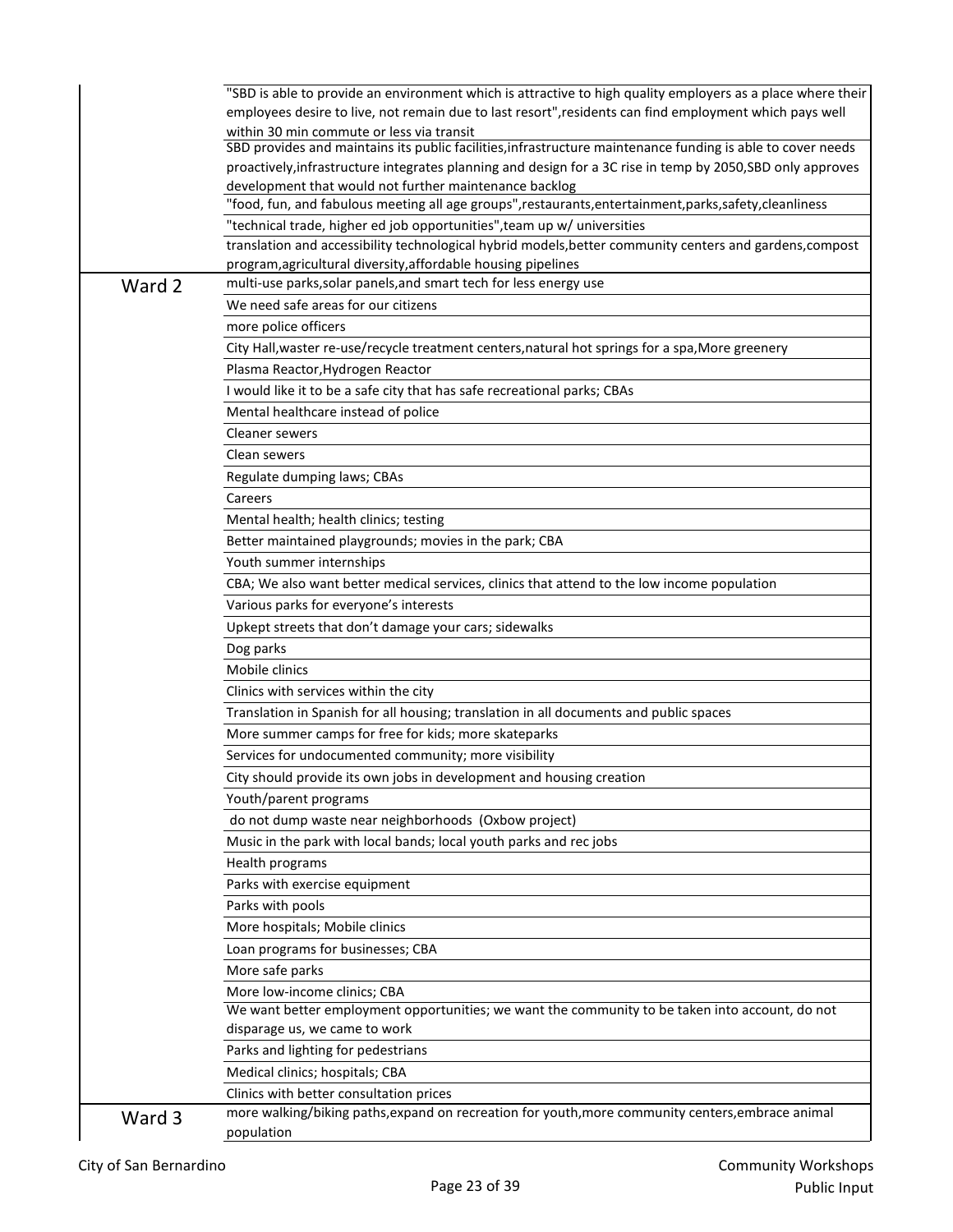|        | "we have an aging population, so access to (?) facilities and services have adapted to less able individuals"                                                                                               |
|--------|-------------------------------------------------------------------------------------------------------------------------------------------------------------------------------------------------------------|
|        | better streets, preserve/restore historic buildings, more community centers, more arts/culture                                                                                                              |
|        | green opportunities, health centers (ex loma linda drayson center), more trees                                                                                                                              |
|        | solar,"parks are green, thriving, safe, more trees"                                                                                                                                                         |
|        | more lighting in communities, revitalized parks, housing/businesses using solar panels, more side walks                                                                                                     |
|        | (reconstruct or create new ones)                                                                                                                                                                            |
|        | mental health and recovery centers for homeless, water and recreational parks                                                                                                                               |
|        | more community centers throughout the city, each center offers a variety of different services based on                                                                                                     |
|        | the communities needs, more well kept outdoor spaces such as trails                                                                                                                                         |
|        | senior services, green belts and parks that connect, more greening                                                                                                                                          |
| Ward 4 | upgraded infrastructure and city services                                                                                                                                                                   |
|        | battery back up or newer technology provide power even when the wind blows                                                                                                                                  |
|        | LED lighting                                                                                                                                                                                                |
|        | airport has expanded passenger services, bringing tourists to town, travel and tourism has increased due to                                                                                                 |
|        | safe, walkable streets and a viable arts community/events                                                                                                                                                   |
|        | properly maintain streets, sidewalks, and street lighting, infrastructure kept clean, public services delivered<br>in a user friendly, competent, efficient manner                                          |
|        | aging infrastructure need to be replaced, SCE need to invest and stop patchwork repairs and too many                                                                                                        |
|        | power outages, better internet access and speeds, more green space on east end                                                                                                                              |
|        | streets are newly paved and smooth                                                                                                                                                                          |
|        | safe parks for families, safe and clean roadways and sidewalks, free open Wi-Fi, tree lined streets                                                                                                         |
|        | community centers built at each park in the city                                                                                                                                                            |
|        | parks and rec, encourage artists to live in the city                                                                                                                                                        |
|        | parks are green, shady, and well maintained. Patrolled regularly and are crime free                                                                                                                         |
|        | new industry focus on presentation, conservation, less pollution                                                                                                                                            |
|        | economy is diverse and thriving, retail, health and social services, recreational, benefit residents w/good                                                                                                 |
|        | revenue stream for upkeep and public safety, manufacturing                                                                                                                                                  |
|        | increased social services addressing different needs, e.g., housing, food, healthcare, parks and recreation                                                                                                 |
|        | areas will include more family oriented resources, e.g. playgrounds, picnic areas, etc.<br>medical services: urgent care, clinics, update roads, lighting, sound walls on freeways, aesthetics: add art and |
|        | plants to community areas to beautify the city                                                                                                                                                              |
|        | public services and infrastructure, services needed: services in small groups, easy access to city hall services                                                                                            |
|        | we need strong academic schools, activities and events in parks to bring residents together                                                                                                                 |
|        | internet company choices, mature parks w/equipment for children that is well maintained and clean as                                                                                                        |
|        | well as tables and covered areas, clean, green, more trees                                                                                                                                                  |
|        | water safety, diversity of landscaping, health care, clean air                                                                                                                                              |
|        | well-maintained parks                                                                                                                                                                                       |
| Ward 5 | Adult and Children programs                                                                                                                                                                                 |
|        | Smaller buses but more routes; maintained parks and open space; having centers more in the wards vs                                                                                                         |
|        | just downtown; maintained utilities and street infrastructure<br>Turn vacant warehouses into low-cost, safe entertainment places                                                                            |
|        | Parks and recreation: I see a huge waterslide an Secommbe lake                                                                                                                                              |
|        | After school stuff for kids                                                                                                                                                                                 |
|        |                                                                                                                                                                                                             |
|        | Lots of green parks; lots of shops and open spaces                                                                                                                                                          |
|        | Bike parks; art parks; botanical gardens; larger parks with more activities                                                                                                                                 |
|        | Improved, best schools in area!; caring leadership (no corruption)                                                                                                                                          |
|        | Code enforcement policing                                                                                                                                                                                   |
|        | Needed public services                                                                                                                                                                                      |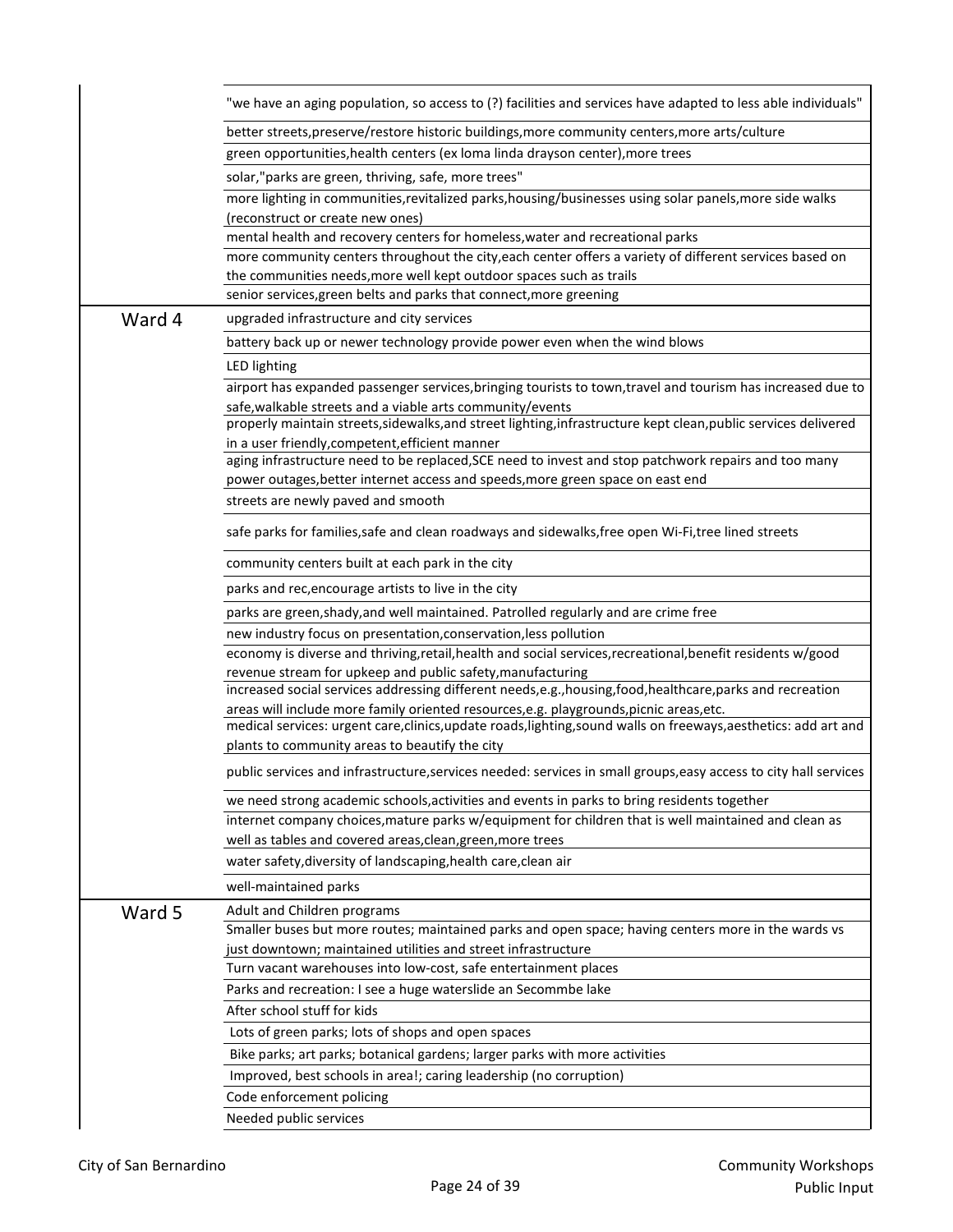|        | Healthcare                                                                                                                                                               |
|--------|--------------------------------------------------------------------------------------------------------------------------------------------------------------------------|
|        | Lakes; more green spaces                                                                                                                                                 |
|        | Green spaces (hiking, trails, garden, arboretums); spaces for outdoor education; safe biking paths/lanes                                                                 |
|        | Maintain rural/green spaces and use more native agriculture/forestry; smooth, efficient process for folks                                                                |
|        | to have access to public services                                                                                                                                        |
|        | Creating more recreation and community centers                                                                                                                           |
|        | Let private persons to run services                                                                                                                                      |
|        | Water is less hard due to improved water treatment                                                                                                                       |
|        | Underground electric lines (to avoid fires); recycling water plant; rain capture systems; permeable surfaces                                                             |
|        | Faster police response; commercial international airport                                                                                                                 |
|        | Tax; bonds; more police and fire response                                                                                                                                |
|        | Strong communication between government officials and the public                                                                                                         |
|        | Greater use of indirect and/or direct potable reuse of our wastewater so that our area is self-sufficient                                                                |
|        | with our water needs                                                                                                                                                     |
|        | Recycled/recirculated/reused water and natural resources                                                                                                                 |
|        | Green belts; protected nature areas (Little Mountain, Perris Hill)                                                                                                       |
|        | City has sufficient revenues and practices that have operationalized the continuous maintenance of our                                                                   |
|        | infrastructure                                                                                                                                                           |
|        | Pristine parks and some of the funds from diversified funds from development; CBAs                                                                                       |
|        | Community benefits agreements; homeless prevention; landlord accountability; parks and recreation;                                                                       |
|        | agriculture, compost, gardening; art events                                                                                                                              |
|        | Larger police department; more effective police and government                                                                                                           |
|        | Placemaking models for our open spaces; facilities are designed as one stop shops and offer different                                                                    |
|        | amenities                                                                                                                                                                |
|        | Improved water quality                                                                                                                                                   |
|        | Elevated trains (i.e., Chicago's "L" system)                                                                                                                             |
|        | City to provide improved infrastructure and well maintained utilities                                                                                                    |
|        | More efficient utilities; No Edison power shut offs                                                                                                                      |
|        | Infrastructure first before houses                                                                                                                                       |
| Ward 6 | Public servants with integrity; services for minorities and people with disabilities                                                                                     |
|        | "one-stop" models; multi-use facilities                                                                                                                                  |
|        | Keep parks well maintained/clean for our families                                                                                                                        |
|        | CBA: community benefits agreements                                                                                                                                       |
|        |                                                                                                                                                                          |
|        | Exercise parks as green spaces and tourist attraction                                                                                                                    |
|        | More nice affordable housing for seniors; more solar energy                                                                                                              |
|        | CBA informed and community focused; public lighting, bike, drought tolerant gardens, edible garden land                                                                  |
|        | use, community composting, rental assistance, universal basic income (UBI); CBAs<br>Services that include infant to senior citizens: tutoring, lunch program, recreation |
|        | More senior citizen opportunities; work, entertainment; education                                                                                                        |
|        | Multi-use park and community centers; less liquor stores; attract health-focused small businesses;                                                                       |
|        | emergency preparedness groups and training opportunities                                                                                                                 |
|        | Free medical; free 2-year colleges; media centers; exercise parks                                                                                                        |
|        | OPEN SPACE. For years I have heard my friends say they wish there was a place that everyone can dress                                                                    |
|        | nice, play music, and meet at during the weekend. Like a club for ages 16-18. Everyone's parents will know                                                               |
|        | where they are, we can stay until 12, and have fun. Sell drinks and food for funding. Called "The Den" on                                                                |
|        | weekends it will be a club/party place and on the weekdays, a study place. If my idea goes through are you                                                               |
|        | able to contact me for more input (909) 913-0831/(323) 424-8715                                                                                                          |
|        | Desperate need for mental health services, homeless services, improved senior citizen and veteran                                                                        |
|        | services, housing support services                                                                                                                                       |
|        | Job skill development, parks and rec, sports equipment=free gym                                                                                                          |
|        | Robust CIP                                                                                                                                                               |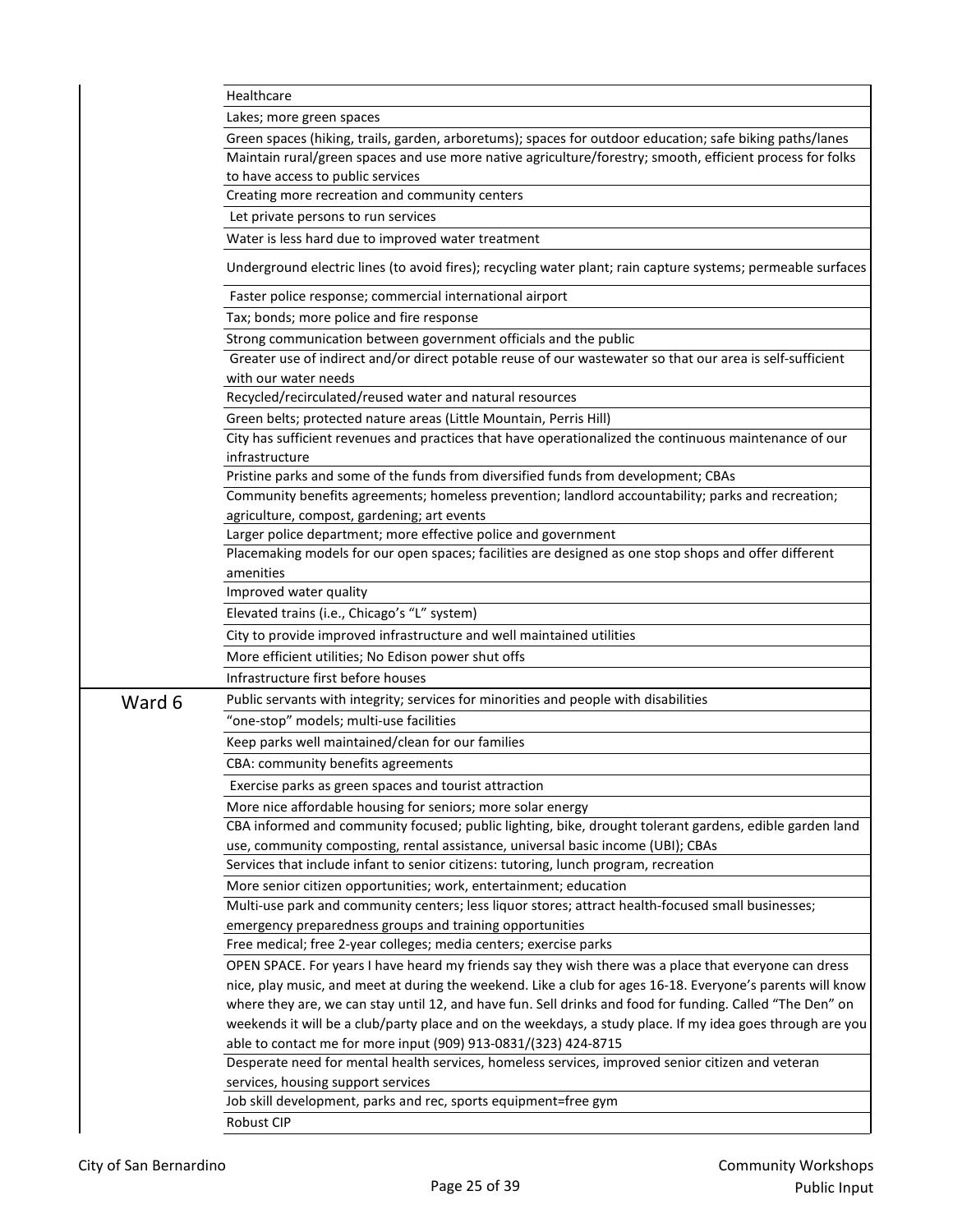|           | Adequate public safety; place for the arts; auto/EV charging stations                                                                                                                                                 |
|-----------|-----------------------------------------------------------------------------------------------------------------------------------------------------------------------------------------------------------------------|
|           | A new city council; stop changing whatever the community does tonight!                                                                                                                                                |
|           | Parks and Recreation: clean up, repairing lights, playgrounds; green services with charging stations;                                                                                                                 |
|           | infrastructure for: public works, public mental health worker to help neighbors                                                                                                                                       |
|           | Maintained parks, more reusable energy (i.e., solar), more senior services, housing for all income levels                                                                                                             |
|           | Parks and recreation services are needed to fulfill needs of all family members; stop shop all activities for                                                                                                         |
|           | parents, scholars, and senior citizens                                                                                                                                                                                |
|           | Customer service improvement: sector-divide the city- all needs are met within                                                                                                                                        |
|           | An updated hospital; a dog park                                                                                                                                                                                       |
|           | Renovate our facilities with green infrastructure; conservation; transportation routes reflect efficient                                                                                                              |
|           | planning                                                                                                                                                                                                              |
| Ward 7    | Sports for youth, after school programs; job training                                                                                                                                                                 |
|           | Mental health is more accessible; free class on weekends for everyone to do yoga/martial arts/any                                                                                                                     |
|           | exercise that normally you pay for                                                                                                                                                                                    |
|           | Free health screenings                                                                                                                                                                                                |
|           | Health services                                                                                                                                                                                                       |
|           | Entire city needs renovating                                                                                                                                                                                          |
|           | Large, safe and maintained green spaces within view on every block; public services should be available                                                                                                               |
|           | online at all hours-no need to visit city hall; fast, effective public transportation                                                                                                                                 |
|           | Medical services; legal; parks and rec; education; programs for kids; taking care of seniors                                                                                                                          |
|           | Services: health oriented activities focus on physical movement                                                                                                                                                       |
|           | Accessible healthcare-mental and physical-more accessible, make long term                                                                                                                                             |
|           | Small clinics (human and animal) everywhere                                                                                                                                                                           |
|           | Casino contributes to city economy                                                                                                                                                                                    |
|           |                                                                                                                                                                                                                       |
|           | Parks, trails (walking); entertainment activity; restaurants, transportation, medical grocery stores, retail<br>Monthly night out events in our parks; professional July 4th events; perhaps a county fair and weekly |
|           | market nights in our open spaces                                                                                                                                                                                      |
|           | San Bernardino is able to provide quality civic infrastructure; San Bernardino is able to provide all                                                                                                                 |
|           | residents a quality park within a 10 minute walk of their home                                                                                                                                                        |
|           | Senior programs and youth programs; build free programs built into parks and recreation                                                                                                                               |
|           | Parks and recreation are an important part of daily lives-recreational activities for youth and seniors have                                                                                                          |
|           | grown and supported                                                                                                                                                                                                   |
|           | Health and elderly community centers                                                                                                                                                                                  |
|           | Health aesthetics to public parks (lifting and cardio equipment)                                                                                                                                                      |
|           | Charging stations for electric vehicles; water conservation; parks and amenities                                                                                                                                      |
|           | Healthcare; training programs for jobs; clean parks and community activities for all ages                                                                                                                             |
|           | Education; job opportunities                                                                                                                                                                                          |
|           |                                                                                                                                                                                                                       |
|           | Better animal shelter/rescue; historical restoration and preservation; after school programs; mental health                                                                                                           |
|           | More walking paths; revitalize and fun parks and rec                                                                                                                                                                  |
|           | Medical services; parks and rec; education; increased program for kids; increase programs for seniors                                                                                                                 |
|           | Parks and recreation for people, but safe and open to pets                                                                                                                                                            |
|           | Productive engagement not lip service; parks-the heart of a community (i.e., prospect park in Redlands                                                                                                                |
|           | many different parks) something for everyone                                                                                                                                                                          |
|           | A more diverse, cultural, and ethnically competent law enforcement                                                                                                                                                    |
|           | Excellent enforcement services for the things that matter to our city's wellbeing; well maintained and                                                                                                                |
|           | monitored                                                                                                                                                                                                             |
| Citywide  | Ceramics, open mic, sports classes                                                                                                                                                                                    |
| (Virtual) | More after school options for kids -Arts, learning, trades etc. places to gather and hang out with each                                                                                                               |
|           | other outside of school, places to eat and buy good food                                                                                                                                                              |
|           | Safety needs: all residents need to feel safe on the streets at all times of day and night                                                                                                                            |
|           | Physiological: access to healthy foods, clean water, clean air, green spaces                                                                                                                                          |
|           | gardens, food forests, green infrastructure with multiple uses                                                                                                                                                        |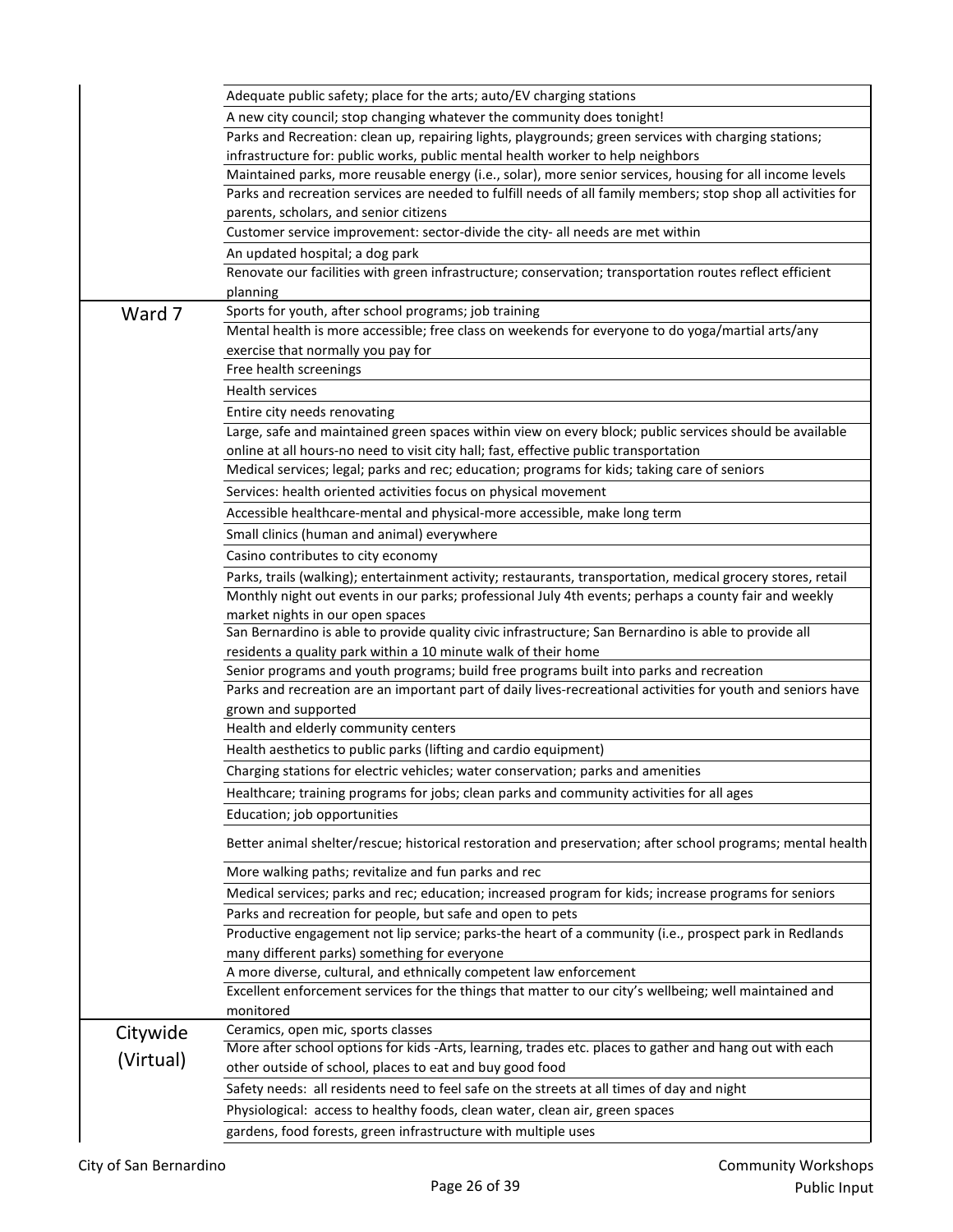|        | Community gardens, events, resource centers, more green spaces                                                                                                                                        |
|--------|-------------------------------------------------------------------------------------------------------------------------------------------------------------------------------------------------------|
|        | Better energy infrastructure, green energy generation to add to our grid, Agriculture and Landscaping and                                                                                             |
|        | community gardens in public land and community composting programs keeping our folks fed and                                                                                                          |
|        | learning to work with our natural resources vs. against them                                                                                                                                          |
|        | better internet infrastructure and resources distributed EQUITABLY across the city                                                                                                                    |
|        | You only need to look to Rancho Cucamonga for the future needs.                                                                                                                                       |
|        | We need more green spaces and parks to gather, more community-led events.                                                                                                                             |
|        | We need to look at AARP's Livable Cities, for all ages.                                                                                                                                               |
|        | walking trails, bright solar lights at parks and yes, great idea with gardens                                                                                                                         |
|        | Community murals and painted crosswalks and bike paths                                                                                                                                                |
|        | <b>Environment and Climate</b>                                                                                                                                                                        |
| Ward 1 | expand reclaimed water lines                                                                                                                                                                          |
|        | secomb lake is clear, all land is watered and clean                                                                                                                                                   |
|        | water conservation, water resistant plants and infrastructure                                                                                                                                         |
|        | the city has aggressively promoted ev charging stations, safe street designs for cyclists and                                                                                                         |
|        | pedestrians, mixed use development that creates walkable neighborhoods clustered around mass transit                                                                                                  |
|        | stops                                                                                                                                                                                                 |
|        | source of water aquifers                                                                                                                                                                              |
|        | add more parks, green spaces, planting more trees, more green space, community gardens and community                                                                                                  |
|        | centers 4 kids                                                                                                                                                                                        |
|        | forest preservation reducing fire danger in mtn areas, made green energy more accessible                                                                                                              |
|        | more trees planted, affordable prices clean energy, update old homes and buildings with windows and                                                                                                   |
|        | installation, better programs for community, keep waterways clean, forest lakes free of pollution                                                                                                     |
|        | "for every warehouse approved, the same amount of space will be allocated w/ green space meaning                                                                                                      |
|        | trees, gardens, etc"<br>SBD has greatly improved the viability of non-car transportation, SBD concentrates development within                                                                         |
|        | existing infrastructure to minimize impacts on natural lands, SBD is able to leverage funds to be location of                                                                                         |
|        | 30x30 state (?) conservation goals                                                                                                                                                                    |
|        | electric cars                                                                                                                                                                                         |
|        | creating micro-grids for sustainable energy                                                                                                                                                           |
|        | ban all single use plastics, no more fossil fuel dependency                                                                                                                                           |
|        | (covered by other note) in open spaces, plant more trees for oxygen production, air scrubbers in spaces                                                                                               |
|        | with lots of people, composting instead of landfill, use methane from landfills                                                                                                                       |
|        | green (covered by note), make use of santa ana winds for turbines                                                                                                                                     |
|        | SBD is able to reduce transportation GHG emissions by 60%, SBD offers some of the lowest per capita                                                                                                   |
|        | emissions within the SCAG region, SBD is a carbon sink                                                                                                                                                |
|        | green house emission reduction plan enforcement                                                                                                                                                       |
|        | less diesel vehicles, better lighting in facilities, increase solar powered buildings, encourage sustainable                                                                                          |
|        | practices with corporate partners<br>we have become more environmentally conscious when considering development, restricting uses of                                                                  |
|        | certain transport vehicles and activity, preservation of downtown aquifers and foothill areas of the                                                                                                  |
|        | mountains                                                                                                                                                                                             |
|        | (covered by note) walkability, promoted solar energy, embellished (?)                                                                                                                                 |
|        | prioritize health and safety, organize food access, community gardens                                                                                                                                 |
|        | create strict environmental justice element!                                                                                                                                                          |
|        | adapt our agriculture to native sustainable plants and incentivize families to grow food on parkways, eve                                                                                             |
|        | incentive programs                                                                                                                                                                                    |
|        | hydrogen car filling stations, incentives to use non plastics, public areas use gray water to outdoor water                                                                                           |
|        | feature, better use of water runoff, underground elec. lines to help wildfires, water filling stations to reduce                                                                                      |
|        | plastic                                                                                                                                                                                               |
|        | "remove amazon or have them pay for the pollution that their trucks, planes, etc, produce", less<br>warehouses/big businesses need to sign robust community benefits agreements and these are legally |
|        | binding pledging to reduce carbon imprint                                                                                                                                                             |
|        |                                                                                                                                                                                                       |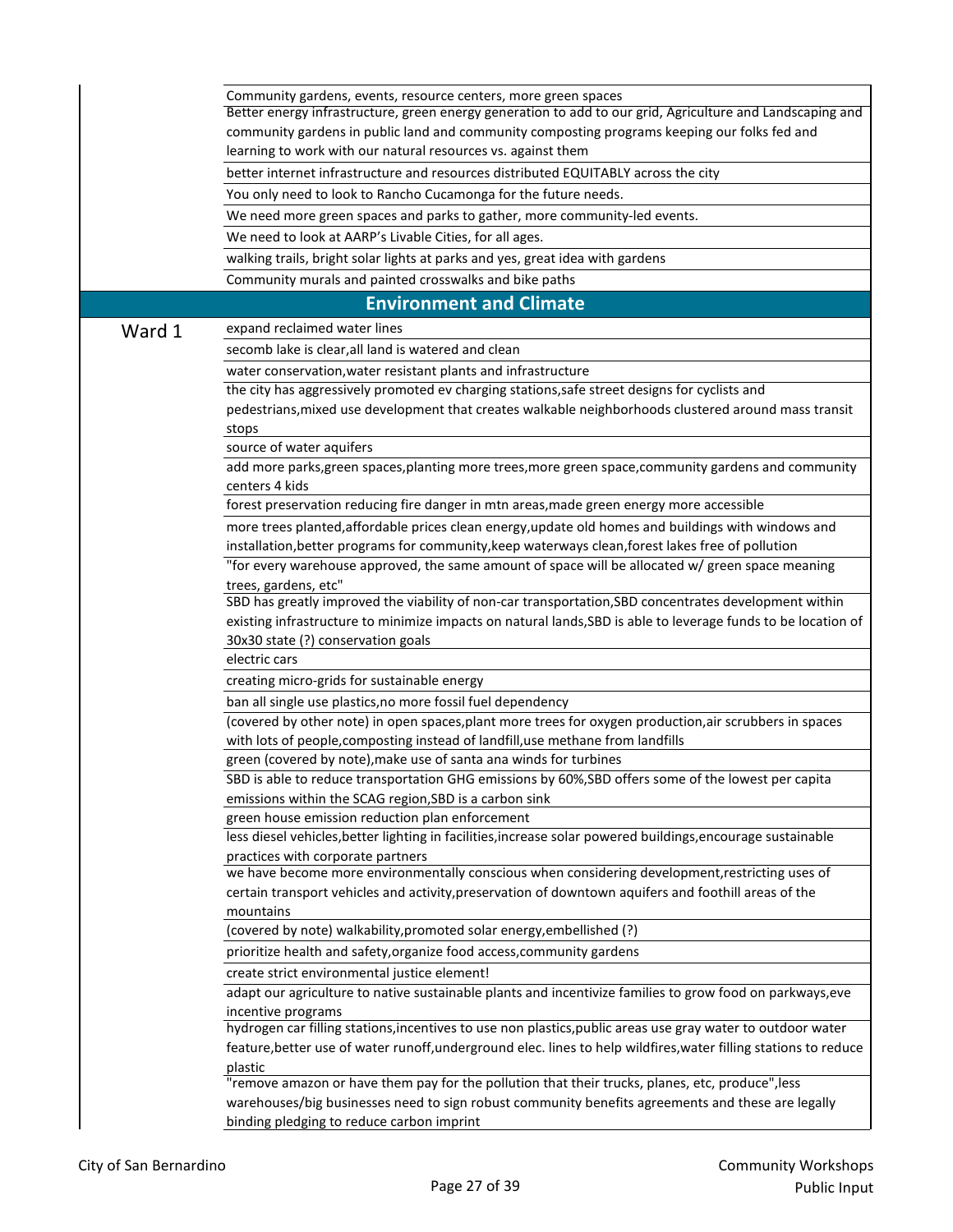|        | government services are provided comprehensively in multiple languages,"government is transparent,<br>accountable, and based on the concept of servant-leadership"<br>partner with organizations for appliance and solar rebates |
|--------|----------------------------------------------------------------------------------------------------------------------------------------------------------------------------------------------------------------------------------|
|        | a highly developed public transportation system would greatly help to address the critical issue of climate<br>change,"increased number of greenspaces/parks throughout the city would help as well (more trees, etc)"           |
| Ward 2 | We've implemented the appropriate laws and local ordinance, we've become a "smart" city                                                                                                                                          |
|        | We need to educate all citizens about the impact of various changes with will happen with climate change                                                                                                                         |
|        | We've invested in the right partnerships and companies to implement clean and sustainable technology<br>Plant more trees, green areas                                                                                            |
|        | Rivers need water-freeways need train systems                                                                                                                                                                                    |
|        | Use more electric cars and commuter access like subways                                                                                                                                                                          |
|        | Create walkable alleys with greenbelt, plant more trees, green spaces in high density                                                                                                                                            |
|        | neighborhoods, geothermal waters-find ways to keep them warm and re-use                                                                                                                                                          |
|        | City food composting program                                                                                                                                                                                                     |
|        | All schools have gardens                                                                                                                                                                                                         |
|        | Management of natural resources by indigenous stewards                                                                                                                                                                           |
|        | All electrical poles taken off; electricity runs under                                                                                                                                                                           |
|        | Getting zero emissions; no warehouses (too much pollution)                                                                                                                                                                       |
|        | Community gardens; community composting                                                                                                                                                                                          |
|        | No huge trucks in neighborhoods; less warehouses                                                                                                                                                                                 |
|        | Addressed and solved the drought in our area                                                                                                                                                                                     |
|        | More gardens; more electric affordable cars; solar housing                                                                                                                                                                       |
|        | CBA/DDA/Non utilization tax; agricultural use of vacant and absentee landlord land stock; Native plants                                                                                                                          |
|        | and agricultural economy                                                                                                                                                                                                         |
|        | Charge companies that pollute/contaminate; CBA                                                                                                                                                                                   |
|        | Gardening and composting                                                                                                                                                                                                         |
|        | Car free zones (repurposing of roads)                                                                                                                                                                                            |
|        | Recycling programs                                                                                                                                                                                                               |
|        |                                                                                                                                                                                                                                  |
|        | Big chain companies/stores pay taxes to the city                                                                                                                                                                                 |
|        | Tax polluting industries (cough, cough amazon); electrification of trucks and trains                                                                                                                                             |
|        | CBA; filters in schools to improve the air quality in schools and the city                                                                                                                                                       |
|        | Green spaces and community gardens                                                                                                                                                                                               |
|        | Designated semi routes; set standards for warehouses to mitigate pollution/noise                                                                                                                                                 |
|        | More hospitals and clinics                                                                                                                                                                                                       |
|        | More support for the retired population; CBA                                                                                                                                                                                     |
|        | Move companies that pollute                                                                                                                                                                                                      |
| Ward 3 | greater fire retardant materials for housing in foothills, solar panels are (?)                                                                                                                                                  |
|        | zero emission transportation,"lake, water, natural springs"                                                                                                                                                                      |
|        | all new development is built with solar panels, more green pockets in both residential and commercial                                                                                                                            |
|        | areas, community gardens in each ward                                                                                                                                                                                            |
|        | alternative fuels, biodiesel, alcohol, urban forest                                                                                                                                                                              |
|        | invest in rehabing secombe lake, as city grows the water plant needs to grow with it to provide safe/clean<br>water, more alternative fuel vehicles                                                                              |
|        | "mountains, forest and rivers preserved for natural resource and recreational use"                                                                                                                                               |
|        | restricted truck routes, less warehouses that cause indirect pollution, more trees/green spaces, more                                                                                                                            |
|        | electric vehicles                                                                                                                                                                                                                |
|        | conservation and preserving national forests - more firefighters, more trees                                                                                                                                                     |
|        | water                                                                                                                                                                                                                            |
|        | smog control and pest control, water control, installing solar lighting                                                                                                                                                          |
|        |                                                                                                                                                                                                                                  |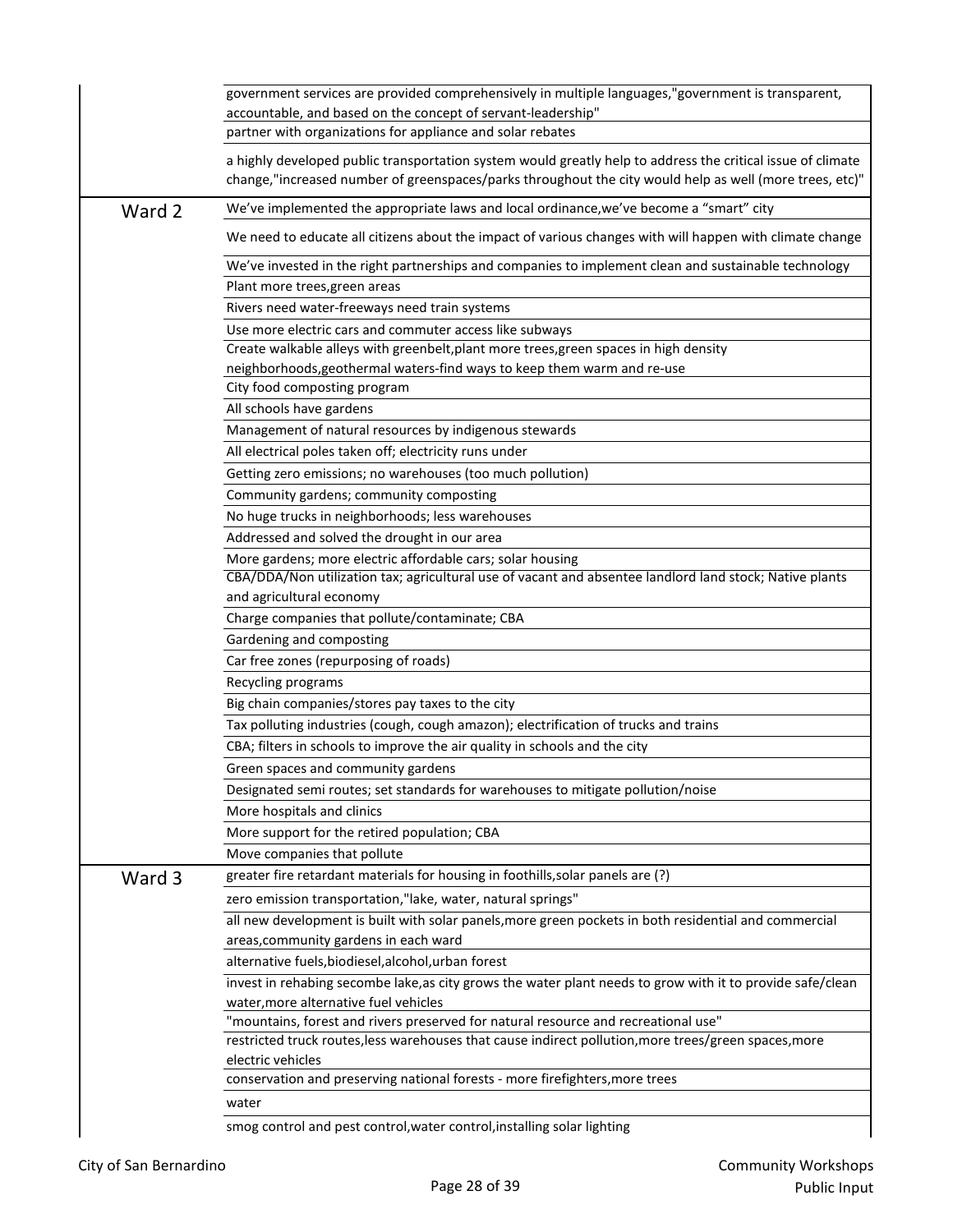| Ward 4 | solar panels top roofs of all large buildings                                                                                                                                             |
|--------|-------------------------------------------------------------------------------------------------------------------------------------------------------------------------------------------|
|        | putting California on the high road a job's climate plan, California workforce development south coast                                                                                    |
|        | AQMD, all have found a local skilled and trained workforce can mitigate pollution and climate challenges                                                                                  |
|        | city should require local skilled and trained on projects                                                                                                                                 |
|        | need to plant more trees, conserve water                                                                                                                                                  |
|        | valuing the history of the city and the ethnicity of its residents                                                                                                                        |
|        | add shade trees as needed, incentives for native plant landscaping, fewer lawns to conserve water, preserve                                                                               |
|        | the foothill areas, control excess population                                                                                                                                             |
|        | urban forestry, recycle water, preserve arrowhead                                                                                                                                         |
|        | public transportation will be crucial in this area, SB is blessed with extraordinary resources-conservation                                                                               |
|        | will be key                                                                                                                                                                               |
|        | maintain a camper free clean environment, enforcement, environmental laws                                                                                                                 |
|        | cleaner air, regulation and resources in place to maximize clean air, etc., conservation, water                                                                                           |
|        | flooding and wildfires-need proper vegetation management in forests/foothills to reduce spread into                                                                                       |
|        | neighborhoods                                                                                                                                                                             |
|        | rainwater capture for public park irrigation use                                                                                                                                          |
|        | implement green technologies on commercial buildings                                                                                                                                      |
|        | Environmental climate: reduce automobile traffic-need better flexible transportation, plant trees                                                                                         |
|        | electrical vehicles have reduced GHG, solar roofs have become common                                                                                                                      |
|        | Incentives and reasonably accessible/cost for low water landscaping                                                                                                                       |
|        | we have developed policies that makes warehouse businesses to reduce emissions from their trucks                                                                                          |
|        | more shade trees (not palm trees),install solar panels in all large parking lots,more low water                                                                                           |
|        | landscaping, require new homes to be very energy efficient in design and landscaping                                                                                                      |
|        |                                                                                                                                                                                           |
|        | keep SBMWD intact, no homeless trashing our spaces                                                                                                                                        |
|        | funding of police continue to increase                                                                                                                                                    |
|        | Politics and money being                                                                                                                                                                  |
| Ward 5 | More electric cars and heavy machinery                                                                                                                                                    |
|        | Emission free; solar; more green spaces; safety; water resources=lake                                                                                                                     |
|        | Plant based auto fuel-everything should not be electric; solar wind farms; less warehousing                                                                                               |
|        |                                                                                                                                                                                           |
|        | Invest in green living/communities                                                                                                                                                        |
|        | Beautification of the city's common areas                                                                                                                                                 |
|        | Improve conservation and natural resources                                                                                                                                                |
|        | Utilizing renewable energy; mostly electric vehicles                                                                                                                                      |
|        | Low carbon city forests                                                                                                                                                                   |
|        | No more dumping, using our city as a trash can for other communities                                                                                                                      |
|        | Less warehouses, less amazon; funds to turn grass areas in homes into natural habitats; green space                                                                                       |
|        | Green/eco transportation; remove nestle; remove industrial development; protect native plants and                                                                                         |
|        | wildlife                                                                                                                                                                                  |
|        | Increase tree canopy with shady native vegetation (no palm trees); recycle water (orange county does it);<br>solar on all housing; electric vehicle infrastructure; no more truck traffic |
|        | Stricter regulations of industrial facilities (their emissions); limitation of new warehouses; composting                                                                                 |
|        | services                                                                                                                                                                                  |
|        | Solar, wind, electric power, expand the electric grid; green energy                                                                                                                       |
|        | Hire Al Gore                                                                                                                                                                              |
|        | Solar cell subsidy insulation upgrades                                                                                                                                                    |
|        | <b>Electrification of SBX</b>                                                                                                                                                             |
|        | Water resources; emission free vehicles                                                                                                                                                   |
|        | Maintain open space; no hillside development; able to keep/store rain water; planted lots of trees                                                                                        |
|        | Remove fire prone trees; promote xeriscaping; water permeable sidewalks; smart tree planting in                                                                                           |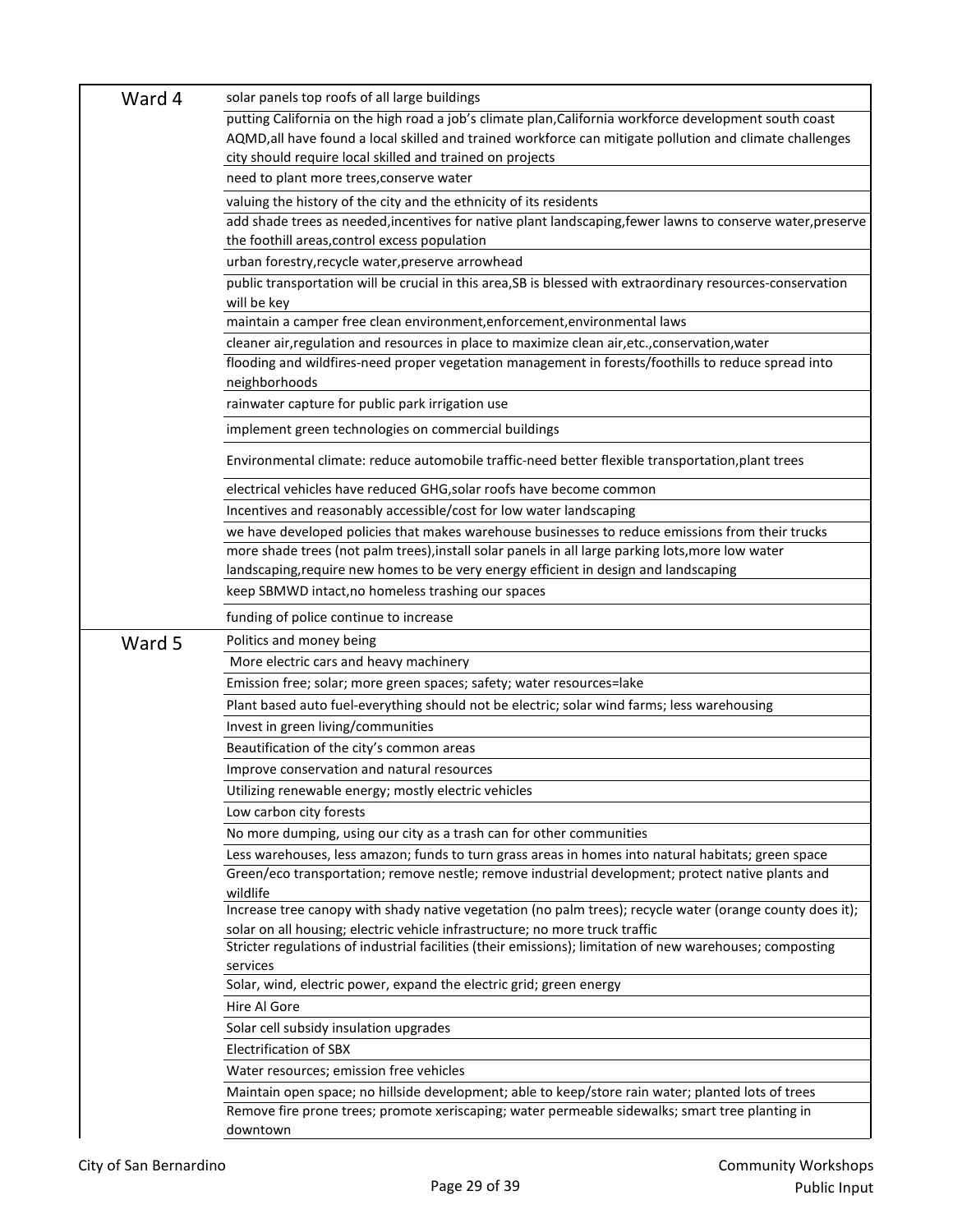|        | Ask for taxation from all companies with large footprints on our roads and air                                                                                                |
|--------|-------------------------------------------------------------------------------------------------------------------------------------------------------------------------------|
|        | Healthful renewable resources                                                                                                                                                 |
|        | Mandating electric vehicle; saving water by limitations of use                                                                                                                |
|        | Renewable energy capital of California                                                                                                                                        |
|        | We have green infrastructure; more electric scooters; we have a diverse set of energy sources                                                                                 |
|        | Electric vehicles; plant more trees; minimize traffic use day and night                                                                                                       |
|        | No more front yard grass; electrification of trucks/cars                                                                                                                      |
|        | Open space preservation and creation is built into general plan and policies                                                                                                  |
|        | Improved air quality; improved water quality; more trees along development; less fire hazard                                                                                  |
|        | Finding ways to cut down smog and pollution; fires not being such a threat; buildings being able to                                                                           |
| Ward 6 | withstand natural disasters                                                                                                                                                   |
|        | Climate change is real; people need clean air, decreased emissions, and healthier quality of living. Without                                                                  |
|        | addressing these issues, we will suffocate to death.                                                                                                                          |
|        | Turn Rt 66 into a solar plant                                                                                                                                                 |
|        | Implementation; Hire a "master planner"                                                                                                                                       |
|        | We have a sustainability plan, but it has not been shared to general population                                                                                               |
|        | Gas replaced by plant based fuel; more renewable (i.e., solar and wind)'; stronger recycling programs;                                                                        |
|        | maintained parks and open space                                                                                                                                               |
|        | Growing more trees that are low water, using more solar and wind                                                                                                              |
|        | Parks have been revitalized and there are more parks in places                                                                                                                |
|        | Social determinants will have been resolved; black infant health issues in the community as well as other                                                                     |
|        | diabetes, high blood pressure, etc.                                                                                                                                           |
|        | To reduce greenhouse gases; all cars are electric; recyclable energy through converting food waste to                                                                         |
|        | energy and reducing power grid                                                                                                                                                |
|        | Create a better train system utilize different fuel types for transportation; plant more trees for                                                                            |
|        | oxygenation; find a way to capture natural water for recycling                                                                                                                |
|        | We need to think environment first; if we don't take care of our environment and fit it into our daily living                                                                 |
|        | (everything: transportation, housing, economy, health) in 20-30 years our future is bleak                                                                                     |
|        | Winds-smog= health issues                                                                                                                                                     |
|        | We have decreased the trucks and trains and detrimental impacts most affecting our climate erosion. We                                                                        |
|        | will have developed a formal approach for permanent education<br>CBA; job creation to address issues; EV incentives and conversions for diesel/public transportation/ trains; |
|        | removal of invasive species and introduction of native agriculture and sustainable drought, rooting, and                                                                      |
|        | food production'                                                                                                                                                              |
|        | Lower vehicles emissions; electric vehicles; larger tree shade; Lytle creek hiking needs better preservation;                                                                 |
|        | water conservation gardens; teaching youth about climate change                                                                                                               |
|        | CBA Agreements; little mountain; green infrastructure; drought resistant landscaping                                                                                          |
|        | Clean air; electric vehicle charging stations; enhanced availability of mountain environment                                                                                  |
| Ward 7 | More trees and plants in parks for air quality                                                                                                                                |
|        | We have bought out more lots to plant trees and gardens to help with their quality; rooftop gardens; more                                                                     |
|        | accessible public transportation to not have to drive everywhere                                                                                                              |
|        | Stricter rules/sanctions for warehouses; more trees; more recycling incentives; less semi-truck traffic;                                                                      |
|        | cleaner parks, national forest, etc.                                                                                                                                          |
|        | Solar on every roof; invested in geothermal energy; no private lawns; concrete replaced with livable                                                                          |
|        | materials that capture rainwater and promote landscape<br>Smog filters around city/airport; green technology-cars, buses, trucks, planes; bring in windmills to               |
|        | produce electricity                                                                                                                                                           |
|        | Composting offered not just green waste bin; net zero warehouses; net zero trucks; reduce last mile                                                                           |
|        | greenhouse gases; innovative water and waste technology                                                                                                                       |
|        | Recycle and reuse water to support undivided as on individual lots                                                                                                            |
|        | Continue usage of clean air vehicles; offer fuel alternative (i.e., E-85/Hydrogen)                                                                                            |
|        | Expand roundabouts as a solution to reduce carbon emissions and enhance public safety; San Bernardino                                                                         |
|        | national forests have been greatly expanded and reforested which have improved air quality and reduced                                                                        |
|        | carbon emissions                                                                                                                                                              |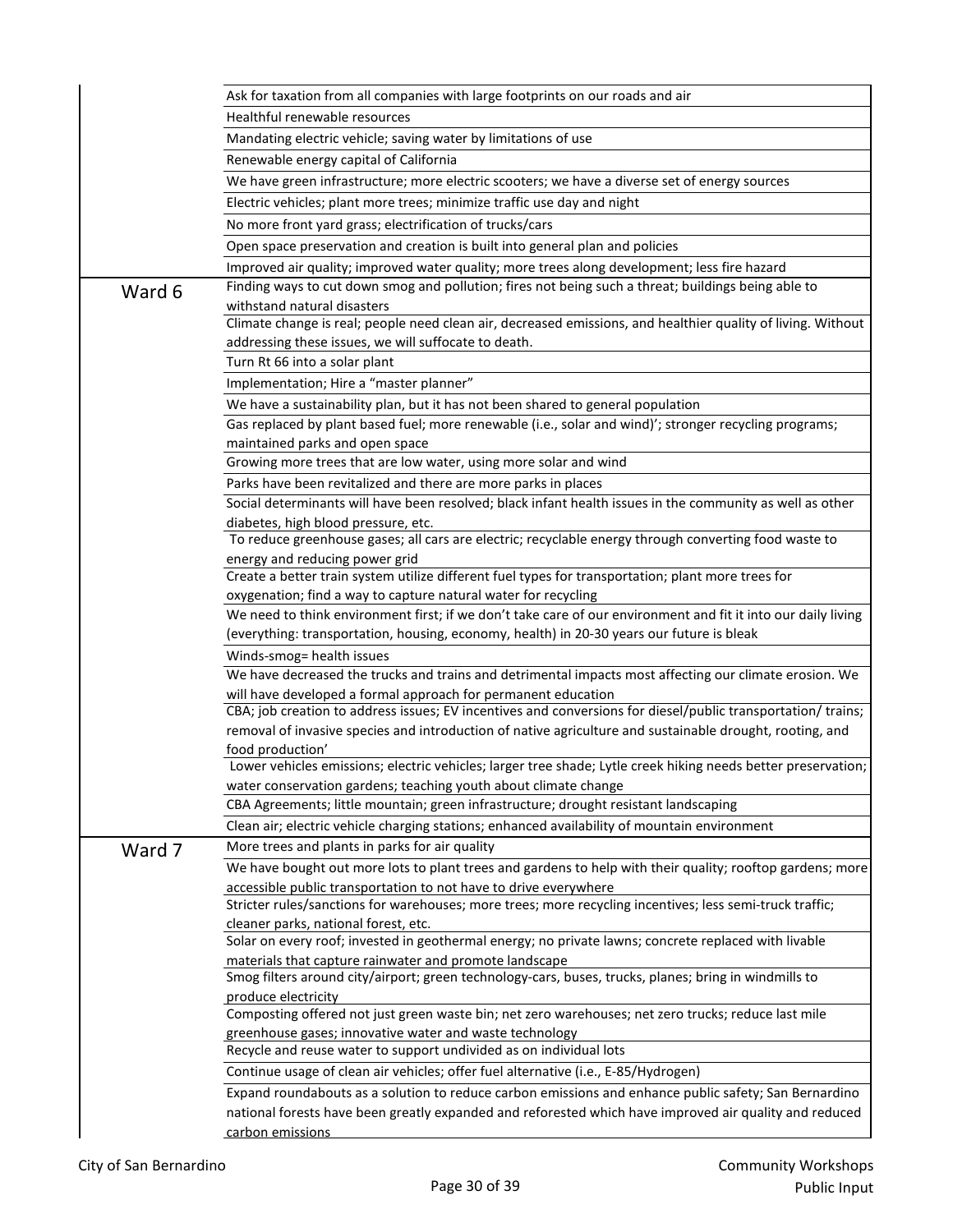|           | Not enough attention by our leaders to climate changed                                                                                                                       |
|-----------|------------------------------------------------------------------------------------------------------------------------------------------------------------------------------|
|           | Clear paths in wooded areas; increase in equipment for fire abatement                                                                                                        |
|           | We're carbon neutral                                                                                                                                                         |
|           | Hopefully the arrowhead springs hotel will be utilized                                                                                                                       |
|           | San Bernardino has allowed too many warehouses into the city which in turn brings more diesel trucks                                                                         |
|           | which in turn creates more smog                                                                                                                                              |
|           | Need individual water meters at all multifamily so people encourage to conserve water; solar panels that                                                                     |
|           | last longer than 20 years are not expensive to replace and maintain                                                                                                          |
|           | <b>Maintain trails</b>                                                                                                                                                       |
|           | We have stopped cutting down all the trees and replacing them with concrete buildings; use more natural                                                                      |
|           | sources for power (wind and sun)                                                                                                                                             |
|           | The entirety of our public transportation has gone electric, reducing greenhouse gases and providing                                                                         |
|           | residents with reliable and affordable transportation options<br>San Bernardino is prepared for a rise of 3 degrees Celsius by 2050. San Bernardino is able to preserve open |
|           | space in the north part of the city                                                                                                                                          |
|           | Make electric cars available for all individuals regardless of income status                                                                                                 |
|           | Too many fast foods-need more healthy restaurants and healthy food stores                                                                                                    |
|           | No strategic fire management; this is an area that could define us. Breweries that recycle waste into                                                                        |
|           | energy; must attract educated people interested in working                                                                                                                   |
| Citywide  | We need to look at AARP's Livable Cities, for all ages.                                                                                                                      |
|           | Land use ordinances to allow public land and parkways be used to grow vegetables, trees, and flowers.                                                                        |
| (Virtual) | Pedestrian friendly walking paths, dessert plant gardens, bike infrastructure                                                                                                |
|           | all activities needed to run a city are environmentally friendly                                                                                                             |
|           | We need to protect our water and not sell it so cheaply to other agencies. We need to develop the river                                                                      |
|           | we have.                                                                                                                                                                     |
|           | fireproof houses, that can handle heat. limited development in fire and flood prone areas. sage scrub and                                                                    |
|           | riparian areas protected and expanded and accessible                                                                                                                         |
|           | Growth is restrained to availability of water. No water = no growth.                                                                                                         |
|           | utilize the vacant lots to plant native plants and trees and gives these spaces to the community to steward                                                                  |
|           | We understand the importance of identifying the science behind carbon sequestration. Our nearby                                                                              |
|           | deserts account for 10% of carbon sequestration in the state of Californiaso we need to protect the                                                                          |
|           | desert from illegal marijuana grows and ensure solar is placed on rooftops and close to the consumers                                                                        |
|           | instead of in the desert, if so, place them in the desert where they will do least amount of harm.                                                                           |
|           | Charging stations?                                                                                                                                                           |
|           | Built large spaces of "green" spaces in exchange for individual yards. Not hundreds of small spaces, but                                                                     |
|           | green spaces that span the city.                                                                                                                                             |
|           | Yes, solar on roof tops                                                                                                                                                      |
|           | <b>Health and Safety</b>                                                                                                                                                     |
| Ward 1    | urban connectivity, our (?) and equitable city, promote affordable housing, high density and mixed housing                                                                   |
|           | development                                                                                                                                                                  |
|           | benchmark, SBPD involvement, safety, support of health and human (?), broad recruitment, community                                                                           |
|           | engagement                                                                                                                                                                   |
|           | updated infrastructure, update building codes                                                                                                                                |
|           | the city strongly incentivizes the distribution of healthy foods at new grocery stores, the city aggressively                                                                |
|           | combats air pollution by promoting better industrial transport technology development                                                                                        |
|           | small neighborhood grocery shops where people can walk to, walking paths throughout city, bike paths to                                                                      |
|           | DTW and work places, community health fairs in the neighborhood, free screenings                                                                                             |
|           | the citys two top priorities for new construction are seismic resilience and fire resistance                                                                                 |
|           | strong code enforcement division                                                                                                                                             |
|           | getting rid of invasive fire prone plants and bring back native plants with controlled burning, adobe (?) for                                                                |
|           | housing stock                                                                                                                                                                |
|           |                                                                                                                                                                              |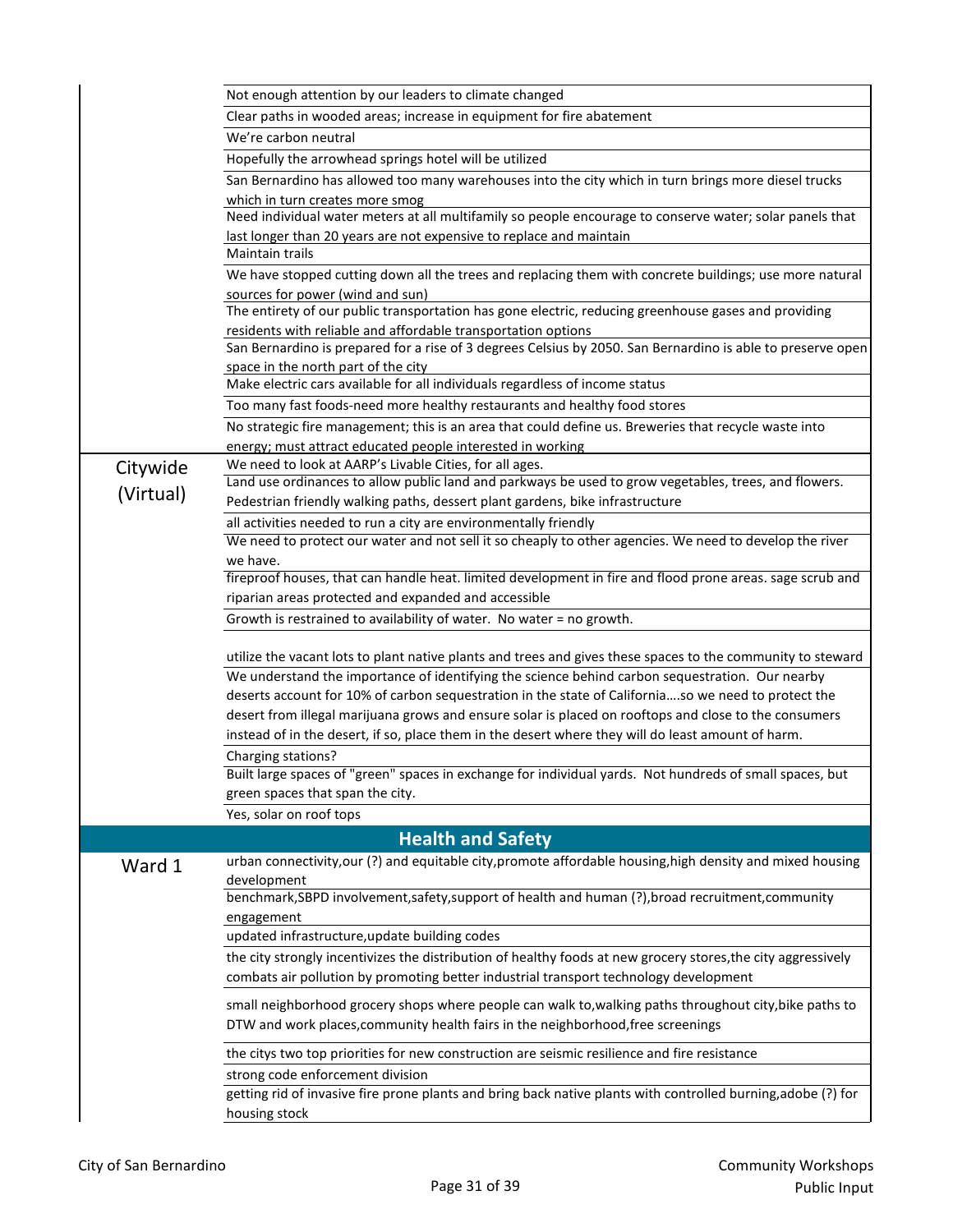|        | air quality, less pollution in SB, less emissions because warehouses have been given a set # of warehouses    |
|--------|---------------------------------------------------------------------------------------------------------------|
|        | in SB                                                                                                         |
|        | warehouse moratorium, only 10 or less warehouses in sb, all contribute \$ to fighting the pollution as a      |
|        | mandate to be here                                                                                            |
|        | have a rapid response natural disaster plan!, train community                                                 |
|        | universal basic income, state/federal universal healthcare, more walkways/ playgrounds, people make           |
|        | enough money to prepare for emergencies instead of living paycheck to paycheck and only thinking in the       |
|        | immediate<br>SBD has reduced the asthma rate among children, sbd has eliminated traffic deaths and serious    |
|        | injuries, sbd has moved into top 10% of healthy places index, sbd requires health risk assessment and         |
|        | mitigation for industrial projects                                                                            |
|        | "we have properly prepared for emergencies with infrastructure improvements such as additional                |
|        | easment and exits, trails that serve as evacuation routes"                                                    |
|        | top notch doctors, great hospitals, better outreach, drugs/alcohol programs, update infrastructure, keep      |
|        | drains free of debris, removal of dead vegetation, sbd is prepared for natural disasters such as earthquakes  |
|        | which arent related to climate change                                                                         |
|        | install fire suppression on vulnerable hillsides near homes, rebates on fire supp. by private owners, no dead |
|        | palm fronds hanging on trees                                                                                  |
|        | health education in park and rec partner with school district                                                 |
|        | walkability -> healthy commerce                                                                               |
|        | access to healthy/organic foods, access to healthcare, healthy living/prevention workshops                    |
|        | health fairs for undocumented communities!, education fairs                                                   |
|        | "healthy lifestyle gym, hiking, sports", more healthy food options, health care                               |
|        | contributors/determinants of a healthy community, reduced pollution by developing public                      |
|        | transportation, reassessing industrial areas and addressing problems via technology, health education in      |
|        | schools/ communities, access to health care for as many residents as possible                                 |
|        | access to organic healthy foods and housing affordability, funding crime prevention and intervention vs       |
|        | police                                                                                                        |
|        | promote healthy lifestyles, healthy food choices, farmers markets, agriculture, providing quality affordable  |
|        | healthcare and promote exercise w gym and fitness club memberships, less fast food                            |
|        | greater walkability, promoted education on (?)                                                                |
|        | Balance industrial spaces with greenbelts/trees,neighborhoods (neighbor-to-neighbor comradery), more          |
| Ward 2 | trees (drought tolerant trees)                                                                                |
|        | Replant trees in burn areas and keep the dead brush cleared out                                               |
|        | Stop use of polymers plastic in our food and water                                                            |
|        | make more buildings structures safe to quakes                                                                 |
|        | Clean up the dry brush on hills and mountains                                                                 |
|        | we've successfully implemented public health campaigns, we've prepared early for natural disasters and        |
|        | created supportive and connected communities                                                                  |
|        | Health insurance for all regardless of their immigration status                                               |
|        |                                                                                                               |
|        | Alternative to police                                                                                         |
|        | Access to organic meats and veggies                                                                           |
|        | Reassess police funding; community alternative to policing for violence intervention/prevention programs      |
|        | Health events                                                                                                 |
|        |                                                                                                               |
|        | Better school meals OR parents required to have a class in obesity control                                    |
|        | Better air quality because it's very contaminated. Factories/warehouses need to take precaution               |
|        | Youth and adult activities; CBA                                                                               |
|        | More outreach to inform of natural hazards                                                                    |
|        |                                                                                                               |
|        | Use measure S fund (\$1M) to fund SB VIP                                                                      |
|        | We don't need overpaid police positions                                                                       |
|        | More police                                                                                                   |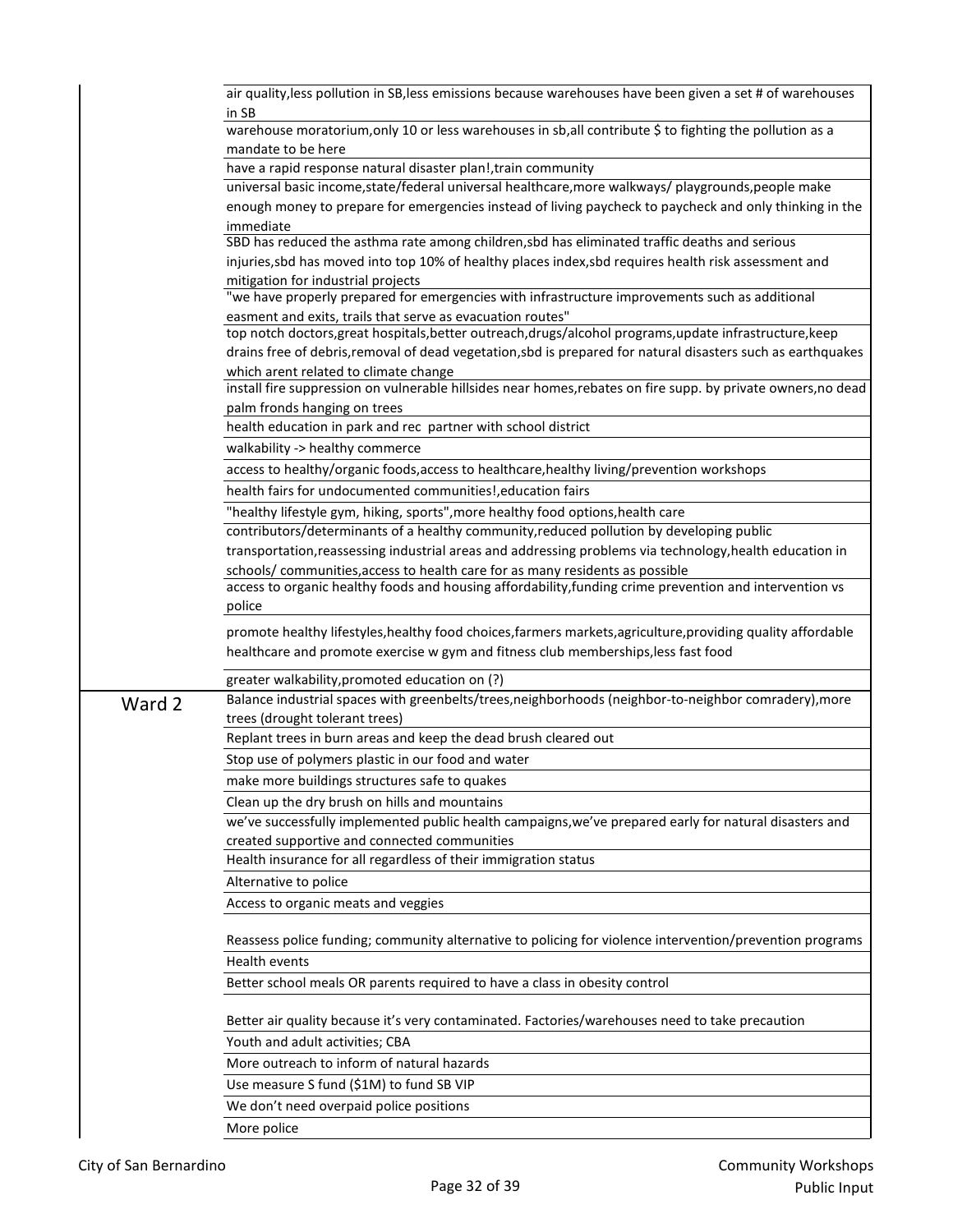|        | Fumigations in fruit fields; CBA                                                                                                                                                                             |
|--------|--------------------------------------------------------------------------------------------------------------------------------------------------------------------------------------------------------------|
|        | Retrofit local homes for earthquakes                                                                                                                                                                         |
|        | <b>Bike lanes</b>                                                                                                                                                                                            |
|        | Public exercise opportunities (bike lanes, outdoor gyms, skate parks)                                                                                                                                        |
|        | Sewage cleanup; CBA                                                                                                                                                                                          |
|        | Maintain and clean areas with dry vegetation                                                                                                                                                                 |
|        | Designate waste dumping areas; use toilet water to keep nature green/moist                                                                                                                                   |
|        | Legalize prostitution (designated areas)                                                                                                                                                                     |
|        | More healthy food options                                                                                                                                                                                    |
|        | Mental health crisis center, low cost                                                                                                                                                                        |
|        | Better school meals                                                                                                                                                                                          |
| Ward 3 | creating emergency plan, natural disaster centers                                                                                                                                                            |
|        | how do we adapt to climate change?, need to create less pollution, need a response team and or protocol                                                                                                      |
|        | in case of emergency                                                                                                                                                                                         |
|        | "strong emergency services taskforce prepared to address natural disaster, mutual aid established"                                                                                                           |
|        | active emergency plans for each ward, high fire zones are monitored and maintained annually by city and                                                                                                      |
|        | county, schools have more filtered classrooms, outdoor learning areas                                                                                                                                        |
|        | educate populace on importance of fire safety around their property,"promote walking, biking", look at                                                                                                       |
|        | loma linda for examples how to promote this                                                                                                                                                                  |
|        | housing has been (?) to high ground shaking from earth quakes                                                                                                                                                |
|        | climate change: we've adopted efficient heat exchangers for homes and work                                                                                                                                   |
|        | educating the community, continual checks on improving buildings/homes, higher standards for all                                                                                                             |
|        | urban forest                                                                                                                                                                                                 |
|        | "housing built to withstand severe damage to earthquake, fire, and flooding"                                                                                                                                 |
|        | every resident/businesses are prepared for natural disaster, all homes are retrofitted to withstand                                                                                                          |
|        | earthquakes<br>areas for stress relief and exercise: walking, outdoor yoga, cycling, increase fire dept budget, reservoirs of                                                                                |
| Ward 4 | water, update buildings for earthquakes, first aid/cpr training-required and free                                                                                                                            |
|        | don't focus on growth at the expense of health-don't just keep building-fix and maintain what is already                                                                                                     |
|        | here, get the homeless off the street and into facilities that actually help them                                                                                                                            |
|        | promote outdoor activities, urban forest                                                                                                                                                                     |
|        | increase public health services and education to the underserved, education on wildfire prevention starting                                                                                                  |
|        | in public schools                                                                                                                                                                                            |
|        | understanding that more warehouses means more trucks and bad air for kids. NO MORE warehouses.                                                                                                               |
|        |                                                                                                                                                                                                              |
|        | residents need to be educated with respect to health and preventative measures and should have equal<br>access to healthcare, resources conservation can play a part and prevent wildfires and other natural |
|        | disasters                                                                                                                                                                                                    |
|        | need to exercise kids about exercise and nutrition, be prepared for earthquakes, wildfires, etc.                                                                                                             |
|        | implement fire resistive and flood resistive construction materials in buildings                                                                                                                             |
|        | emphasize good nutrition, get rid of guns! The police are the only ones who need guns!                                                                                                                       |
|        | home built with better fire proofing, 100% energy efficient                                                                                                                                                  |
|        | water conscious, landscaping in public/street areas                                                                                                                                                          |
|        | three schools & university-emphasize preparations for natural hazards                                                                                                                                        |
|        | Maintained parks; reusable fuels; better zoning for industrial and commercial                                                                                                                                |
| Ward 5 |                                                                                                                                                                                                              |
|        | Separate industrial/residential areas; fire breaks built into neighborhood; fire resistant housing                                                                                                           |
|        | Community programs to teach citizens how to be aware of particular dangers based on demographics                                                                                                             |
|        | Transportation infrastructure in place to properly evacuate all neighborhoods should a natural disaster,                                                                                                     |
|        | such as an earthquake or wildfire exist                                                                                                                                                                      |
|        | Universal healthcare; health priority over profits from money (\$\$\$)                                                                                                                                       |
|        | Stop toxic builders who care for only thing "money (\$)"                                                                                                                                                     |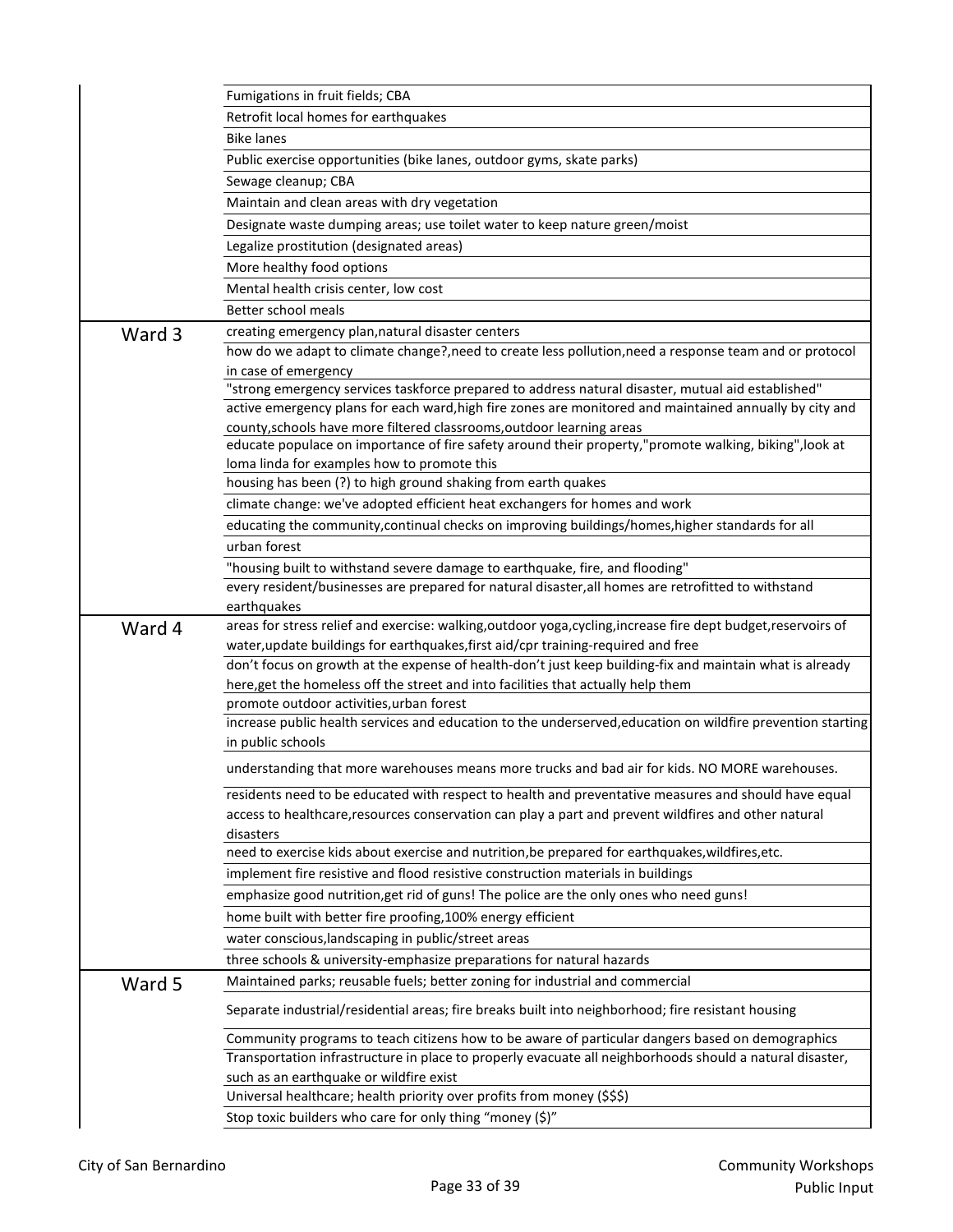|        | Funds found to pay to have more police or security; grow more gardens and more self-sustaining fire                                                                                            |
|--------|------------------------------------------------------------------------------------------------------------------------------------------------------------------------------------------------|
|        | Preserved Shandin Hills golf course and arrowhead                                                                                                                                              |
|        | More open space                                                                                                                                                                                |
|        | More green open space                                                                                                                                                                          |
|        | Low water use plants                                                                                                                                                                           |
|        | People walking everywhere because city is well lit; more exits/evacuation routes and notifications of all                                                                                      |
|        | emergencies                                                                                                                                                                                    |
|        | Will have more technology to fight fires, better fire trucks, and robots                                                                                                                       |
|        | Placement of building in city stupid stuff like OXB                                                                                                                                            |
|        | Warehouses much be in logistic corridors, away from residential and schools                                                                                                                    |
|        | Health education; healthy food restaurant choices                                                                                                                                              |
|        | Access to whole foods (grocery stores, farmers markets); high quality open space and recreation facilities;                                                                                    |
|        | protect sensitive land use from pollution sources; cooling centers                                                                                                                             |
|        | Fund youth activities, and provide waivers for low income families; provide safe spaces for unhoused                                                                                           |
|        | residents; community oversight on police; no more industrial development; community benefits                                                                                                   |
|        | agreement                                                                                                                                                                                      |
|        | Build catch basin to recoup run-off water, fight fires; build a lake                                                                                                                           |
|        | Eliminated food deserts; reduced proliferation of fast food restaurants; prohibited proliferation of liquor                                                                                    |
|        | stores; take away cell phones until 18 years old; require physical activity in school                                                                                                          |
|        | Less liquor stores; more food; diverse stores; mental health and drug related rehabilitation that doesn't<br>criminalize                                                                       |
|        | Organic food products; emergency plan for natural disasters; prepared for earthquakes/fire                                                                                                     |
|        | Invest in healthier food options (farmers market); more trails                                                                                                                                 |
|        | Affordable healthcare; community clinics; shops at walking distance; see the community walking                                                                                                 |
|        | everywhere                                                                                                                                                                                     |
|        | No more drive-thrus!                                                                                                                                                                           |
|        | Medicare for all; community health workers; needle exchanges/harm reduction programs; farmers market                                                                                           |
|        | (urban/local farming); adequate translator services                                                                                                                                            |
|        | More mental health facilities; more nutritional knowledge and businesses                                                                                                                       |
| Ward 6 | A well-funded violence intervention program; stop hiring police! Hire social workers; all Black and Latino                                                                                     |
|        | leadership in SBPD starting with the chief of police; stop overspending our budget on police                                                                                                   |
|        | Lots of trees; kept our own water                                                                                                                                                              |
|        | Less: fast food restaurants, drugs at a young age; more city art for the mental                                                                                                                |
|        | Become an AARP city                                                                                                                                                                            |
|        | No outside activities; need more CERT training; start city activities free; have kids make games and                                                                                           |
|        | compete with them; revitalize empty building for usable spaces                                                                                                                                 |
|        | Address the health and welfare of individuals by funding to adjust for changes                                                                                                                 |
|        | More after school recreation programs; mountain parks and green space; provide healthy food to all                                                                                             |
|        | neighborhoods                                                                                                                                                                                  |
|        | Lack of healthy fresh foods and vegetables within communities; children becoming more sedative                                                                                                 |
|        | CBA's to create the jobs necessary to prepare the city to evolve sustainable native plants, agriculture                                                                                        |
|        | access, and water; adobe earth dome/sky housing and architecture to combat earthquakes and fires<br>(CBAs)                                                                                     |
|        | There should be more stores or farmers markets with healthy food choices                                                                                                                       |
|        | Fireworks, gangs, crime, law enforcement needs to be educated in special needs situations                                                                                                      |
|        | Affordable mental health care; affordable education                                                                                                                                            |
|        |                                                                                                                                                                                                |
|        | Create exercise parks along Rt 66 as a tourist attraction and for community activities                                                                                                         |
|        | Black police chief to reflect the makeup of your city                                                                                                                                          |
|        | Bike lanes/safety light etc.; community gardens; free clinics government promotes                                                                                                              |
|        | Less police; fully funded alternatives; violence intervention program; cahoots; mental health service<br>Mental health; sustainable goods; community gardens; desert gardens; farmers markets; |
|        | food/environmental education                                                                                                                                                                   |
|        |                                                                                                                                                                                                |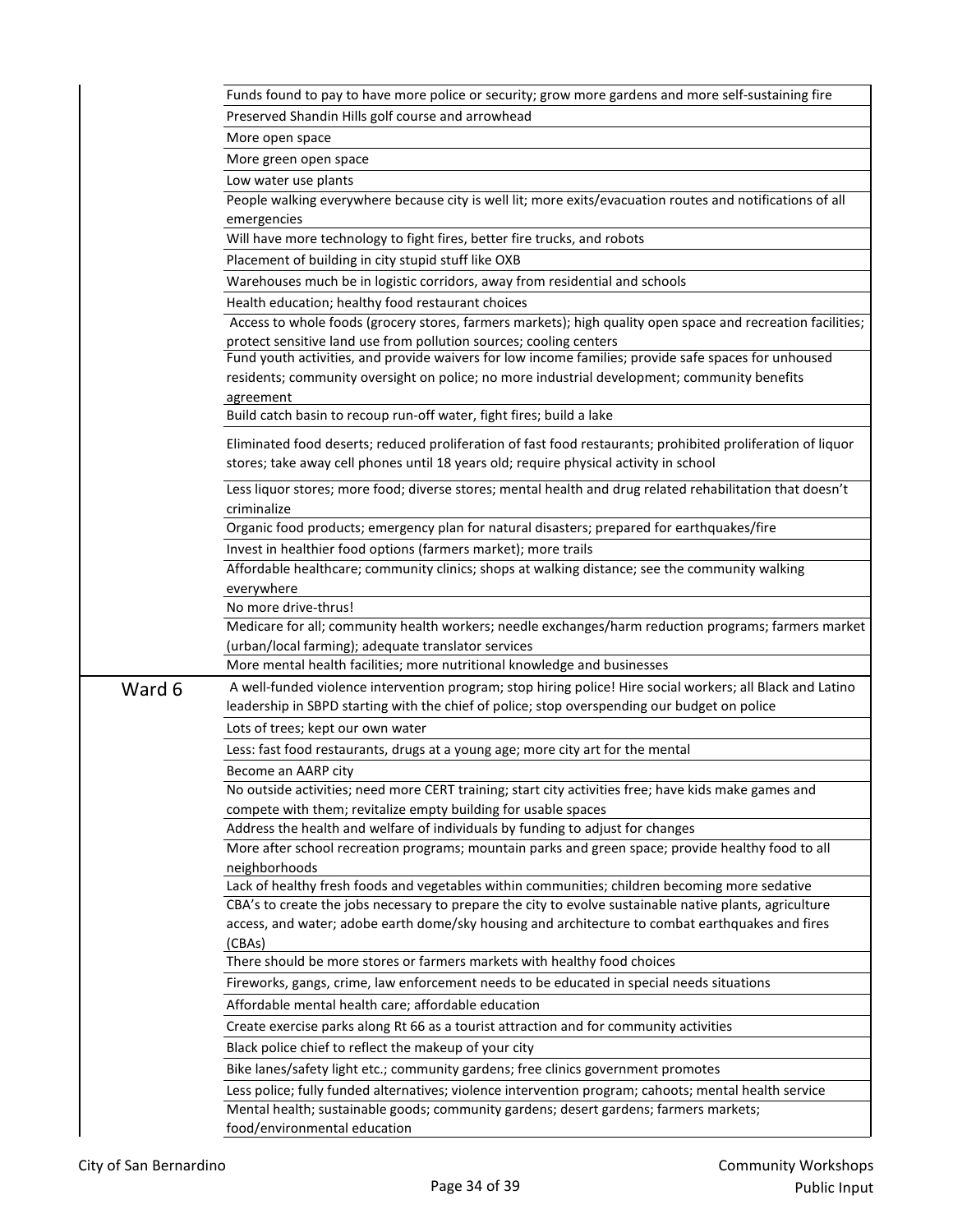|           | There are programs that help address the dead/dry vegetation to help avoid fire hazards                                                                                     |
|-----------|-----------------------------------------------------------------------------------------------------------------------------------------------------------------------------|
| Ward 7    | Lots of trees and increase of green improvements; more walkable routes to activities                                                                                        |
|           | Community gardens                                                                                                                                                           |
|           | Made our buildings more resilient to earthquakes; more outdoor activities to help us get healthy;                                                                           |
|           | community gardens are accessible and not super costly to participate in; free hike groups                                                                                   |
|           | More neighborhood clinics and access to telemedicine                                                                                                                        |
|           | Waste management control; know and stop on top of cutting edge preparations for natural disasters                                                                           |
|           | More healthy eateries                                                                                                                                                       |
|           | Spiritual health; more church activities for youth; give them a moral compass                                                                                               |
|           | Made infrastructure and business that are made to being more green; weatherproof infrastructure                                                                             |
|           | Walkable parks                                                                                                                                                              |
|           | Provide necessary resources; proper resources and training                                                                                                                  |
|           | Community spaces; encourage walking and outdoor activities; locally grown fruits and vegetables and                                                                         |
|           | access to community gardens; no construction in hazard zones (turn into green space)                                                                                        |
|           | Increase healthier food options; encourage health and wellness through activities; family fun; increase                                                                     |
|           | certified training to community by ward                                                                                                                                     |
|           | Educate all youth and families                                                                                                                                              |
|           | Lots of education                                                                                                                                                           |
|           | Expanded off affordable healthcare to everyone regardless of their status; more responsible development                                                                     |
|           | in regard to our warehouses and their proximity to our homes, schools, and community centers                                                                                |
|           |                                                                                                                                                                             |
|           | Focus on gardens edible, less fast food; more community involvement in gardens and parks                                                                                    |
|           | Clean air, safe routes to school, bike paths, etc.                                                                                                                          |
|           | Drivers respect traffic regulation; all have affordable health insurance                                                                                                    |
|           | Incentives for physical fitness amongst workplaces, schools, and churches; increase awareness in schools                                                                    |
|           | and communities                                                                                                                                                             |
|           | Better food from out own community garden                                                                                                                                   |
|           | Access to clean, safe, beautiful parks/nature reserves for all                                                                                                              |
|           | More A/C units affordable energy (solar?) to keep cool during heatwaves; No deaths from heat                                                                                |
|           | More water treatment facilities                                                                                                                                             |
| Citywide  | Non utilization taxes & Land Use ordinances to allow community members to grow edible gardens and<br>steward land when developers sit on it after a certain amount of time. |
| (Virtual) | We have stopped dividing the city into commercial OR residential areas.                                                                                                     |
|           | As development space becomes sparse, we don't allow developers to continue to press into questionable                                                                       |
|           | areas, such as flood plains or known faults.                                                                                                                                |
|           | Develop and adapt to density rather than sprawl - maximize urban efficiency                                                                                                 |
|           | Energy and energy distribution will be key for health, safety and mitigating climate change.                                                                                |
|           |                                                                                                                                                                             |
|           | We've created community in our neighborhoods, and we are self-resilient. We are healthy because we                                                                          |
|           | have been able to keep warehouses and corporations accountable for polluting our environment and we                                                                         |
|           | are healthy bcc we have access to gorgeous public lands that assist with our mental and physical health.                                                                    |
|           | Adobe Earth Dome Housing Architecture & alternative housing that is more suited to dealing with wind,                                                                       |
|           | fire, and earthquakes.<br>We do need to prepare for all disasters. We need better building codes. Be self relient for emergencies, ie                                       |
|           | have our own water source, food and cots for shelters . In ohterwords, lets not rely on the Red Cross for                                                                   |
|           | recovery                                                                                                                                                                    |
|           | Building codes need to be compatible                                                                                                                                        |
|           | bike trails, linear parks solar charging that provides shade for plants and people. parks that provide food,                                                                |
|           | shade, habitat, economic opportunity and soak up storm waters                                                                                                               |
|           | We need to help people with lifestyle changes. Blue Zones.                                                                                                                  |
|           | ++++Adobe Earth Domes! Yes.                                                                                                                                                 |
|           | <b>Fair and Equitable City</b>                                                                                                                                              |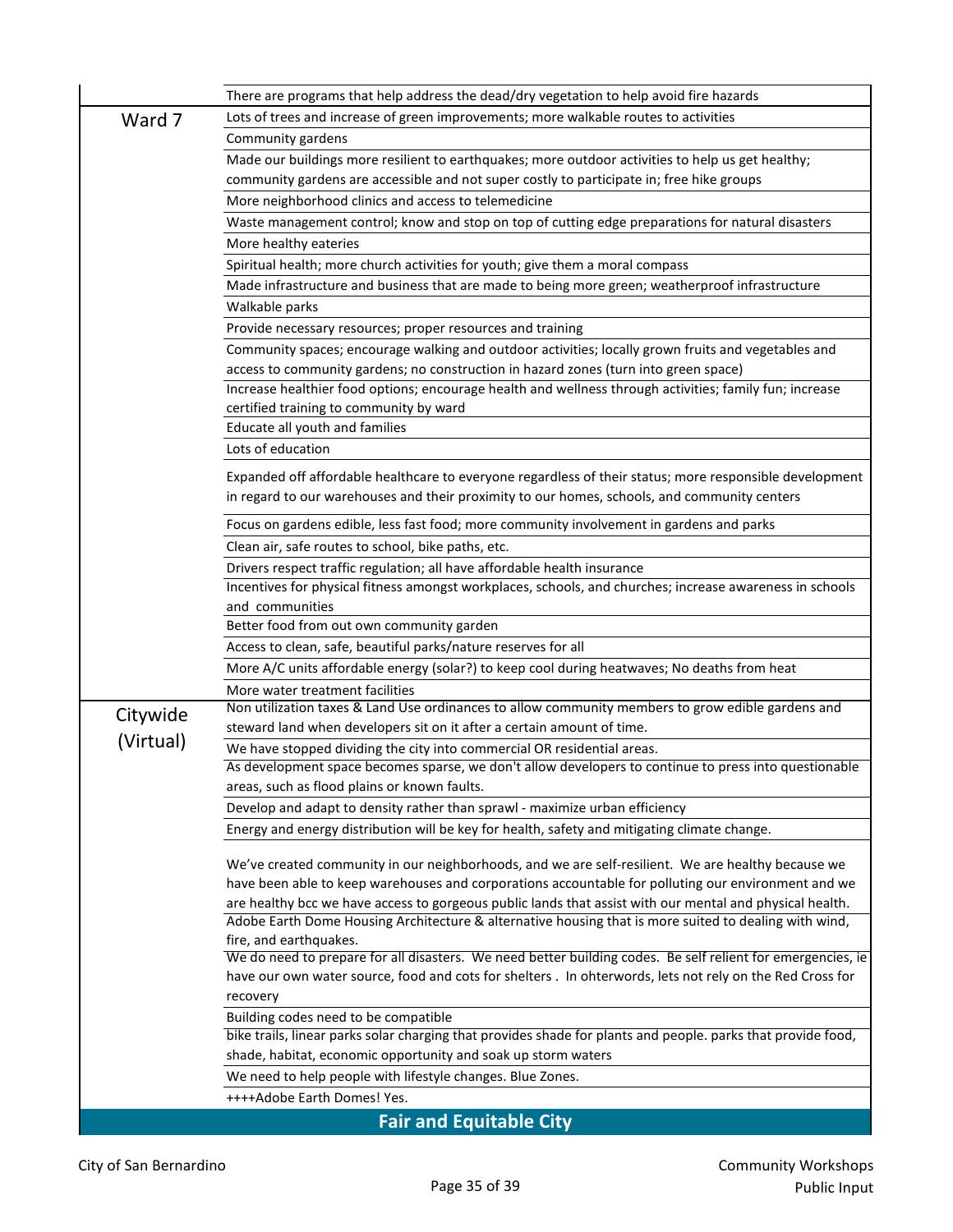| Ward 1 | strict truck routes away from residential and sensitive receptor sites                                       |
|--------|--------------------------------------------------------------------------------------------------------------|
|        | develop a strict and enforceable environmental justice element                                               |
|        | prioritize green spaces and conservation, ordinance to make political contributions a conflict of interest   |
|        | follow sb1000 and sb330!                                                                                     |
|        | homelessness and income: housing cost ratios                                                                 |
|        | access to community shared resources unity                                                                   |
|        | increase affordable housing stock, stop letting industry screw over our people, mandates and fines           |
|        | benchmarks that make sb a fair and equitable community,"the level of access to public services, housing,     |
|        | food etc for all residents regardless of socioeconomic status or immigration", the degree to which residents |
|        | feel they have a voice in what happens to sb                                                                 |
|        | equitable access to housing especially low income and low low income                                         |
|        | language accessibility to all city resources                                                                 |
|        | community involvement in future and present projects                                                         |
|        | let community lead!, access for community to be involved in city planning and development                    |
|        | sbd prioritizes policies that remediate polluted sites, sbd is within the bottom 50 scores on                |
|        | calenviroscreen, sbd develops housing in a mixed income/integrated manner around the city, sbd residents     |
|        | have access to tools to address equity issues                                                                |
|        | every city dept. has a public statement of its commitment to respecting humanity of all types,"parity        |
|        | (racial, gender) in business ownership for neighborhoods", art and architecture that honors the diverse      |
|        | communities                                                                                                  |
|        | no more warehouses, no housing near polluters/freeways                                                       |
|        | community education about environmental justice                                                              |
|        | "the city has largely abandoned single use zoning, allowing new residential construction in all areas to     |
|        | become more affordable for more people"                                                                      |
|        | "we've accomplished responsible development, ensuring we have a range of housing (med-low                    |
|        | density)", we've created grants that allow for home ownership and decreased the rate of rentership           |
|        | resource accessibility for all residents, diversity, education, not evolved                                  |
|        | easy place to start a company, small business friendly, everyone has an equal opportunity, good honest       |
|        | programs for families                                                                                        |
|        | implementation of a universal basic income regardless of immigration status, equitable taxation of big       |
|        | businesses like amazon, accessible housing higher level than mandated throughout city, robust cbs            |
|        | community benefits agreement                                                                                 |
|        | everything that has to do with legal paperwork and all council meetings are translated to spanish or etc     |
|        | languages                                                                                                    |
|        | "spanish speaking parents can advocate in all levels of government because they are welcomed and             |
|        | accommodated, language translation is available"                                                             |
|        | undocumented individuals are heard and accepted, they are joining the dialog without fear                    |
| Ward 2 | Integrated neighborhoods across the whole city instead of concentrating too much of one thing, equal         |
|        | access, equal zoning/spaces                                                                                  |
|        | mix-use, communities plus microbusinesses opportunities funding                                              |
|        | many old people homeless can't afford to have a home on SSI                                                  |
|        | need to make elderly affordable housing                                                                      |
|        | low-income housing but strict enforcement of no gang crime                                                   |
|        | I don't know                                                                                                 |
|        | We have implemented laws and ordinances that are equitable and inclusive                                     |
|        | we have changed systems internally to address barriers to communities that have been negatively affected     |
|        | <b>DDA</b>                                                                                                   |
|        | <b>DDA</b>                                                                                                   |
|        | Abolishing the police                                                                                        |
|        |                                                                                                              |
|        | CBA/DDA/Non-utility tax; reassess police funding; affordable housing; agriculture; tenant unions             |
|        | Release use of funding of city, reallocate funding to more community benefits                                |
|        |                                                                                                              |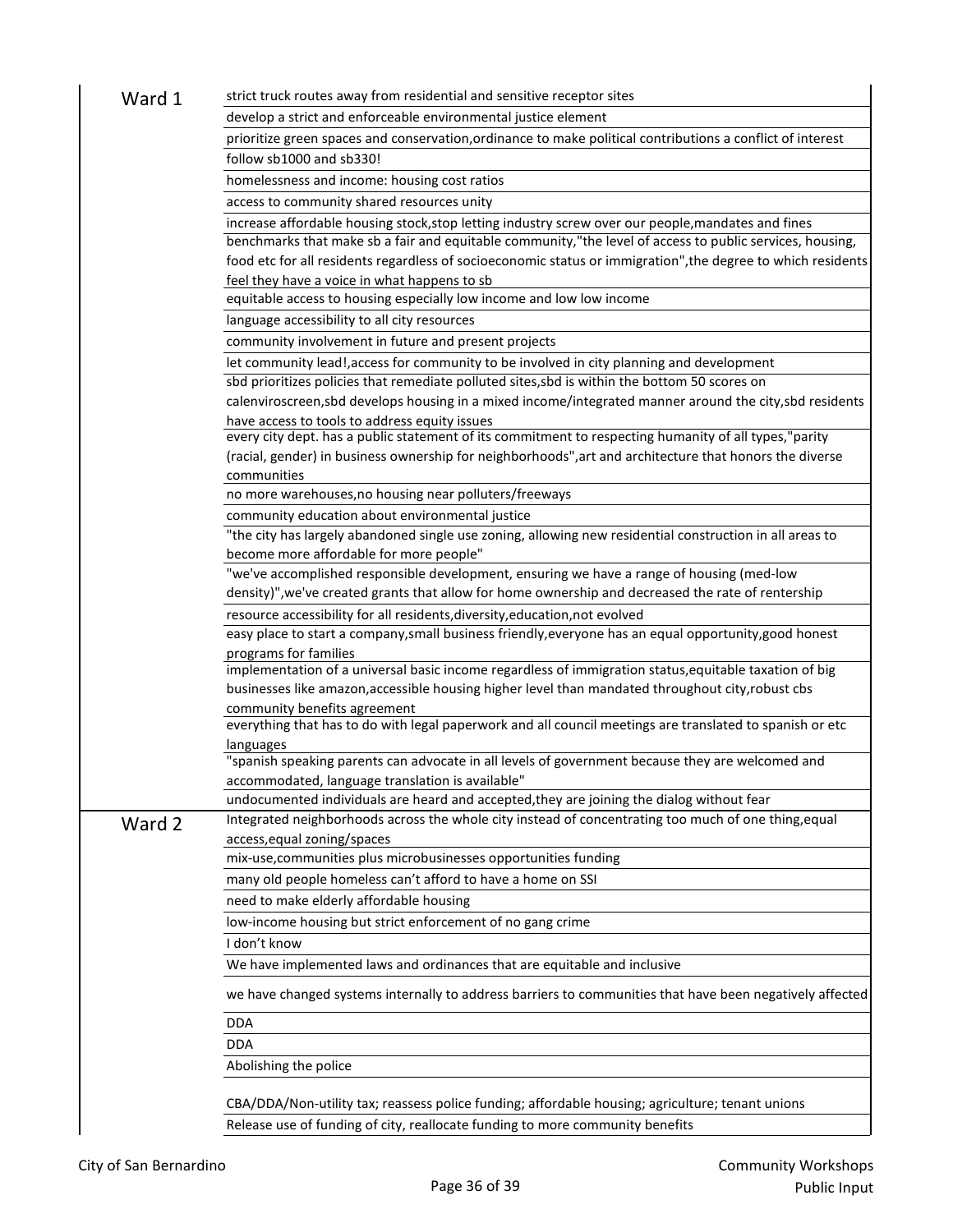|        | Remove hazards; electrical underground; remove burned buildings; put green spaces in vacant lots                                                                              |
|--------|-------------------------------------------------------------------------------------------------------------------------------------------------------------------------------|
|        | No redlining                                                                                                                                                                  |
|        | Diversity in positions of power                                                                                                                                               |
|        | Free therapy for homeless                                                                                                                                                     |
|        | Cultural/entertainment                                                                                                                                                        |
|        | Services for homeless population                                                                                                                                              |
|        | Allow undocumented people to vote in local elections                                                                                                                          |
|        | Tax the corporations to pay for community benefits                                                                                                                            |
|        | Desegregate neighbors by zero-interest loans; nationalize Wells Fargo                                                                                                         |
|        | Mandatory racial bias training for city and school staff                                                                                                                      |
| Ward 3 | affordable housing throughout the city, more community engagement to hear the residents voices                                                                                |
|        | poverty has decreased as residents are thriving with resources, good pay jobs and more homeowners                                                                             |
|        | safe communities with more policing, blight control, less homeless                                                                                                            |
|        | affordable housing, better job opportunities, higher standard of homes/businesses, cleaner city                                                                               |
|        | ensure homes/schools are at least 500+ feet buffer zone from warehouses, more equitable job                                                                                   |
|        | opportunities, more good jobs                                                                                                                                                 |
|        | "all residents have clean, safe housing available to them"                                                                                                                    |
|        | specific plans in place for development and economic growth for all diverse communities, fair distribution                                                                    |
|        | of taxes to enhance development                                                                                                                                               |
| Ward 4 | adopt a health community initiative and incorporate into municipal code and development design                                                                                |
|        | education for all: first 2 years of community college or trade school so people can get jobs, the school                                                                      |
|        | tuition must be affordable. Education is essential.<br>by controlling the hazards around lower income neighborhoods, we can create equity.                                    |
|        | can residents get to doctors, within their neighborhood?, etc.                                                                                                                |
|        | all residents have attractive, affordable homes available to them, with parks, good schools, safe streets                                                                     |
|        | there is a basic wage so that everyone has enough money to have a good life                                                                                                   |
|        | city services should be distributed fairly and equally throughout the city                                                                                                    |
|        |                                                                                                                                                                               |
|        | green paces, farmers, markets, fresh vegetables                                                                                                                               |
|        | balance "social" functions with city economic development strategy<br>attract and retain "contributors"                                                                       |
|        |                                                                                                                                                                               |
|        | thriving businesses employ residents of all income levels and lower commutes<br>"fair and equitable" will be measured by how effective we have addressed the needs of all our |
|        | communities and populations, no matter their income level, race, ethnicity, ability level, etc.                                                                               |
|        | planning and economic development be applied to all geo and diverse communities, specific plan develop                                                                        |
|        | for each community's unique features                                                                                                                                          |
|        | we need good paying jobs available, need more homeowners and fewer absent landlords                                                                                           |
| Ward 5 | Educated public servants; leaders in renewable energy; stronger community                                                                                                     |
|        | Equitable distribution of tax dollars                                                                                                                                         |
|        | Community engagement starting in elementary were students are involved and community                                                                                          |
|        | Listen to the Residents                                                                                                                                                       |
|        | <b>Community Benefits Agreement (CBA)</b>                                                                                                                                     |
|        | Majority of residents concerns are heard! If people don't want it, it does not happen                                                                                         |
|        | All wards are equal and receive equal resource; More focus on vulnerable, disadvantage areas                                                                                  |
|        | Living wage employment; undocumented citizen support and employment; affordable housing all over;                                                                             |
|        | more diversity in leadership roles; transparent government                                                                                                                    |
|        | Community involvement                                                                                                                                                         |
|        | Planning is thoughtful to where citywide we strive for excellence, there is no "good part" "bad part"                                                                         |
|        | Permit parking on public roads is reduced to only overcrowded streets by universities and other congested                                                                     |
|        | business areas                                                                                                                                                                |
|        | Lower building cost which lowers home costs                                                                                                                                   |
|        | Affordable and stable housing options for all near workplaces; reparations for harm done to community;                                                                        |
|        | ensure community benefits agreements                                                                                                                                          |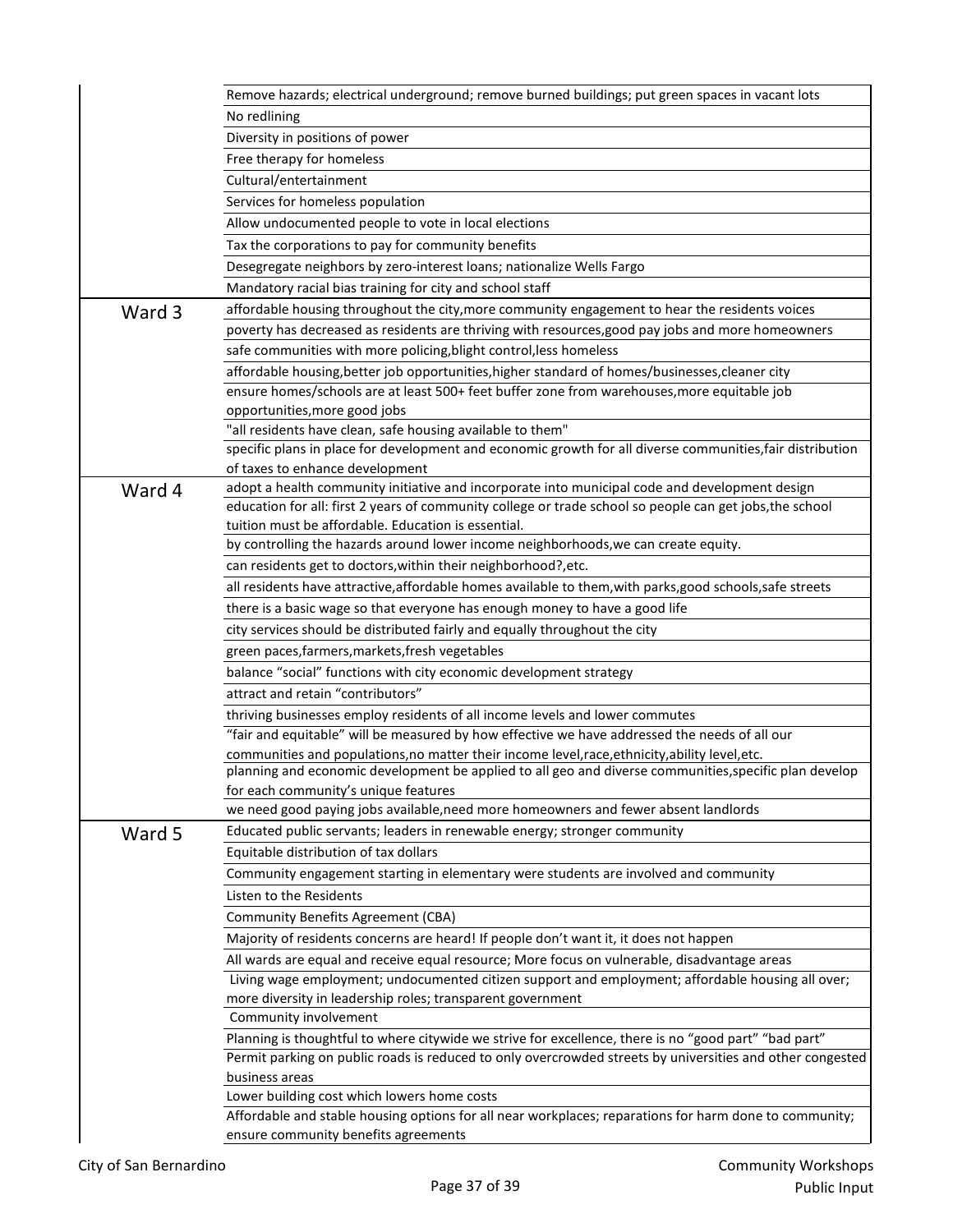|        | Include native people into every topic                                                                                |
|--------|-----------------------------------------------------------------------------------------------------------------------|
|        | Equal opportunity to be a part of making things to grow forward                                                       |
|        | Community benefits agreements; require 10-20% community input on development vs. event based; real                    |
|        | representation; accountability                                                                                        |
|        | Accessibility, affordability, opportunity for adequate housing                                                        |
|        | Protective zoning (limitations of warehouses); maintained community engagement with city development;                 |
|        | has to be accessible to the vulnerable communities (translators?)                                                     |
|        | Allow and encourage free capitalism; encourage cottage industry; encourage trade and high tech                        |
|        | education<br>Stop cash buy for homes used for profit; prioritize marginalized groups (LGBTQ, BIPOC); Create a diverse |
|        | community oversight on housing building, apartments, complexes, etc.                                                  |
|        | Invest funds equitably in all wards; CBAs bring local jobs                                                            |
| Ward 6 | CBA: community benefits agreements in all developments; better media/communication from city                          |
|        | Community benefits agreements (CBAs)                                                                                  |
|        | In 30 years, I will be in my 90s; objective: bring San Bernardino back to life; all agencies work together for        |
|        | the good of the city                                                                                                  |
|        | Stop practicing racism; care about everyone and every community                                                       |
|        | All social groups provided equal quality of services (e.g., education, public safety, public works, housing,          |
|        | health care, civic government; more community benefit agreements engaging local households                            |
|        | Free medical; free 2 year college                                                                                     |
|        | Everyone will benefit by doing needs assessment by finding; supply the needy first                                    |
|        | Leaders in health and education                                                                                       |
|        | San Bernardino can have more affordable housing                                                                       |
|        | Evidence based outreach to reach our most vulnerable population (promotions, etc.); all sectors of the                |
|        | community will have access to the same services                                                                       |
|        | CBAs; RHNA: Housing report card; healthy protective zoning; mixed income housing; affordable 20%                      |
|        | housing                                                                                                               |
|        | Police and city staff should live in the city; we don't even have blacks on the team directing the plan               |
|        | A written and decisive contract with the city that details equity and leadership                                      |
|        | Variable housing in all areas; limit liquor stores and cannabis shops in all areas; encourage entertainment           |
|        | and arts in the city                                                                                                  |
|        | Local business support incubators; jobs with benefits and healthcare; mixed use housing; affordable                   |
|        | housing                                                                                                               |
|        | Good streets                                                                                                          |
|        | Stop practicing racism; the first benchmarks are to provide transparency and identify correct measures                |
|        | with community input. Fair and equitable means honesty and willingness to change offensive practices                  |
| Ward 7 | We invest and prioitize our most disinvested neighborhoods; inclusive engagement opportunities by                     |
|        | leveraging technology<br>open representation and total engaged community; resident sensitive planning                 |
|        | Increase mixed income neighborhoods away from pollution                                                               |
|        | provide opportunities; educate                                                                                        |
|        | Rent control; better/affordable apartments in high traffic areas of the city                                          |
|        |                                                                                                                       |
|        | Equity; seperation of social groups eliminated                                                                        |
|        | Better jobs; lower crime rate; trust in the police                                                                    |
|        | Higher and livable paying wages; accessible; allowing for economic development                                        |
|        | Equal opportunities for everyone; resources within reach for everyone                                                 |
|        | Education is key and each one of us should model what we preach                                                       |
|        | Focus on 40 census tracts and bring them up too                                                                       |
|        | The rules apply to all; opportunity is a fair level playing field; Stop finding excuses to fail--everyone             |
|        | experiences hardships                                                                                                 |
|        | Everyone has access to what is available in the city; involve community in city planning; reduce low income           |
|        | housing<br>We should not be focusing on divisive philosophy. We are a mixed race community.                           |
|        |                                                                                                                       |